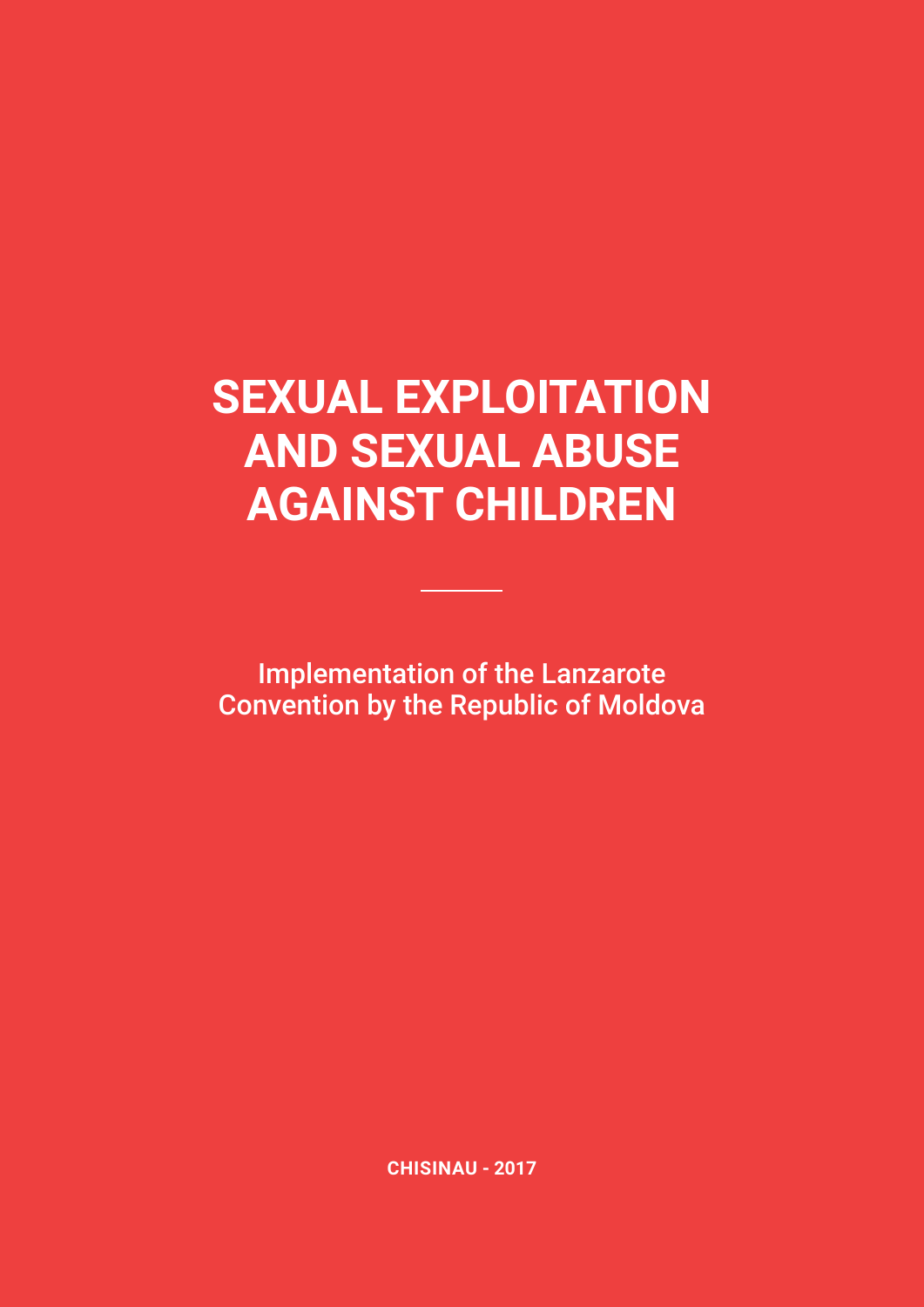## **Contents**

| 1. OVERVIEW OF THE CURRENT SITUATION ON SEXUAL EXPLOITATION                                      |  |
|--------------------------------------------------------------------------------------------------|--|
|                                                                                                  |  |
| 2.1. Professional training and awareness raising among persons working                           |  |
| 2.2. Selection and employment of persons in activities that include interaction with children 16 |  |
|                                                                                                  |  |
| 2.4. Preventive intervention programs and measures for potential aggressors 18                   |  |
|                                                                                                  |  |
|                                                                                                  |  |
| 2.5.2. Regulations on treating the subject of sexual exploitation                                |  |
| 2.6. Participation of private sector, media and civil society in preventive activities20         |  |
|                                                                                                  |  |
|                                                                                                  |  |
|                                                                                                  |  |
| 3.1. General principles for providing assistance to children-victims of sexual exploitation      |  |
| 3.2. Reporting suspicions of sexual exploitation and sexual abuse against children 28            |  |
|                                                                                                  |  |
|                                                                                                  |  |
|                                                                                                  |  |
| 3.4.2. Measures to remove children-victims from abusive families                                 |  |
|                                                                                                  |  |
|                                                                                                  |  |
|                                                                                                  |  |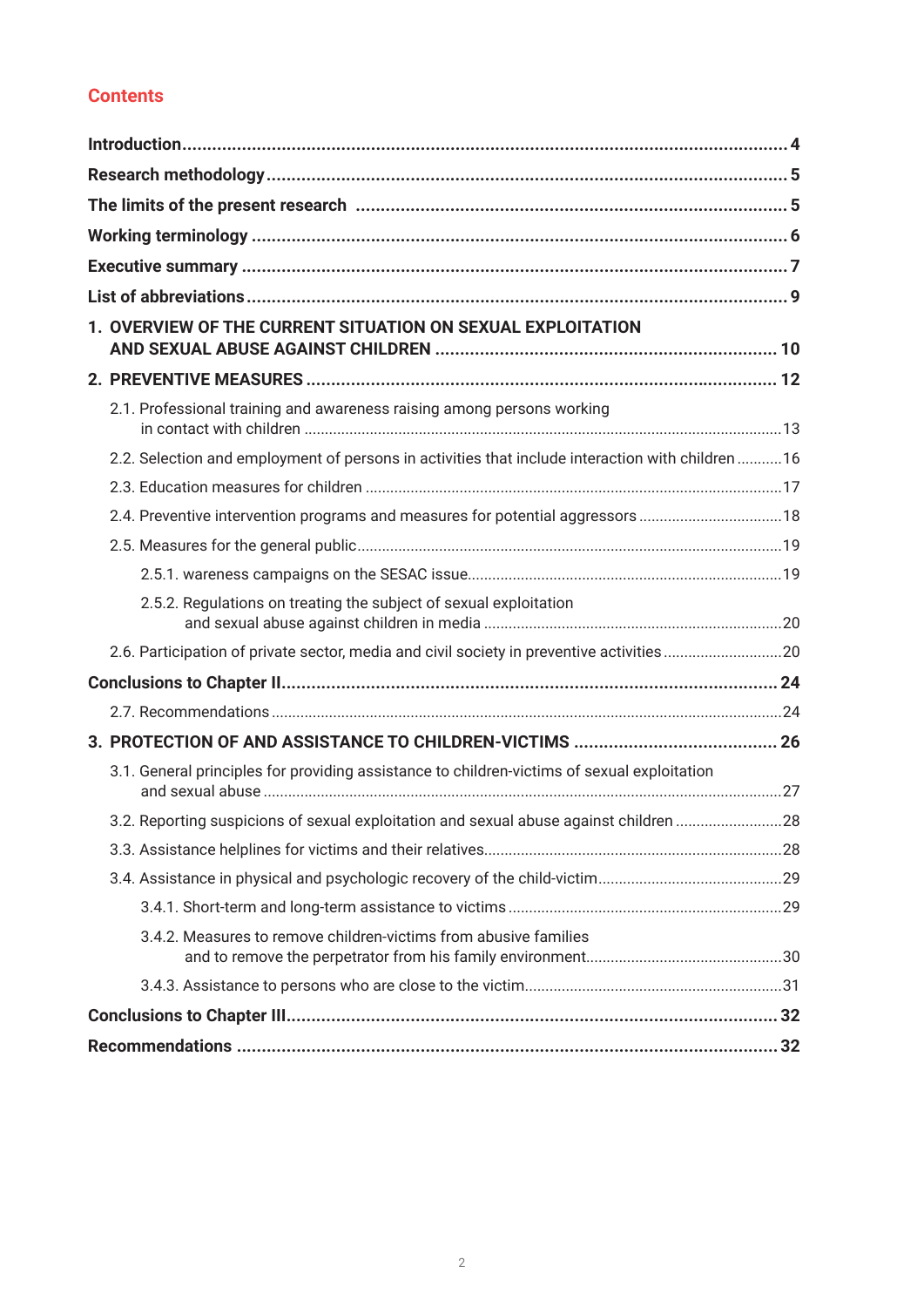| 4.1. Intervention programs for adult and minor sexual aggressors at the pre-sentencing stage34                                                                                |  |
|-------------------------------------------------------------------------------------------------------------------------------------------------------------------------------|--|
| 4.2. Intervention programs for adult and minor sexual aggressors at the sentencing stage35                                                                                    |  |
| 4.3. Intervention programs for adult and minor aggressors at the post-penitentiary stage 35                                                                                   |  |
|                                                                                                                                                                               |  |
|                                                                                                                                                                               |  |
|                                                                                                                                                                               |  |
|                                                                                                                                                                               |  |
|                                                                                                                                                                               |  |
|                                                                                                                                                                               |  |
| 5.1. Public policy framework on sexual exploitation and sexual abuse against children40                                                                                       |  |
|                                                                                                                                                                               |  |
| 5.2.1. Coordination on preventing and combating sexual exploitation                                                                                                           |  |
|                                                                                                                                                                               |  |
|                                                                                                                                                                               |  |
| 5.2.4. Seeking children's opinion while drafting national policies and programs46                                                                                             |  |
| 5.3. International cooperation in preventing and combating sexual exploitation                                                                                                |  |
|                                                                                                                                                                               |  |
|                                                                                                                                                                               |  |
|                                                                                                                                                                               |  |
|                                                                                                                                                                               |  |
|                                                                                                                                                                               |  |
| Annex 1. Statistical information on the number of offences of sexual nature,                                                                                                  |  |
| Annex 2. Statistical information on offenses provided by art. 172 par. (2) it. b),<br>art. 175, art. 1751, art. 2081 CC RM, committed in the online environment in 2012-2016. |  |
|                                                                                                                                                                               |  |
|                                                                                                                                                                               |  |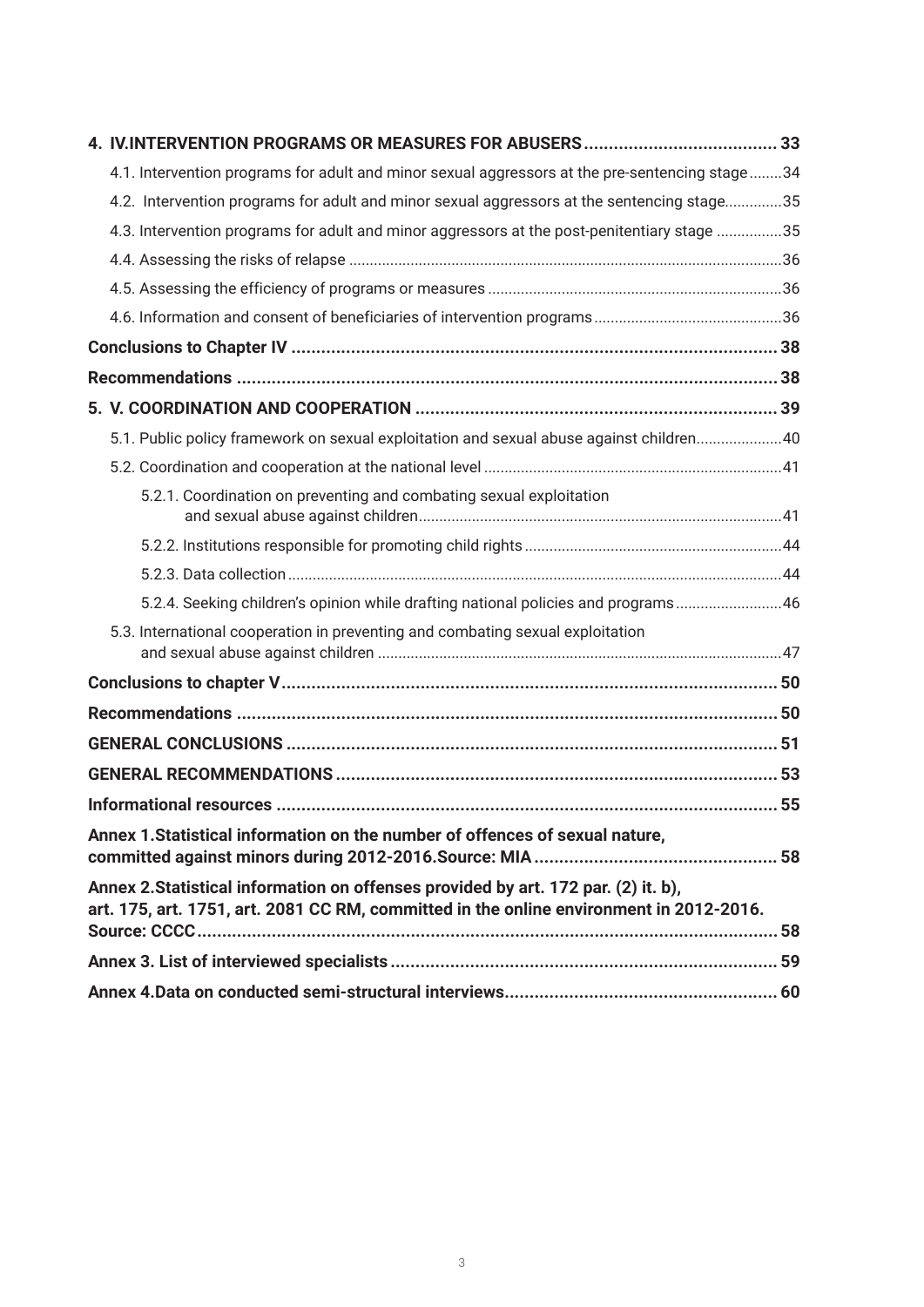#### **Introduction**

Being aware of the threat of sexual abuse and sexual exploitation of children, in 2012 the Republic of Moldova ratified the *Council of Europe Convention on Protection of Children against Sexual Exploitation and Sexual Abuse* (signed on October 25, 2007 in Spain, Lanzarote; further on – *the Lanzarote Convention*)1. Focusing exclusively on protection of the child's interests, the Convention defines the areas of intervention, the priorities and clear common definitions, aiming at harmonization of the criminal legislation of the signatory states, multidisciplinary approach in preventing and combating these offences and ensuring protection of children-victims.

The ratification of the Lanzarote Convention by the Republic of Moldova imposes the obligation to adapt the state legal and institutional framework to the standards provided by the Convention. In order to assess the way in which these provisions are put in practice, an independent monitoring mechanism was created –the Lanzarote Committee has the right to monitor periodically the progress and accomplishments of the Convention signatory states, facilitating collection, analysis and exchange of information, experience and best practices among them. The Lanzarote Committee deploys a thematic monitoring, and the topics are different for every monitoring round. So far, one thematic monitoring round was organized focusing on "Protection of children from sexual abuse in the circle of trust" and one urgent round on "Protection of children affected by the refugees' crises from sexual exploitation and abuse". In 2017, the second round of thematic monitoring will be organized, focusing on "Protection of children from sexual exploitation and sexual abuse using informational technologies and communications (ITC)".

The current paper is an exploratory research, which aims at defining a common vision on measures taken by the state in the field of preventing and combating sexual abuse and sexual exploitation of children. By this "exercise" PA International Center "La Strada" set the goal to reflect the national practice and the existent challenges that public authorities are facing in their fight against sexual abuse and sexual exploitation.

<sup>1</sup> Law no. 263 of 19.12.2011 on ratifying the Council of Europe Convention on the Protection of Children against Sexual Exploitation and Sexual Abuse. (Official Monitor of the Republic of Moldova, 2012, no. 21-24, art. 56.)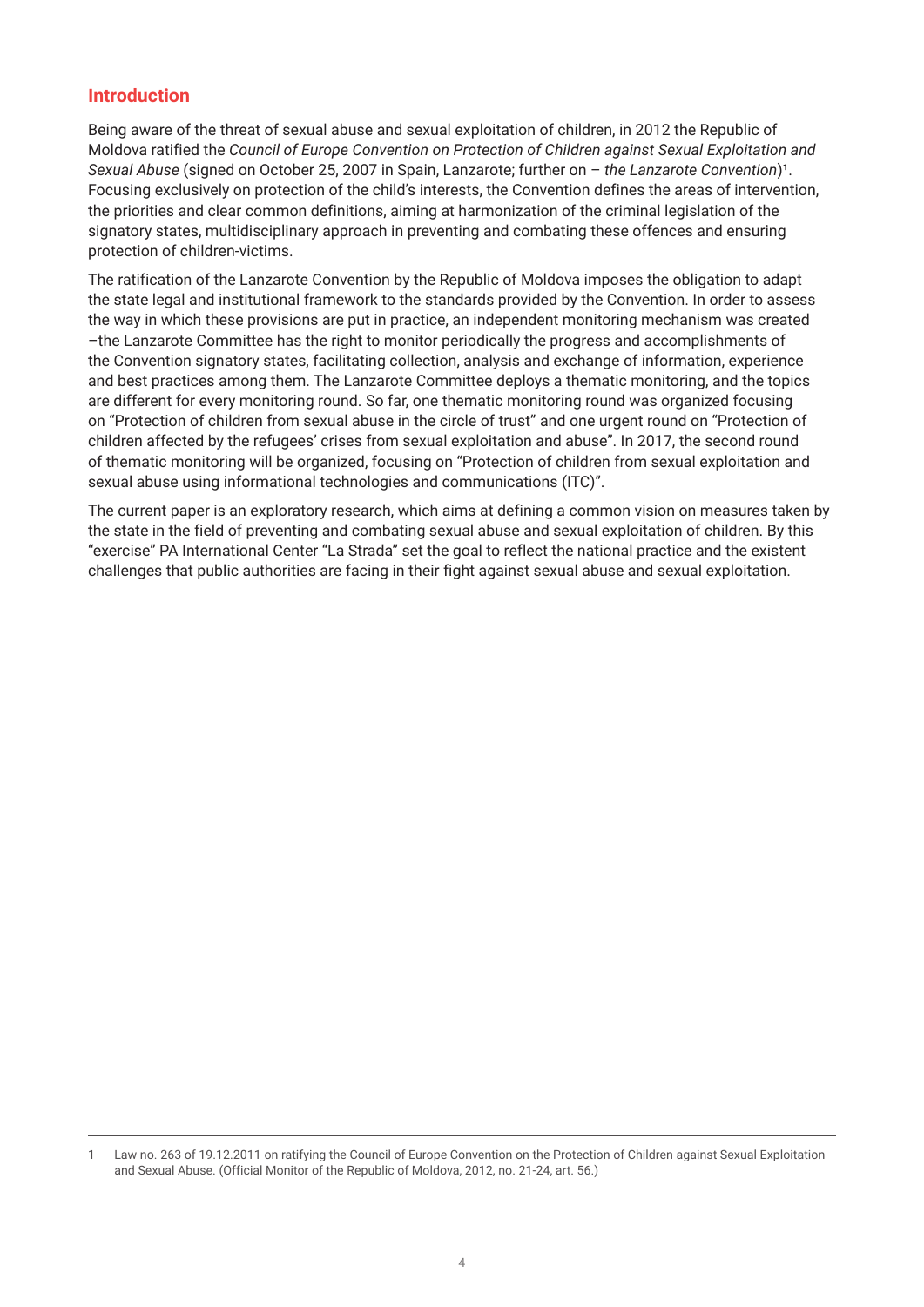## **Research methodology**

The goals of the research are the following:

- develop recommendations which would correlate with the standards of the Lanzarote Convention on aspects of prevention, protection and coordination of state efforts in the fight against sexual abuse and sexual exploitation;
- engage representative of central public authorities, local public authorities, non-governmental organizations and representatives of private sector in a public dialogue focused on improving the actions for developing, monitoring and evaluating the implementation measures of the Lanzarote Convention provisions;
- research the existent conditions for applying the Lanzarote Convention provisions, specifically: the national legal and normative framework, the institutional framework, the level of knowledge and skills of specialists, informational management and coordination of activities.

The tasks of the current research relate to the following aspects:

- analyze the measures taken to prevent sexual abuse and sexual exploitation of children, ensure protection and assistance to children-victims, and for punishing the criminals;
- identify the accomplishments and pending issues in the implementation of the Lanzarote Convention by the Republic of Moldova.

To achieve the goals and accomplish the tasks, the following research methods were used:

- analysis of the Lanzarote Convention provisions, the Convention Explanatory Report and the questionnaires developed by the Lanzarote Committee;
- interrogation of 28 national specialists, representatives of public authorities, representatives of law enforcement authorities and civil society during semi-structural interviews (see Annex no. 3);
- analysis of the national legal and normative framework in the field;
- secondary analysis of studies in the field and of the best practice of other states.

## **The limits of the present research**

The research reflects the current situation in the Republic of Moldova regarding the fight against sexual abuse and sexual exploitation of children. The study includes the analysis of the implementation of Chapters II, III, IV, V, VIII and IX of the Lanzarote Convention. Chapter VI "Material Criminal Law" and Chapter VII "Criminal investigation, prosecution and procedural law" have been excluded, as they will make the research subject of another study.

The research tasks do not include evaluation of the state policy in the field in accordance with the OECD standards, based on the criteria recognized at the international level (relevance, impact, efficiency, effectiveness and sustainability). Also, it has to be mentioned that neither children-victims of sexual exploitation and sexual abuse, nor their representatives had participated in the research.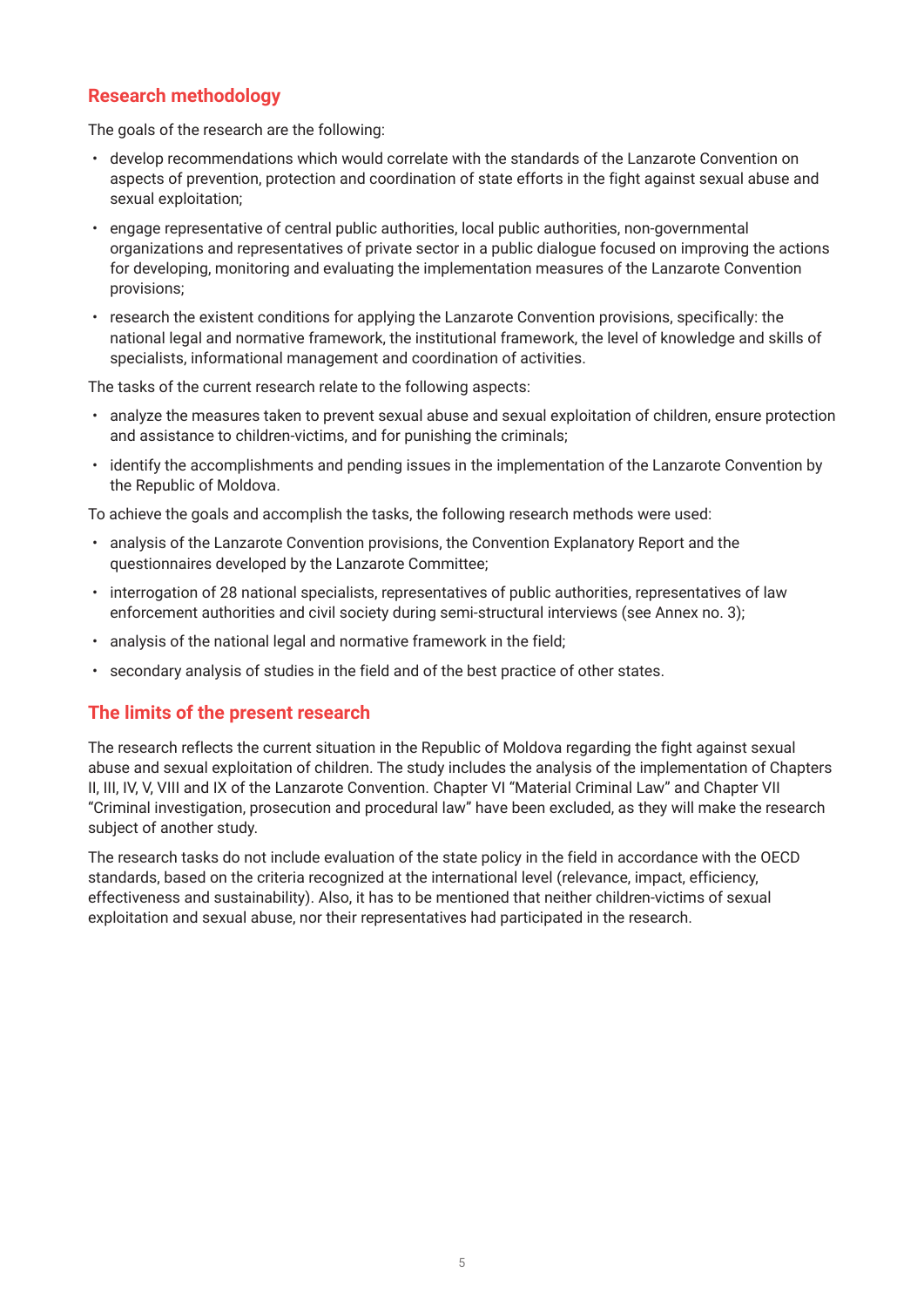## **Working terminology**

**Crimes provided by the Convention** –sexual abuse, crimes related to infant pornography, crimes that include participation of a child in pornographic performance, corruption of children, child mooring for sexual purposes.

#### **Sexual abuse**2–

- a. engaging in sexual activities with a child who has not yet reached the legal age for sexual activities;
- b. engaging in sexual activities with a child where:
	- ‐ use is made of coercion, force or threats;
	- ‐ abuse is made of a recognized position of trust, authority or influence over the child, including within the family;
	- ‐ abuse is made of a particularly vulnerable situation of the child, notably because of a mental or physical disability or a situation of dependence.

**Sexual exploitation**– any criminal action of sexual nature, which humiliates children and endangers their physical and psychologic integrity, which is based on the commercial element and includes the following:

- grooming or forcing the participation in illegal sexual activities;
- exploitation of children for prostitution or other illegal sexual practice;
- exploitation of children for producing pornographic performances or other materials of pornographic nature.

<sup>2</sup> In accordance with Article 18 of the Lanzarote Convention.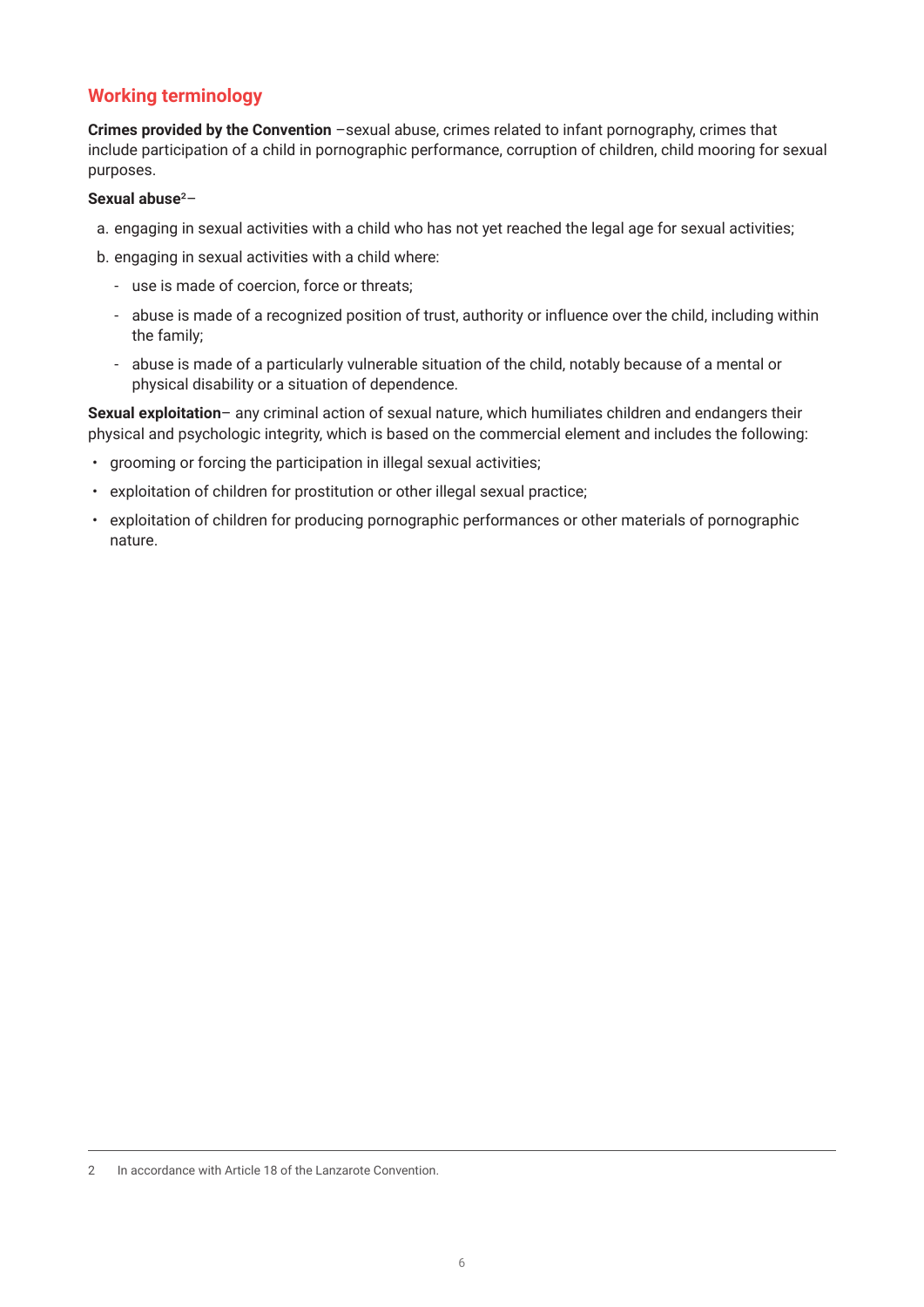#### **Executive summary**

The current research provides an overview of the action taken by the state in order to implement the provisions of the Lanzarote Convention – preventing and combating all forms of sexual exploitation and sexual abuse against children. The goal is to describe the measures taken by the state in accordance with the Lanzarote Convention provisions and to identify the deficit in implementation, which would also serve as basis for developing recommendations for public policies framework, formulation of de *lege ferenda*, as well as analysis of opportunities or needs for other types of measures.

During this research, the main **legislative and normative provisions** were revised, in the existent institutional context. The efforts made by the state to **strengthen the capacity** of specialists, ensure **information management** and **coordinate activities** were analyzed. As research methods, the main national sources in the field were analyzed, as well as the information resources provided by the Lanzarote Committee and the Committee of Ministers, and representatives of central and local public authorities, representatives of nongovernmental organizations and of private sector were questioned during semi-structural interviews.

Following the ratification of the Lanzarote Convention, state authorities have taken several measures to **prevent** sexual abuse and sexual exploitation of children. Non-governmental organizations play a key role in organizing preventive activities. With their support several awareness raising activities were organized for people from different sectors, who work in contact with children, as well as education activities for children on the risks of human trafficking and on safe browsing on the Internet, awareness raising activities for the general public on this phenomenon, including the private sector, to facilitate their participation in preventive activities. One of the problems identified is the lack of trainings for specialists on the subject of sexual exploitation and sexual abuse against children. The majority of trainings organized focused on informing specialists on the child rights as a general concept or on developing their abilities to implement sectorial or inter-sector cooperation procedures.

As for the **protection of and assistance** to children, victims of sexual abuse and sexual exploitation, currently there are two intervention mechanisms: the inter-sector cooperation mechanism –which applies to children at risk – and the national anti-trafficking referral system. Given the special status of children, victims of child trafficking, the legislative, normative and institutional frameworks, as well as services for children, victims of trafficking, are much more developed and decentralized than in other cases on sexual abuse or sexual exploitation. Non-governmental organizations provide considerable contribution in ensuring specialized services for this category of beneficiaries, also having well-trained specialists.

Minor and adult sexual aggressors do not receive efficient services that would assist them from the moment of interaction with the justice system. The most problematic stages are the pre-sentencing and post-penitentiary stages. At the pre-sentencing stage, the only service available for persons during the criminal investigation and criminal trial, before the issue of the convicting sentence, is the development of a pre-sentencing psychosocial evaluation report. There are no specialized psychologic services for children in conflict with the law, and a mechanism for cooperation between authorities. As for the sentencing stage, a program for behavior change of sexual abusers is currently being piloted in the penitentiary institutions. At the post-penitentiary stage, the biggest challenge is to reintegrate the child into society in the conditions when there are no efficient measures to train local authorities and community members in this regard.

**Coordination of efforts** of state authorities in the fight against sexual exploitation and sexual abuse, and inter-sectorial and intra-sectorial cooperation is performed based on the two existent mechanisms.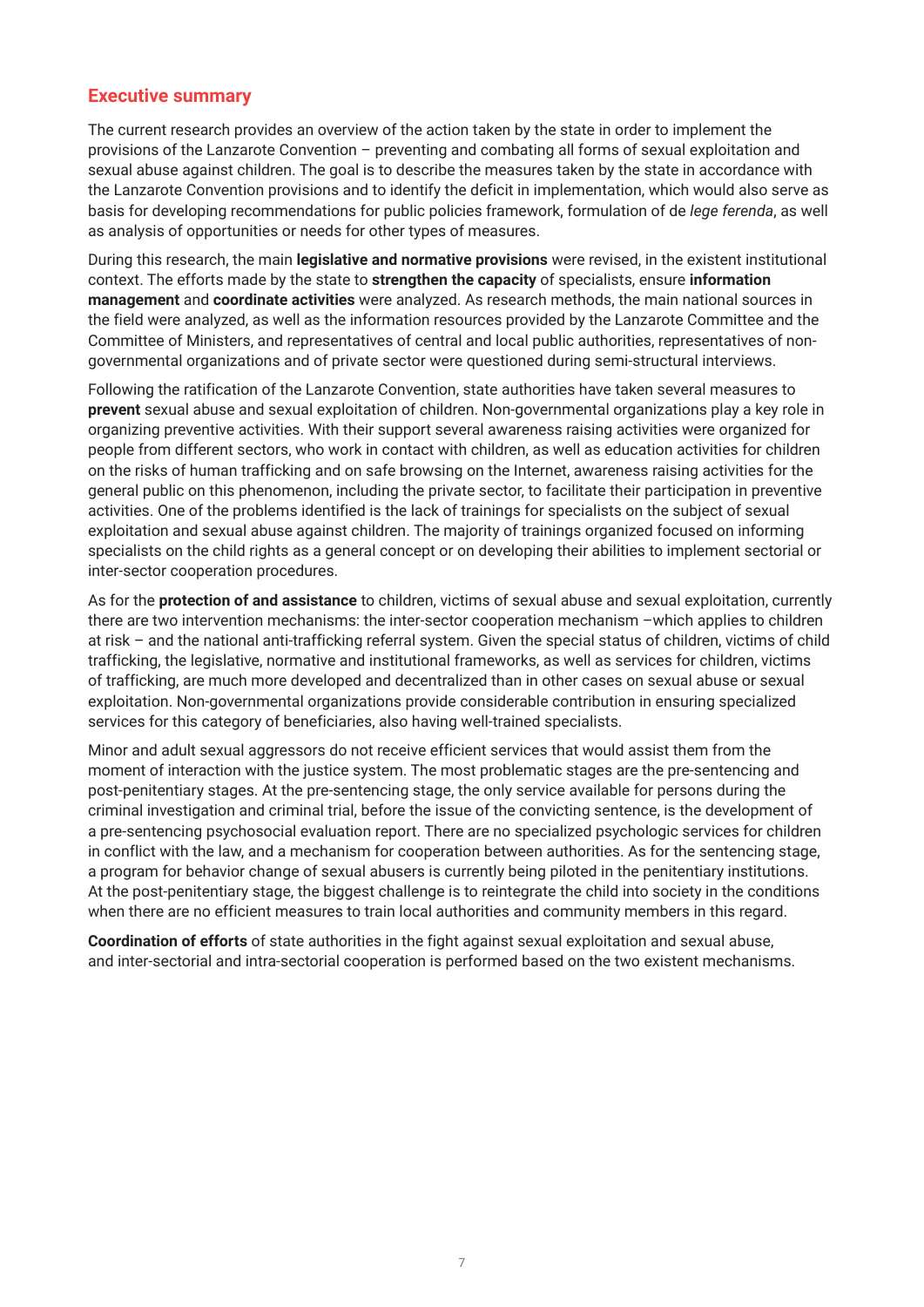Therefore, collection of data is also segmented and there is considerable deficit in their analysis. The lack of a unique data collection system and of some qualitative research of existent data makes it impossible to perform an objective assessment of various aspects related to sexual exploitation and sexual abuse.

There is lack of a **unique policy document** which would include all the state actions for ensuring a higher level of protection to children, victims of sexual abuse and sexual exploitation. This complicates the monitoring of state efforts in implementing the provisions of the Lanzarote Convention. Nevertheless, preventing and combating sexual exploitation and sexual abuse is a priority for the Government of the Republic of Moldova, which is found in several public policy documents (Action Plan for 2016-2020 on implementation of the Strategy on child protection for 2014-2020; National Strategy for preventing and combating trafficking in human beings for 2017-2022, draft).

The problems identified generated recommendations that refer to the following: develop the capacity of specialists who work with children; continue the efforts for children and youth education in schools on the risks of sexual exploitation and sexual abuse; develop indicators and desegregated categories which would serve as basis for data collection on sexual exploitation and sexual abuse against children, identify authorities responsible for processing these data and ensuring their systematic analysis from the perspective of condition and various aspects of this phenomenon, as well as other proposals that refer to prevention, protection of and assistance to victims, programs for sexual aggressors and coordination of state efforts.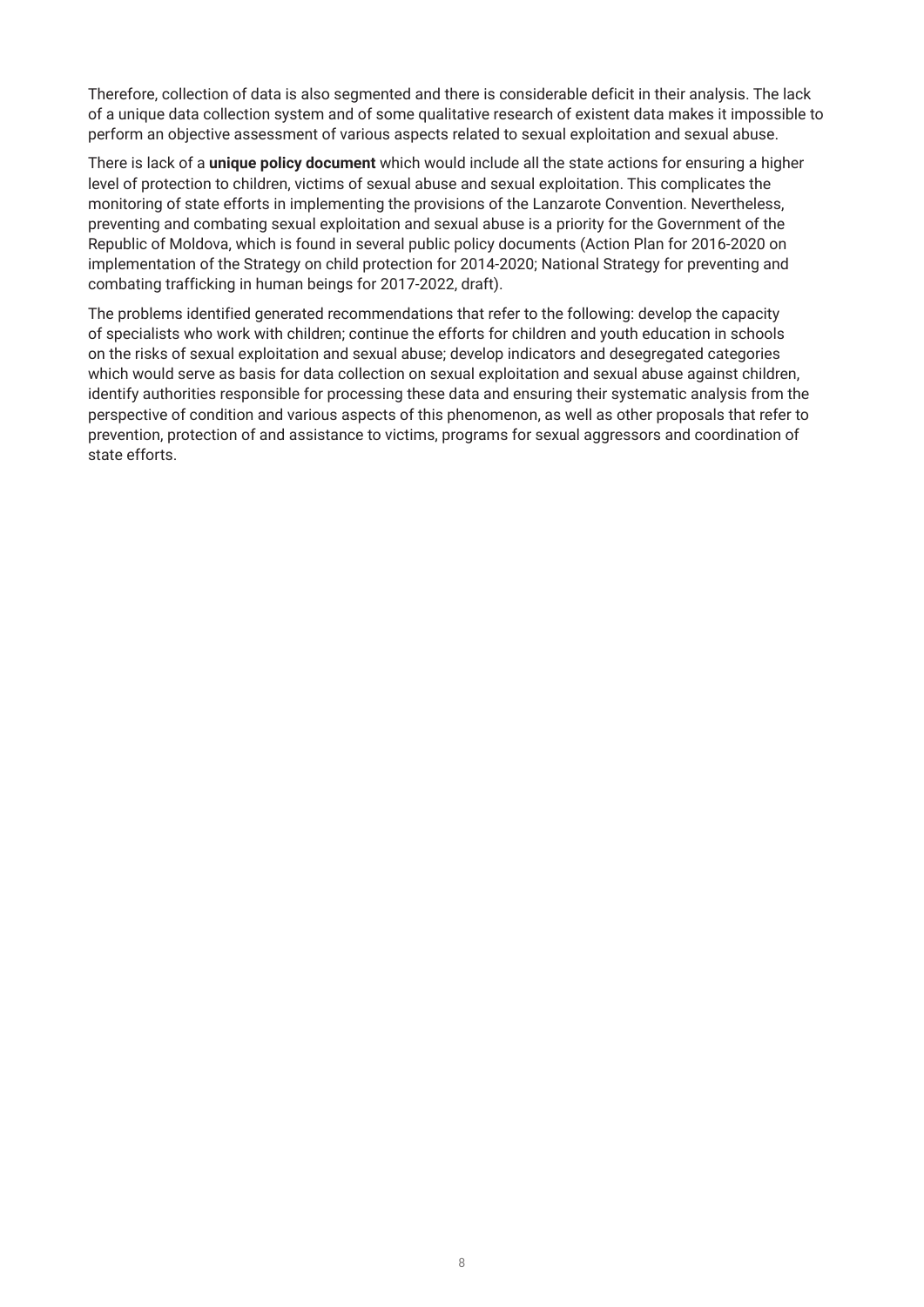## **List of abbreviations**

**AIP** – Association of Independent Press

**PA** – Public Association

**SAPM** – State Agency for Protection of Morals

**ATIC** – Association of ITC Companies

**CAP** – Center for assistance and protection of victims and potential victims of trafficking in human beings

**CCA** –Council for Coordination of the Audiovisual activity

**CCCC** – Center for Combating Cyber Crimes

**IDCCR** – Information and Documentation Center on Child Rights from Moldova

**CCTHB** – Center for Combating Trafficking in Human Beings

**NCCAP** – National Center for Child Abuse Prevention

**MDCRP** – Municipal Division for Child Rights Protection

**MDT** – Multidisciplinary team

**SESAC** – Sexual exploitation and sexual abuse against children

**GPI** – General Police Inspectorate

**NII** – National Inspectorate for Investigation

**NIJ** – National Institute of Justice

**IPTV** – television through IP networks

**ISP** – Internet Service Providers

**MIA** – Ministry of Internal Affairs

**DMCO** – Diplomatic missions and consular offices

**ME** – Ministry of Education (the current MECR)

**MECR** – Ministry of Education, Culture and Research

**MEI** – Ministry of Economy and Infrastructure

**MFAEI** - Ministry of Foreign Affairs and European Integration

**ICM** –Inter-sector Cooperation Mechanism for identification, evaluation, referral, assistance and monitoring of children victims and potential victims of violence, neglection, exploitation and trafficking

**MJ** – Ministry of Justice

**MLSPF** – Ministry of Labor, Social Protection and Family (the current MHLSP)

**OM** – Official Monitor

**MITC** – Ministry of Informational Technology and Communications (the current MEI)

**MH** – Ministry of Health (the current MHLSP)

**MHLSP** – Ministry of Health, Labor and Social Protection

**OECD** – Organization for Economic Cooperation and Development

**IOM** – International Organization for Migration

**UN** – United Nations

**OCS** – Organization of Civil Society

**CPO** – Central Probation Office

**AISSA** – Automated Information System of Social Assistance

**NRS** – National Referral System for the protection and assistance of victims and potential victims of human trafficking

**NSRH**–National Strategy for Reproductive Health

**ICT** – Information and Communications Technologies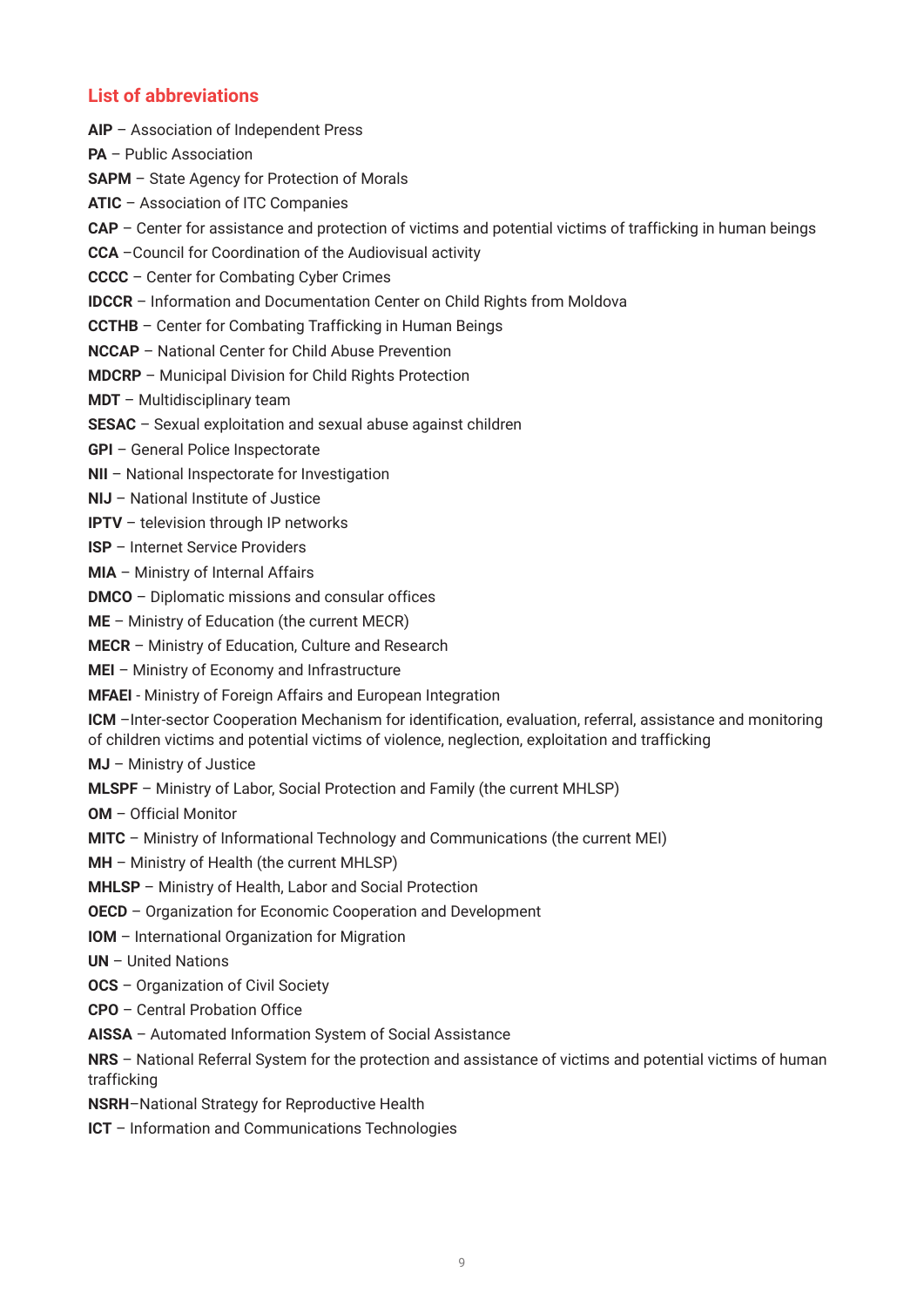1. **OVERVIEW OF THE CURRENT SITUATION ON SEXUAL EXPLOITATION AND SEXUAL ABUSE AGAINST CHILDREN**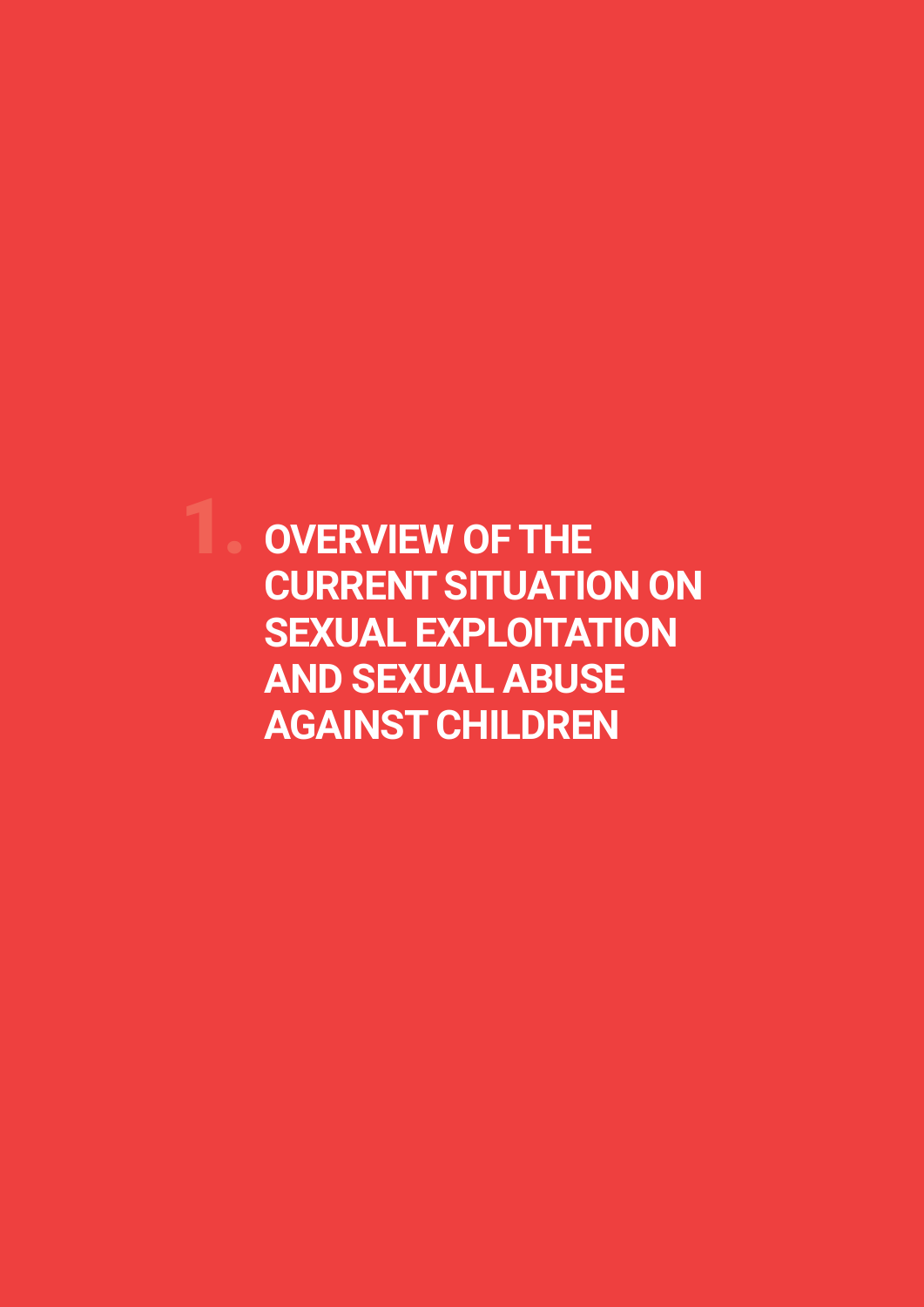Sexual exploitation and sexual abuse against children (further on– SESAC) is a current problem in the Republic of Moldova, which severely endangers children's health and development. The term SESAC includes the following crimes provided by the national legislation: rape (art. 171 CC RM), violent actions of sexual nature (art. 172 CC RM), sexual harassment (art. 173 CC RM), sexual intercourse with a persona aged under 16 (art. 174 CC RM), perverted actions (art. 175 CC RM), solicitation of children for sexual purposes (art. 1751 CC RM), incest (art. 201 CC RM), child trafficking (for sexual exploitation purposes –art. 206 CC RM), child pornography (art. 2081 CC RM), making use of prostitution practiced by a child (art. 2082 CC RM).

Statistical data recorded by the MIA for the last five years shows an increased incidence of the number of crimes that refer to SESAC. Making a retrospective analysis of the number of crimes that include sexual abuse or sexual exploitation against minors committed during the last five years, we can observe an alarming increase in child pornography crimes in 2016,the number of registered crimes being 5,8 times higher (29 cases) than in 2012 (5 cases). Also, in 2016, there was an increase of approximately 16% in crimes related to sexual intercourse with a person aged under 16, compared to 2012 (74 cases in 2012, 86 cases in 2016).

Official data presented by the MIA (see Annex no. 1 to the current report) for 2016 show the following:

- 65cases of rape of children;
- 34 cases of violent actions of sexual nature;
- 86 cases of sexual intercourse with a person aged under 16;
- 19 cases of perverted actions;
- 1 case of child pornography,
- 1 case of use of pornography practiced by a child and
- 27 cases of child trafficking.

On the other hand, the statistical data presented by the Center for Combating Cyber Crimes show the following results for 2016:

- 2 cases of perverted crimes committed online;
- 29 crimes related to child pornography (see Annex no. 2).

The reports developed and published by the National Committee for Combating Trafficking in Human Beings also include a qualitative analysis of the cases of child trafficking,3registered by the Center for Combating Trafficking in Persons of the MIA. Thus, 25 victims of child trafficking who had been submitted to sexual exploitation were identified in 2016. The dynamics of child trafficking cases for the last three years show a constant higher number of cases of child trafficking for sexual purposes compared to other forms of exploitation. As for the number of registered cases, it can be observed that in 2014, 18 cases of trafficking for sexual exploitation were registered, in  $2015 - 48$  cases, and in  $2016 - 25$  cases.

The increasing number of offences related to SESAC is an indicator of a high danger produced by this phenomenon. At the same time, along with the development of information technologies, there is increased vulnerability of children when facing online risks. For this reason, it is absolutely necessary to take measures for preventing and combating the phenomenon of SESAC, as only this way concrete actions can be regulated, that would contribute to the protection of children from these forms of abuse.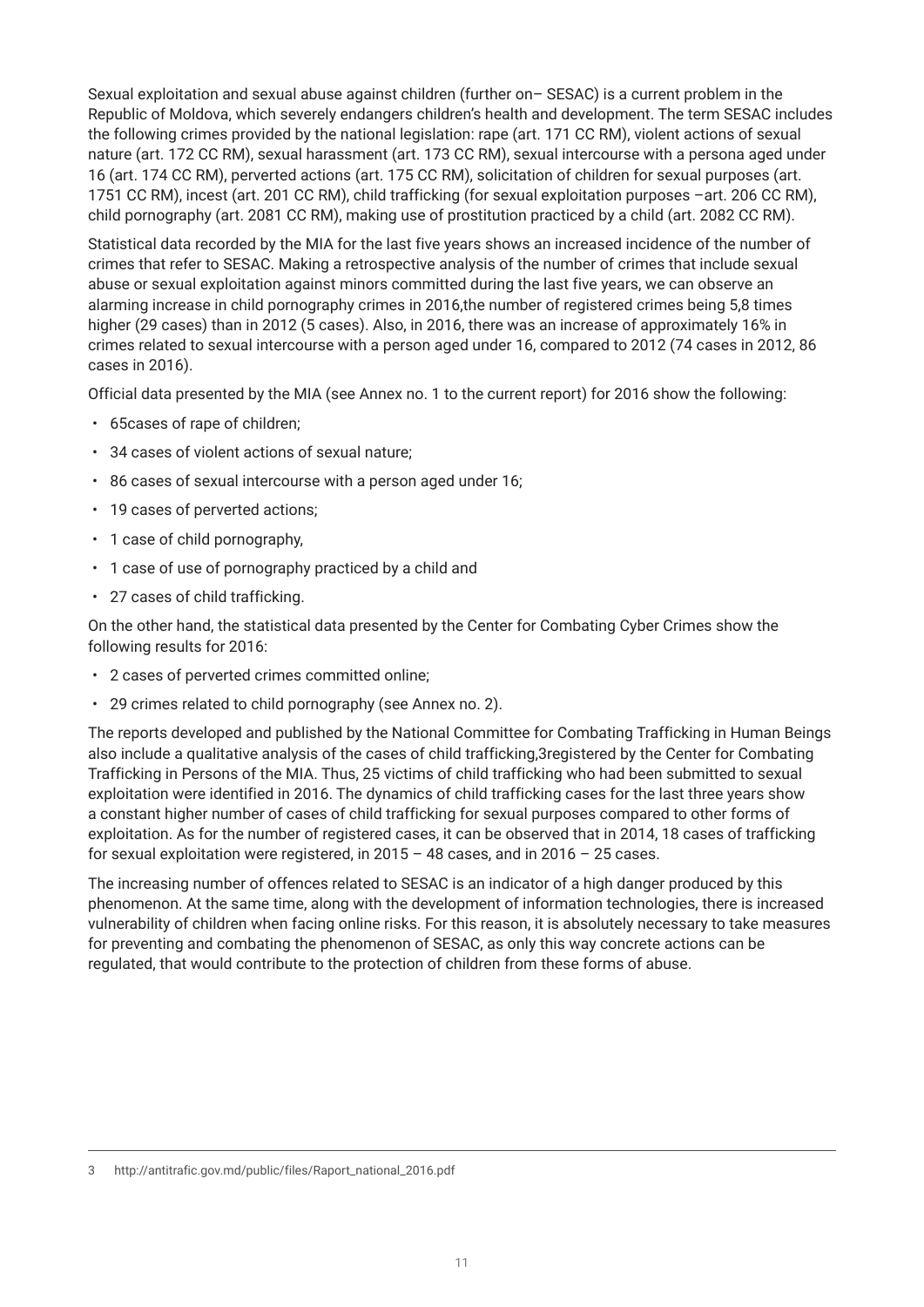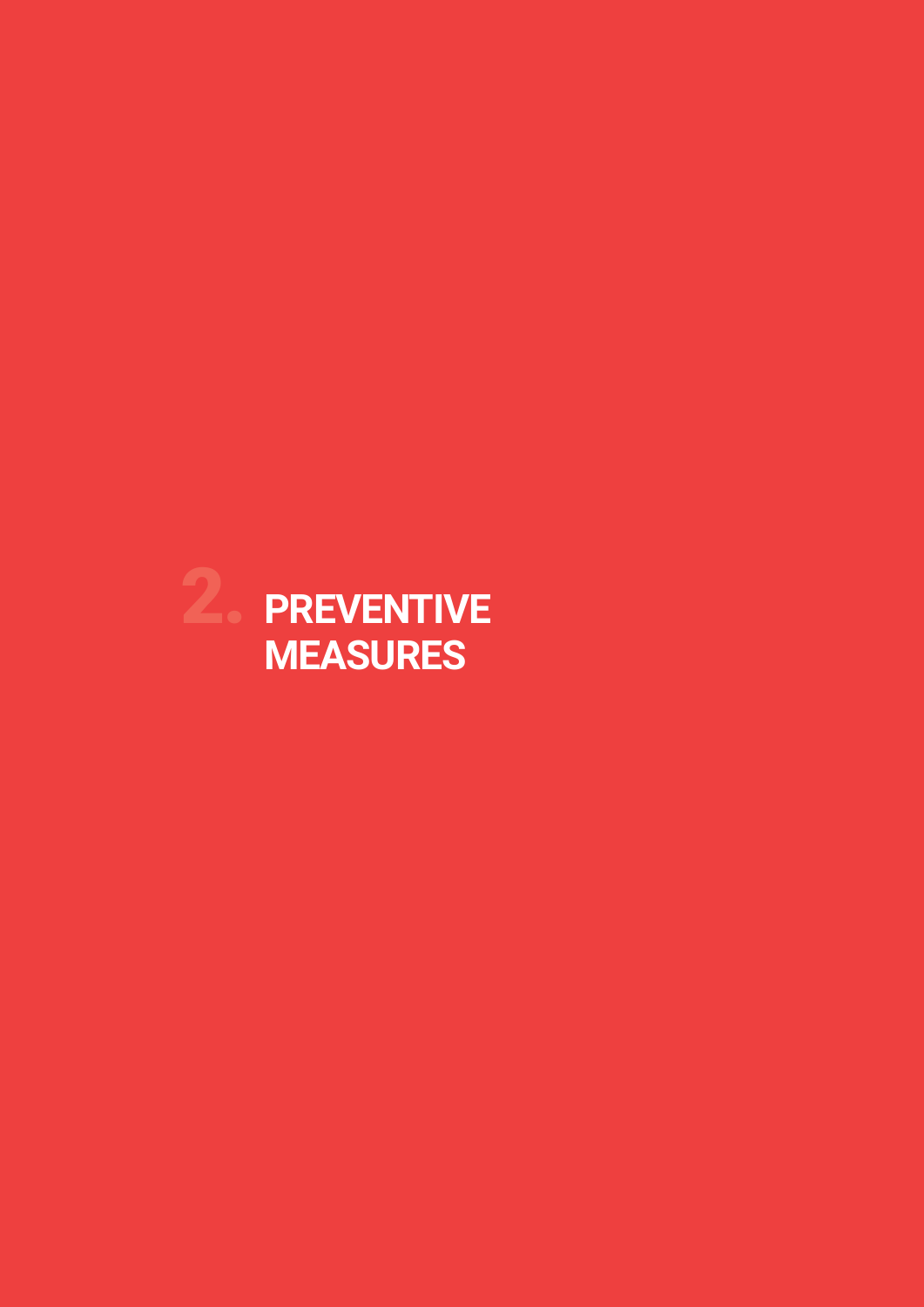The Lanzarote Convention obliges the signatory states to take preventive actions for SESAC, which would relate to various aspects of prevention process.

- **Professional training and awareness raising among persons working in contact with children** (art. 5 par. (1) and (2), it. 54-56 of the Explanatory Report to the Council of Europe Convention on Protection of Children against Sexual Exploitation and Sexual Abuse –further on: Explanatory Report).
- **Selection and employment of persons in activities that include interaction with children** (art. 5 par. (3) it. 57 of the Explanatory Report).
- **Education measures for children** (art. 6, it. 58-63 of the Explanatory Report).
- **Preventive intervention programs and measures for potential aggressors** (art. 7, it.64 of the Explanatory Report).
- **Measures for the general public** (art. 8 it. 65-66 of the Explanatory Report).
- **Participation of media, private sector and civil society in preventive activities** (art. 9 par. (2), par. (3) and par. (4), it. 68-75 of the Explanatory Report).

## **2.1. Professional training and awareness raising among persons working in contact with children**

*Article 5, par (1) and (2) of the Lanzarote Convention provides for the obligation of signatory states to take legislative or other actions in order to provide information to persons who have regular contacts with children in the education, health, social protection, judicial and lawenforcement sectors, and in areas relating to sport, culture and leisure activities, in order to make them have adequate knowledge of child rights as a general concept, as well as of SESAC and of the means to identify and report such cases.*

Teaching staff from the **education sector** participated in a range of thematic training and awareness raising activities on child rights, in the context of implementation of the UN Convention on the Rights of the Child4. With the support of the civil society organizations (particularly the Information and Documentation Center on Child Rights – further on IDCCR), during 2013-2014 several training sessions were organized, attended by approximately 5.500 teaching staff. Furthermore, in 2016, 50 teachers participated in a long-term program on organizing education activities based on child rights.

After the approval in 2001-2014 of the legislative and normative frameworks that define the procedures for identification, evaluation, assistance reference, monitoring and observation of children at risk, the education sector developed its own sectorial intervention policies and procedures. These regulate the institutional organization for prevention and intervention in cases of abuse, neglection, exploitation and trafficking of children, ways for intervention, registering and intervention. At the same time, there is an obvious need for organizing awareness raising activities among the education institutions staff, specifying the types of prevention activities organized by the education institutions for children (primary, secondary and tertiary)<sup>5</sup>.

In order to facilitate the development of activities related to prevention, identification, reporting and monitoring of cases of abuse, neglection, violence, exploitation and trafficking, local, district and municipal coordinators were appointed in education institutions for preventing and protecting the child from violence. These coordinators, as well as other staff from the education sector (both staff from the District/Municipal Divisions for education, youth and sport, managers of education institutions, and the teaching staff at the district, municipal and institutional levels),were trained in preventing and protecting children from all forms of violence. To ensure the sustainability of the measures taken, continuous training is being organized for the

<sup>4</sup> Combined fourth and fifth National Periodic Report, on implementation of the Convention on the Rights of the Child, developed for the UN Committee on the Rights of the Child by a cross-sectorial working group. Chisinau 2015.

<sup>5</sup> Order of the Ministry of Education no. 858 of 23 August 2013.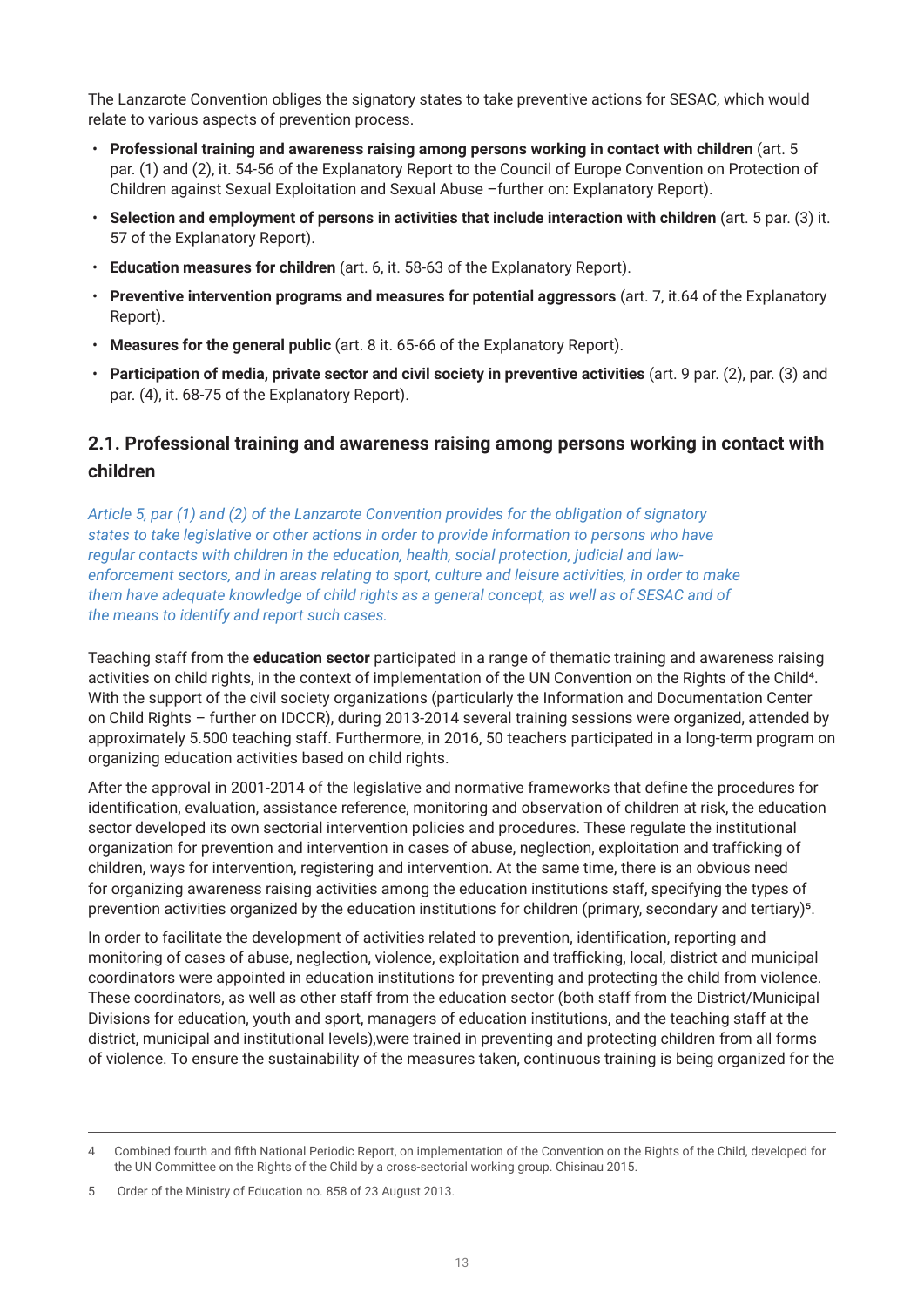coordinators at the republican, regional, district and local levels (once in two-three months) $6$ .

As for the initial training and continuous training programs, they do not include subjects dedicated to protection of children from SESAC. In 2014, the Ministry of Education (further on – ME)had made the first attempt to integrate aspects related to prevention protection of children in the professional training programs for teaching staff, by approving a Recommendation for education institutions<sup>7</sup>.

Although the subject of SESAC is generically included in the term violence against children as one of the forms of this phenomenon, still, the Lanzarote Committee insists on the organization of preventive measures that would focus on peculiarities of SESAC. In the first Report on monitoring of the implementation of the Convention provisions, the Lanzarote Committee clearly specifies that the interventions and measures taken in the context of domestic violence should not absorb the interventions nor the measures taken in cases of SESAC. Thus, the States should anticipate and take specific actions for preventing sexual abuse $^{\rm 8}$ .

One of the biggest problems in the education system is the way in which the SESAC phenomenon is perceived by the teaching staff. If initially, the teaching staff could not separate violence between children from conflicts among peers or other forms of abuse, currently, there is some progress in their perception. Although the coordinators from the district divisions have a clearer understanding about forms of abuse against children, they are lacking the capacity to develop the competence of managerial or teaching staff at the local level<sup>9</sup>.

As for the activities related to prevention of abuse against children in schools, teaching staff do not have the necessary instruments do organize such activities in schools. At the same time, teachers are facing difficulties in developing such capacity within their institution, and are often seeking the support from the non-governmental sector<sup>10</sup>.

The staff from the **health sector** participated in thematic training sessions both within the NRS, as well as within the inter-sector cooperation mechanism on children at risk. During 2014-2016, 1.861 medical staff were trained in identifying and assisting victims of human trafficking. Also, during 2014-2016, with the support of the civil society, training was organized for approximately 1.000 specialists from the medical sector on applying the inter-sector cooperation mechanism for child protection<sup>11</sup>.

One of the needs of the staff from the health sector is developing abilities to communicate with children. The training organized until now related to aspects of implementation, of sectorial and inter-sector procedures in case when a possible SESAC situation is identified. Still, another extremely important subject refers to the specifics of the interaction of medical staff with the child, so that he/she could become a trustworthy person and be able to attend the child-victim accordingly<sup>12</sup>.

As in case of other professionals, training sessions organized for the **social protectio**n sector staff referred to the way of applying instruments afferent to the inter-sector cooperation mechanism for identification, evaluation, referral, assistance and monitoring of children-victims and potential victims of violence, neglection, exploitation and trafficking<sup>13</sup>. Thus, with the support of civil society, in 2012-2013 approximately 1.700 specialists in child protection from territorial structures for social assistance and protection of family were trained

- 6 Based on the official data presented by the ME, in 2014, the thematic training activities for staff from educational sector, the republican seminars for staff from district/municipal divisions for education, youth and sport were attended by 37 coordinators of actions related to prevention, identification, reporting and referral of cases of abuse, neglection, exploitation and child trafficking; the seminars organized at the district/municipal/institutional level were attended by 1455 coordinators.
- 7 Order of the Ministry of Education no. 867 of 25 July 2014.
- 8 https://rm.coe.int/lanzarote-1st-implementation-report-en/168072b952, p. 28.
- 9 Semi-structural interview no. 1, non-governmental organization.
- 10 Ibidem.
- 11 Semi-structural interview no. 9, non-governmental organization.
- 12 Semi-structural interview no. 2, public authority.
- 13 GD no. 270 of 08.04.2014 on adopting Instructions on inter-sector cooperation mechanism for the identification, assessment, referral, assistance and monitoring of child victims and potential victims of violence, neglect, exploitation and trafficking. (Official Monitor of the Republic of Moldova, 2014, no. 92-98, art. 297.)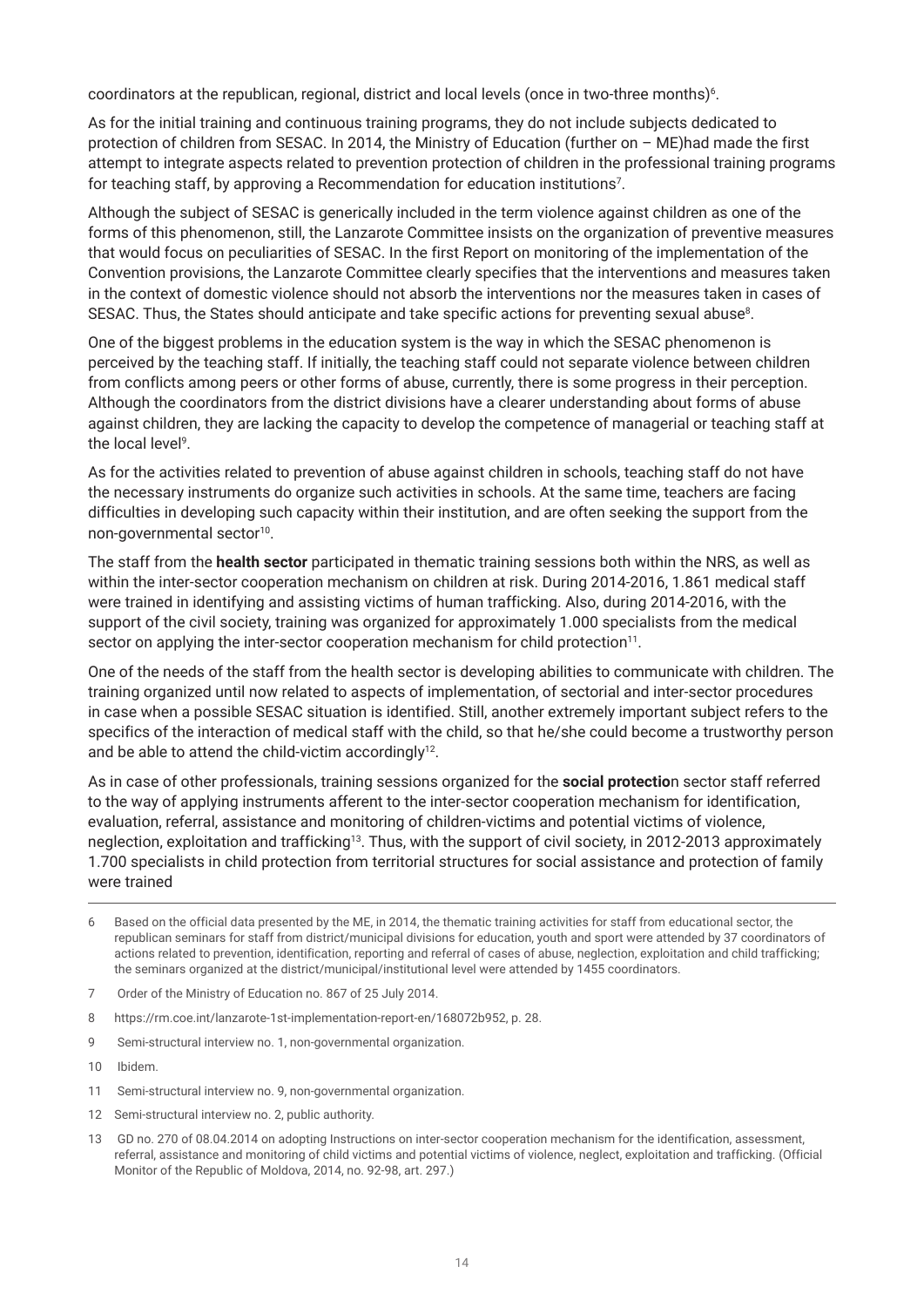Initial and continuous training in the field of social protection does not include subjects related to identification and assistance of children, victims of SESAC. The subjects for continuous professional training of the staff employed within territorial institutions of social assistance are selected based on the professional development needs assessed and identified at the local level14. Up to this moment, with the financial support of the development partners, several training sessions were held, focusing on child rights in general. All these were organized in the context of implementation of the UN Convention on the Rights of the Child<sup>15</sup>.

Since 2012, the curricula for the continuous training of **prosecutors and judges** were amended with subjects related to work with minors. Currently, the calendar plan for continuous training of judges and prosecutors is more diverse regarding trainings on "Child protection". Several training sessions were dedicated to juvenile justice ("Standards and procedures of juvenile justice: special competences and skills for working with children"; "Specifics of investigating and judging the crimes committed by minors"; "Strengthening the juvenile probation system. Applying the law that provides for probation activity") and procedural aspects during the examination of cases involving children ("Minors' interrogation procedure", "Practical implementation of international standards related to objectivity of prosecutors in cases involving representatives from vulnerable groups. Proportionality principle at the criminal investigation phase. Principles for evaluating evidence in cases that involve children-victims"). According to the official data published on the webpage of NIJ, we conclude that currently there is no institutionalized module dedicated to SESAC in the training curriculum of judges and prosecutors.

In 2013-2015, the staff from the **subdivisions of the MIA** participated in several training sessions focusing on promoting and protecting children's rights, increasing the safety level of children in the society, as well as professional development within social assistance for children in conflict with law, all of them organized with the support from civil society. A total of 515 police officers and 95 students from relevant faculties participated in trainings. As a result, the course on police practice of protection and assistance of a child was introduced as mandatory in the education plan of the "Stefan cel Mare" Police Academy. At the same time, currently, the course for professional development of the MIA subdivisions' staff does not include subjects dedicated to SESAC. The only subject dedicated to activities with minors is related to ensuring public order and security in cases of juvenile delinquency, included in the course for professional development for 2016- 201716.

Beside the lack of a specialized course on SESAC, the turnover of employees in the police sector is a problem that affects the quality of work with children. Inspectors from the "Child safety" sections are those who implements child protection mechanisms and were trained in efficient communication with children, rules, techniques and methods of work with this category of beneficiaries. Nevertheless, inspectorates that have only one inspector working with minors are at risk if this person decides to resign. Recruitment of a new person automatically implies mandatory training, which is not always successful in practice, before the interaction of the inspector with the child. Therefore, there is an obvious need for organizing systematic trainings for inspectors on child-friendly justice, in order to avoid their revictimization17.

For the staff from the **sport, culture and leisure sectors** a Curriculum was developed focusing on training of animators who would aim at developing the capacity of professionals in organizing psycho-social group activities with children. This module was developed in 2013 with the support from non-governmental organizations and was dedicated to pedagogues, educators and psychologists who work with children, particularly pedagogues from elementary schools and those who facilitate extra-curricular activities such as art, handcrafting, sport, music and theater, but also to active members of NGOs/associations for children, youth, including graduating students. The content of this curricular program mostly referred to policies of child protection in the Republic of Moldova and legal aspects. Based on the goal of this program – to train and develop capacity of animators to conduct psycho-social group activities with children – the need for developing a module focused on communication with children, on practical aspects and on developing

17 Semi-structural interview no. 5, law-enforcement authority.

<sup>14</sup> Order of MLSPF no. 90 of 17.06.2015.

<sup>15</sup> Semi-structural interview no. 7, public authority.

<sup>16</sup> http://academy.police.md/assets/images/pict/2016/graf-curs-perf.jpg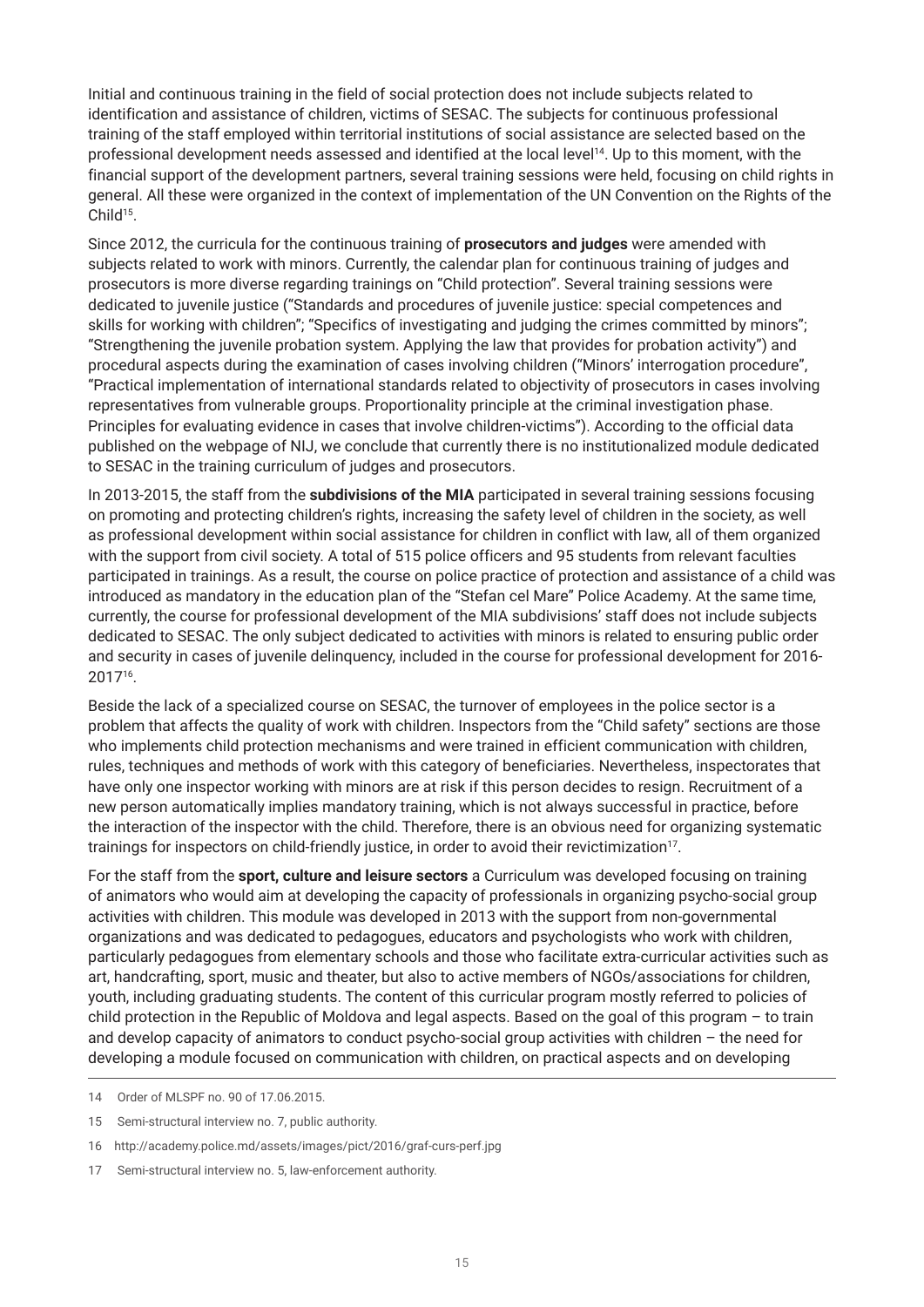skills for working with children was identified<sup>18</sup>. This curricular program was not institutionalized, but currently all training activities have a sporadic nature and are organized and conducted by non-governmental organizations.

In order to regulate the ethic norms for the behavior of sport sector professionals in their activities with children, in 2014, MYS approved the Deontological Code of Teachers-Trainers<sup>19</sup>. One of the obligations of the teachers-trainers in relation with students is to "protect students from physical, psychological, psychotropic or sexual abuse".

## **2.2. Selection and employment of persons in activities that include interaction with children**

*In art. 5,par. (3),the Lanzarote Convention stipulates the obligation of signatory states to ensure through conditions to accede to those professions whose exercise implies regular contacts with children, that the candidates to these professions have not been convicted of acts of sexual exploitation or sexual abuse of children. The Explanatory Report of the Lanzarote Convention stipulates that this provision can be applied including for volunteers.*

The Labor Code includes general regulations on the conditions that persons who want to practice didactic activity should comply with. Art. 296, par. (2) of the Labor Code stipulates the following:"Persons deprived of this right by court decision or by relevant medical certificate, as well as persons with criminal record for particular crimes will not be accepted to embrace pedagogic (didactic) activity. The lists of medical contraindications and crimes that do not allow for practicing pedagogic (didactic) activity are defined by law".

The Education Code defines the categories of staff within education institutions as follows<sup>20</sup>: administrative personnel, didactic staff, auxiliary didactic staff and non-didactic staff. For the administrative personnel, the law regulates (express) the obligation to submit a criminal record or a declaration of personal responsibility by the candidates to the positions of Principal/Deputy Principal of the education institution<sup>21</sup>. For the didactic staff, the legislation stipulates mandatory organization of a contest within the education institution, following a methodology approved by the ME (currently MECR). Such a methodology was developed in order to regulate the way in which didactic positions in higher education institutions are filled. As for the non-didactic and auxiliary staff, the Education Code provides by art. 57: "Recruitment of auxiliary didactic staff and nondidactic staff in education institutions is performed based on an individual work agreement with the Principal of the institution, according to the acting legislation".

As for the employees from the medical system, national legislation regulates the restrictions that refer to previous commitment of crimes in circumstances related to fulfillment of their duties, or who were applied the interdiction to exercise the profession of doctor, without specifying restrictions related to previous commitment of offences related to SESAC<sup>22</sup>.

In the field of social protection, both the Law on social protection no. 547 of 25.12.2003<sup>23</sup>, and the Government Decision no. 24 of 10.01.2007 for approving the Regulations on the procedure for recruiting social assistants,<sup>24</sup> do not specify the condition that the person employed for the position of social assistant to have no criminal record. Exceptions are the social assistance staff who have the status of public servant,

<sup>18</sup> Semi-structural interview no. 4, non-governmental institution.

<sup>19</sup> Order of MYS no. 773 of 19.12.2014 on approving the Deontological Code of Teachers-Trainers.

<sup>20</sup> Education Code of the Republic of Moldova, art. 53.

<sup>21</sup> http://www.edu.gov.md/sites/default/files/ordinul\_163\_din\_23\_martie\_2015\_0.pdf

<sup>22</sup> Law no. 264 of 27.10.2005 on the practice of the medical profession, art. 8, par. (2).

<sup>23</sup> Law no. 773 of 19.12.2014 on social assistance. (Official Monitor of the Republic of Moldova, 2004, no. 42-44, art. 249.)

<sup>24</sup> Government Decision no. 24 of 10.01.2007 on approving the Regulations for employment of social assistants. (Official Monitor of the Republic of Moldova, 2007, no. 003, art. 25.)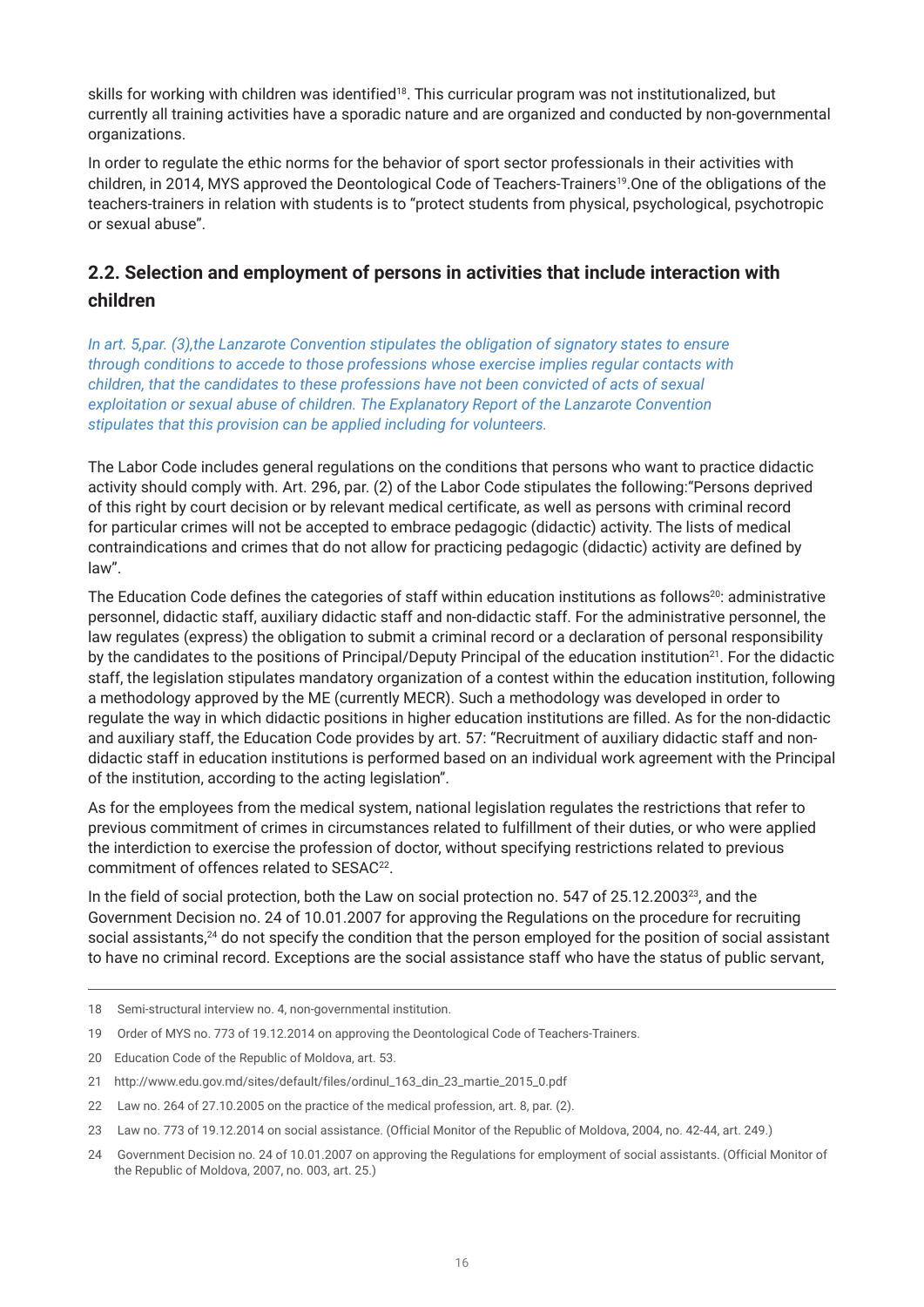since one of the conditions for candidates to public jobs is the lack of a criminal record for intentional offences25.At the same time, there are also restrictions for the staff employed in day-care centers for children at risk and for the specialist in charge of the service within the territorial social assistance structure. Persons who were previously charged with committing intentional crimes against the life and health of a person, against the freedom, honor and dignity of a person, against sexual life of a person or against family and children cannot be employed within these social services<sup>26</sup>.

In the justice system, one of the conditions to fill the position of **judge or prosecutor** is the lack of criminal record (art. 6, par. (1),it. d) from Law no.544 of 20.07.199527and art. 20, par. (1),it. g) from Law no. 3 of 25.03.201628).

Some of the conditions for entering the police system are: not have a criminal record, and not be under criminal investigation for committing crimes, while having the status of candidate for joining the police forces. These are stipulated by art. 30 par. (1) it. e) from the Law no. 320 of 27.12.201229.

Persons who intend to work in the fields of sport, culture or leisure within an education institution, should comply with the conditions and respect the criteria specified in the Education Code.

The Convention provisions on the conditions of selection and employment of persons who will have regular contacts with children in their activity do not directly refer to volunteers. Nevertheless, the Convention's Explanatory Report specifies quite clearly that these provisions can be equally applied to volunteers who conduct activities with children. The national legislation does not define any restriction when employing youth in volunteering activities which would refer to the lack of criminal record (Law on volunteering no. 121 of 18.06.2010,<sup>30</sup>which regulated the general framework for organizing volunteering activities in the Republic of Moldova). Nevertheless, the Law no. 137 of 29.07.2016 on rehabilitation of victims of crimes<sup>31</sup>provides some specific regulations in this regard. Art. 4, par. (3) of this law stipulates the following: "A person can become a volunteer if he/she has no criminal record and whose moral qualities correspond to the activity related to rehabilitation of victims of crimes. Also, a volunteer cannot provide support services to victims of crimes in case there is conflict between the fulfillment of his/her duties and his/her personal interests as an individual, which could negatively influence the objective and impartial fulfillment of his/her obligations and responsibilities provided by law".

#### **2.3. Education measures for children**

*By art. 6 the Lanzarote Convention regulates the obligation of signatory states to ensure that children, during primary and secondary education, receive information on the risks of sexual exploitation and sexual abuse, as well as on the means to protect themselves, adapted to their evolving capacity. This information, provided in collaboration with parents, where appropriate, shall be given within a more general context of information on sexuality and shall pay special attention to situations of risk, especially those involving the use of new information and communication technologies.*

The national education system tries to comply with the mandatory requirement to include subjects that refer to risks of sexual abuse and sexual exploitation of children in school curricula. Mandatory curricula include

- 27 Law no. 544 of 20.07.1995 on the status of judge. (Official Monitor of the Republic of Moldova, 2002, no. 117-119, art. 946.)
- 28 Law no. 3 of 25.02.2016 on prosecution. (Official Monitor of the Republic of Moldova, 2016, no. 69-77, art. 113.)
- 29 Law no. 320 of 27.12.2012 on the activity of police and the policeman status. (Official Monitor of the Republic of Moldova, 2013, no. 42-47, art. 145.)

31 Law no. 137 of 29.07.2016 on rehabilitation of victims of crime. (Official Monitor of the Republic of Moldova, 2016, no. 293-305, art. 618.)

<sup>25</sup> Law no. 158 of 04.07.2008 on state functions and status of the public servant, art. 27.

<sup>26</sup> GD no. 441 of 17.07.2015 on approving the regulatory framework on organization and functioning of the day-care social center for children at risk and the minimum quality standards. (Official Monitor of the Republic of Moldova, 2015, no. 190-196, art. 498.)

<sup>30</sup> Law on volunteering, no. 121 of 18.06.2010. (Official Monitor of the Republic of Moldova, 2010, no. 179-181, art. 608.)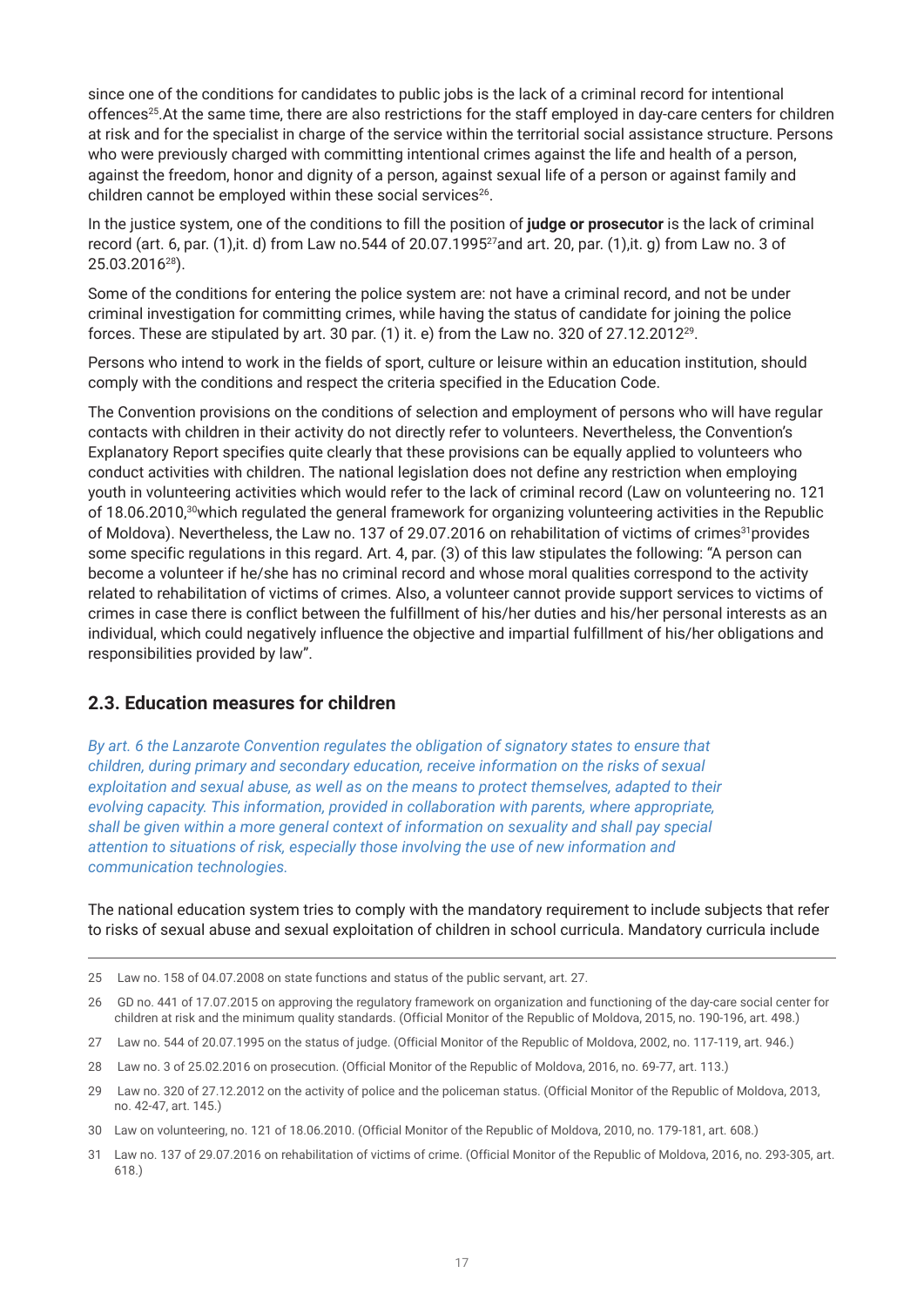several subjects related to sexuality and sexual exploitation, but only for a few age categories. For example, the civic education curriculum for the 8th grade includes subjects related to sexual education, such as: factors that influence participation in or abstention from sexual activity, individual and social consequences of starting sexual life, unintended pregnancy. Also, the civic education curriculum for the 9th grade includes the subject of sexual exploitation and trafficking in persons.

Since 2005, integration of the sexual education subject in the education system has been a priority in national public policy documents (National Strategy for Reproductive Health $32 -$  further on NSRH). Nevertheless, the Final Evaluation Report of the NSRH<sup>33</sup>reveals serious gaps in conducting the sexual education course in schools. Before 2015, teaching sexual education in schools was sporadic, organized with the support from the civil society. Some aspects related to reproductive health were included as subjects within specific mandatory courses (civic education). At the same time, two optional courses were institutionalized, which included subjects related to reproductive health: "Education for health" (in the gymnasium cycle) and "Education for family life" (in the lyceum cycle).In addition, there are no clear data about education activities organized for parents for teaching them how to share information about sexual and reproductive health with their children.

In 25 schools from several districts around the country, with the support of civil society (Y-Peer Moldova) various activities are being conducted from peer to peer, promoting the health and the sexual-reproductive rights of youth. Also with the support of the civil society, in 2016, a course on sexual education was piloted in two education institutions (for the 8th and 9th grades). Up to this moment, this course has not been institutionalized.

The subject of risks associated with the use of new information technologies is not included in the curriculum. The informatics curriculum for the 5th-6th grades includes subjects related to safety online, such as: interpersonal communication on the Internet, behavior on the Internet, code of conduct, browsing security. For the 8th-9th grades, both the informatics course and the optional course "Information and communications technology" do not include subjects related to risks in using new information technology.

With the support from the civil society (PA International Center "La Strada") various activities were organized for children on safety online. Thus, in 2016 approximately 1.200 children from 30 schools around the country were informed about the safe use of the Internet.

Informing children and youth about the risks of the online environment and educating them on safe browsing on the Internet, as well as making them accountable of creating online content is a priority for the NAP on promoting safety on the Internet for children and youth for 2017-2020 (it. 9, Chapter III). In this regard, several actions were planned: taking over, translating and distributing an electronic training course on safety online, and distributing the "Guidelines on human rights for Internet users" within education institutions.

#### **2.4. Preventive intervention programs and measures for potential aggressors**

*Art. 7 of the Lanzarote Convention stipulates that the signatory states should take actions for developing effective intervention programs or measures designed to evaluate and prevent the risk of offences being committed. The Explanatory Report of the Lanzarote Convention defines two categories of individuals who may benefit from these measures or programs: persons who fear that they might commit offences of sexual nature towards a child and persons who committed such offences, but were not identified by the authorities.*

In the Republic of Moldova there are no specialized services for persons who fear that they might commit the offences established in accordance with the Convention. Although there is a possibility to benefit from private psychologic assistance services, the professional development level of specialists, whom this

<sup>32</sup> Government Decision no. 913 of 26.08.2005 on approving the National Strategy for Reproductive Health. (Official Monitor of the Republic of Moldova, 2005, no. 119-122, art. 990.)

<sup>33</sup> Borbala Koo, Mihail Stratila, Victoria Ciubotaru. Final Evaluation Report of the National Strategy for Reproductive Health for 2005- 2015.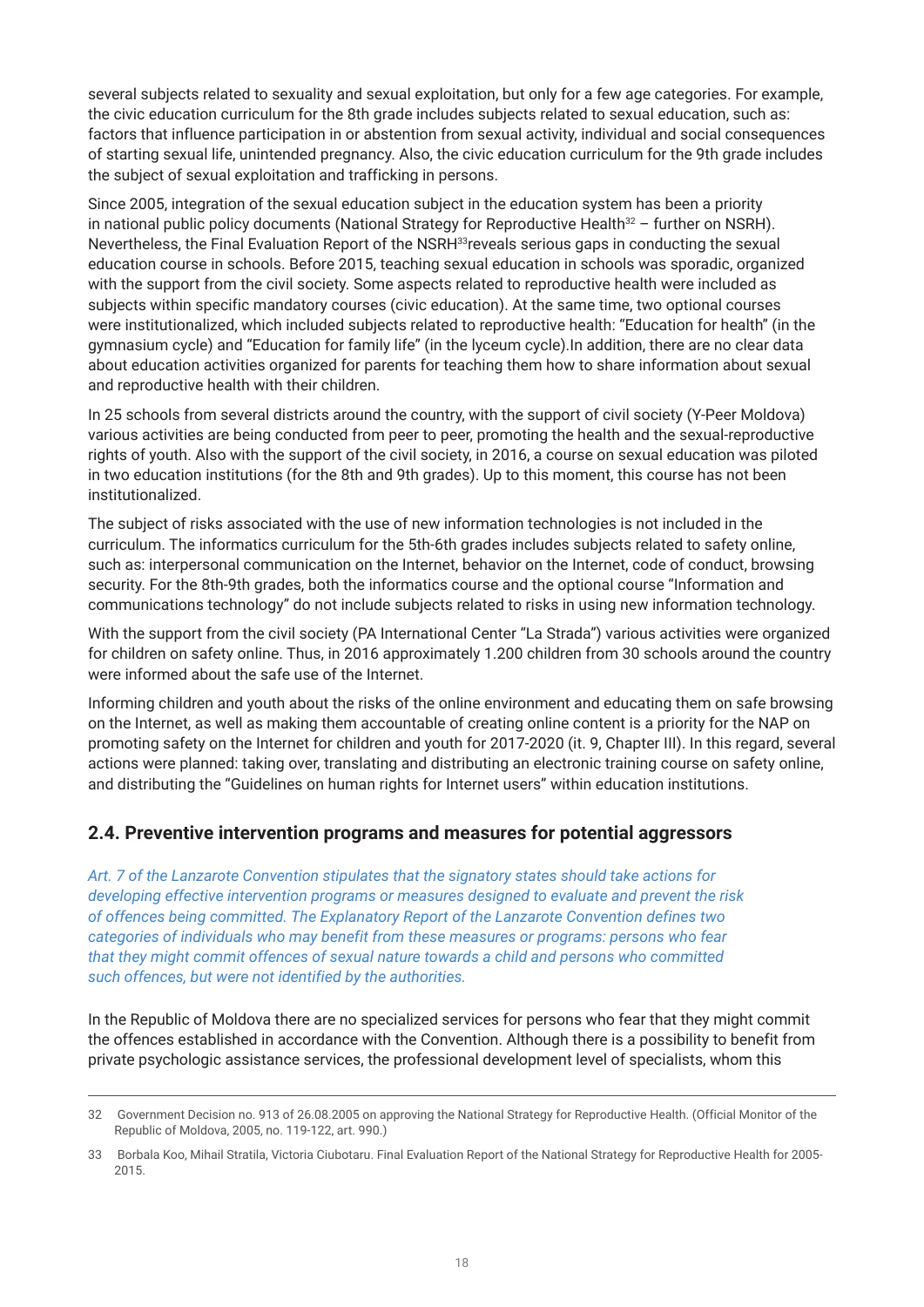category of beneficiaries could address to, is quite low<sup>34</sup>.

The majority of states that ratified the Lanzarote Convention, including the Republic of Moldova, do not have specialized services for this category of beneficiaries. Nevertheless, in some states these persons can access mental health services, available to all (Bosnia and Herzegovina, Bulgaria, Croatia, Greece, Island, Lithuania, Malta, Romania, San Marino, Serbia and Turkey). Austria, Denmark, Finland, Netherlands etc., have developed counselling, therapy and consulting services for persons who fear that they might commit the offences established in accordance with the Convention. In Germany, in order to prevent the committing of such offences, a long-term therapy project is being implemented, which provides therapeutic measures to persons who feel sexually attracted by children or teenagers.

## **2.5. Measures for the general public**

#### **2.5.1. wareness campaigns on the SESAC issue**

In accordance with art. 8 of the Lanzarote Convention, each signatory state shall promote or conduct awareness raising campaigns addressed to the general public providing information on the phenomenon of sexual exploitation and sexual abuse of children.

Since 2010, civil society in cooperation with public authorities has been developing and promoting many awareness campaigns on SESAC. Thus, during 2010-2011, the social campaign "Let's protect children from sexual exploitation" was organized with the support from the International Center "La Strada". This campaign aimed at raising public awareness of commercial sexual exploitation of children (child pornography, sexual tourism, luring children via Internet etc.).Also, in 2011, the regional campaign on preventing sexual abuse "Indecent touch" was organized in the Republic of Moldova with the support from the NCCAP. This campaign aimed at raising awareness of decision makers and general public on the issue of sexual abuse of children in the Republic of Moldova. In 2012, the International Center "La Strada" organized the awareness campaign "Travel with care. Care for children", focused on preventing and combating commercial sexual exploitation of children. And in 2013, the International Center "La Strada" organized the awareness and promotion campaign for a safer Internet for children: "Promoting a safer Internet for children". Following this campaign, the www.siguronline.md portal was created, which is an online platform for reporting cases of online abuse against children. Also, the spot called "Are you sure who is your child talking to online?" was produced and broadcasted in 2013 on several TV stations, following the recommendation from the Council for Coordination of the Audiovisual activity (further on– CCA).

In 2015, the campaign **"Here we don't touch"**, addressing parents, educators and caregivers of infants aged 0-7. The campaign was part of the cycle of actions for combating sexual violence against children ONE IN FIVE, organized by the Council of Europe. Public authorities got involved in the promotion of campaigns organized by civil society, in facilitating the organization of several awareness raising and information activities within the campaigns or distributing information materials.

For 2017-2020,two awareness raising campaigns are being planned, initiated by the Council of Europe, aiming at preventing sexual abuse of children<sup>35</sup>. The reasoning of taking over the campaigns developed by the Council of Europe and implementing them at the national level results from the high level of expertise of the Council, and the facilities for providing necessary instruments to public institutions, professionals, parents and children<sup>36</sup>.

<sup>34</sup> Semi-structural interview no. 6, public institution.

<sup>35</sup> Action Plan for 2016-2020 for implementing the Child Protection Strategy for 2014-2020, annex to Government Decision no. 835 of 4 July 2016.

<sup>36</sup> Semi-structural interview no. 7, public authority.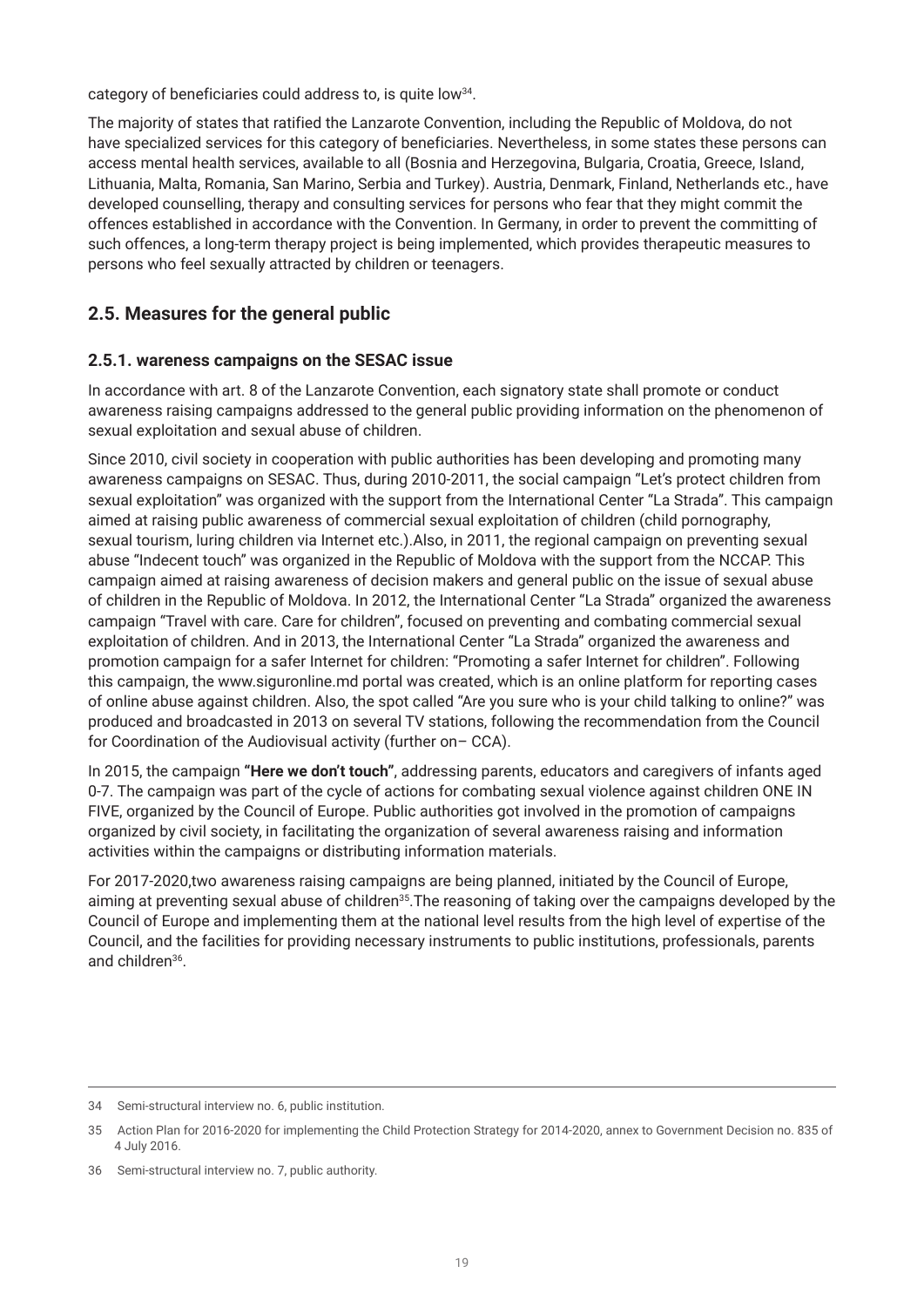#### **2.5.2. Regulations on treating the subject of sexual exploitation and sexual abuse against children in media**

By art. 8, par (2) the Lanzarote Convention provides for the obligation of signatory states to prevent or prohibit the dissemination of materials advertising the offences established in accordance with this Convention.

The state took measures to prevent publishing materials and broadcasting reportages about SESAC. A legislative framework was developed and adopted, regulating the exhaustive list of information the distribution of which should be restricted or forbidden -the Law on child protection against the negative information impact<sup>37</sup>. In these, we can also find information of pornographic nature accessible for public, information that encourages violence and sexual exploitation, materials that promote sexual abuse committed against children or sexual relations between children. Although it is not provided express, this classification of information that is illegal and harmful for the normal development of children also relates to the online environment $38$ .

The authorities that classify the information accessible for public as information with negative impact on children are: CCA and the State Agency for Protection of Morals (further on SAPM). In accordance with the acting legislation, the function of control of the Coordinating Council for Audiovisual activity can be exercised only after the broadcast, and in no case in advance, for preventive purposes<sup>39</sup>. As for the SAPM, it can be informed, or it can take self-notice, but in any case, SAPM only exercises consultative function and cannot sanction the economic agents who violate the morality.

Several decisions of a normative nature of the CCA concern the broadcast of TV programs, audio programs and the conditions for participation of children in these programs, in order to protect their rights (Decision no. 44 of 30.03.2010, Decision no. 98 of 19 July 2012, Decision no. 99 of 19 July 2012).Other special regulations on the protection of minors can be found in the Deontological Code of the journalist. These include the obligation to protect the identity of minors involved in negative events (accidents, offences, family disputes, suicides etc.), including as witnesses. To achieve this, video recordings and pictures should be modified, in order to protect the identity of minors.

#### **2.6. Participation of private sector, media and civil society in preventive activities**

*By art. 9, par. (2) the Lanzarote Convention regulates the obligation of states to encourage the private sector, in particular the information and communication technology sector, the tourism and travel industry and the banking and finance sectors, as well as civil society, to participate in the elaboration and implementation of policies to prevent sexual exploitation and sexual abuse of children and to implement internal norms through self-regulation or co-regulation.*

#### **Participation of the ICT sector in preventive activities**

Internet service providers often get involved in online activities of awareness raising and providing general information about the rights of children and youth, promoting the knowledge of information about risks and applicable solutions (for example:"We appreciate intelligence", "The rural network for increasing the capacity in information technology (RNICIT), TockIT Academy and others, implemented by "Starnet" company). Nevertheless, such participation is not a priority for the National Association of ICT Companies, which aims at developing and ensuring partnerships between companies, promoting their competitiveness and attracting investments in the field. Thus, except for several activities designed to contribute to the development of digital education of children and youth, other activities to prevent sexual exploitation and sexual abuse against children have not been organized by the ICT private sector.

<sup>37</sup> Law no. 30 din 07.03.2013 on protection of children against the negative impact of information. (Official Monitor of the Republic of Moldova, 2013, no. 69-74, art. 221.)

<sup>38</sup> Semi-structural interview no. 15, public institution.

<sup>39</sup> Semi-structural interview no. 19, public institution.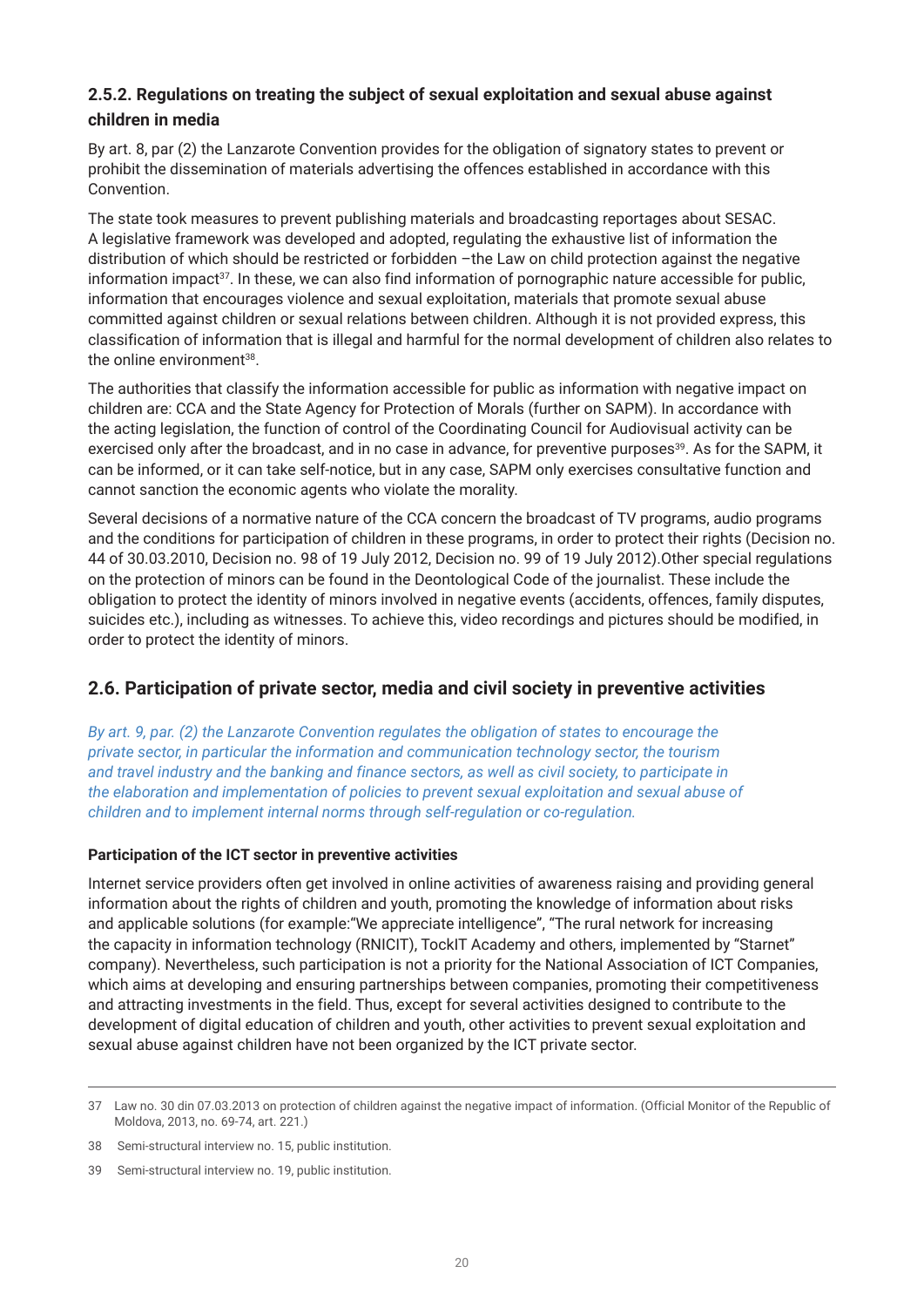The lack of normative regulations that would allow for managing the informational content shared on the Internet creates obstacles in organizing activities or developing self-regulating norms. The principle of Internet neutrality and protection of human rights and freedoms justifies the lack of action for self-regulation among private ICT companies<sup>40</sup>.

Nevertheless, there is need for developing self-regulating measures referred to filtering the content that has a negative impact on children. Currently, preventing measures for sharing illegal content or content that is harmful for children are taken by applying the parental control service on televisions broadcasting through IP networks (further on IPTV). The opportunity of developing parental control option on the Internet was also defined, but currently, there is no legal framework to regulate this option. In this regard, it is planned to promote the draft-law for modifying article 5, paragraph (8) of the Law no. 30 of 7 March 2013, in order to oblige the providers of networks and/or electronic communication services to provide, upon users' request, in accordance with the agreement, the service for filtering Internet content that has a negative impact on children41.

#### **Participation of private sector from tourism and travel industry in preventive activities**

Up to this moment there was only one attempt to involve representatives from the tourism, airway and hotel sector in activities related to information and awareness raising about SESAC, and also to motivate them to act in order to prevent committing such offences against children through designing some practices of corporate social responsibility or codes of conduct. Thus, with the support from civil society an International Conference was organized, followed by several thematic trainings for the staff of tourism agencies, avia agencies and hotel networks, aiming at promoting a child-friendly approach and international practices in preventing SESAC among the private sector, as well as opportunities for developing public-private partnerships. Further on, the participants had to design or adopt a Code of Conduct. This activity still hasn't been accomplished, which indicates to lack of interest of the private sector in the field on tourism and travel to get involved in activities preventing SESAC.

#### **Participation of banking and finance sector in preventive activities**

During the interviews we identified the lack of relevant practice of participation of the banking and finance sector in activities to prevent SESAC. Moreover, no cooperation partnerships were established in the field of combating child pornography, since there is no payment practice for visualizing web pages that show child pornography<sup>42</sup>.

#### **Participation of civil society in preventive activities**

Non-governmental institutions have a key role in organizing awareness raising activities, trainings and research of the SESAC phenomenon. Concrete examples of non-governmental organizations' activity on preventing SESAC are given in Chapter II.

As for the practice on self-regulations in non-governmental organizations, the Alliance of NGOs acting in the field of social protection of the child and family designed and approved a child protection policy. Although all the NGOs members of the Alliance subscribe to this protection policy, there is need for developing own organizational policies, adapted to the specific activity of the organization. For example, the protection policies of the NGO-s working directly with different categories of children will substantially differ from the protection policies of other NGOs, which do not practice direct contact with children43.

<sup>40</sup> Semi-structural interview no. 18, non-governmental organization.

<sup>41</sup> Semi-structural interview no. 8, public authority.

<sup>42</sup> Semi-structural interview no. 17, law-enforcement authority.

<sup>43</sup> Semi-structural interview no. 4, non-governmental organization.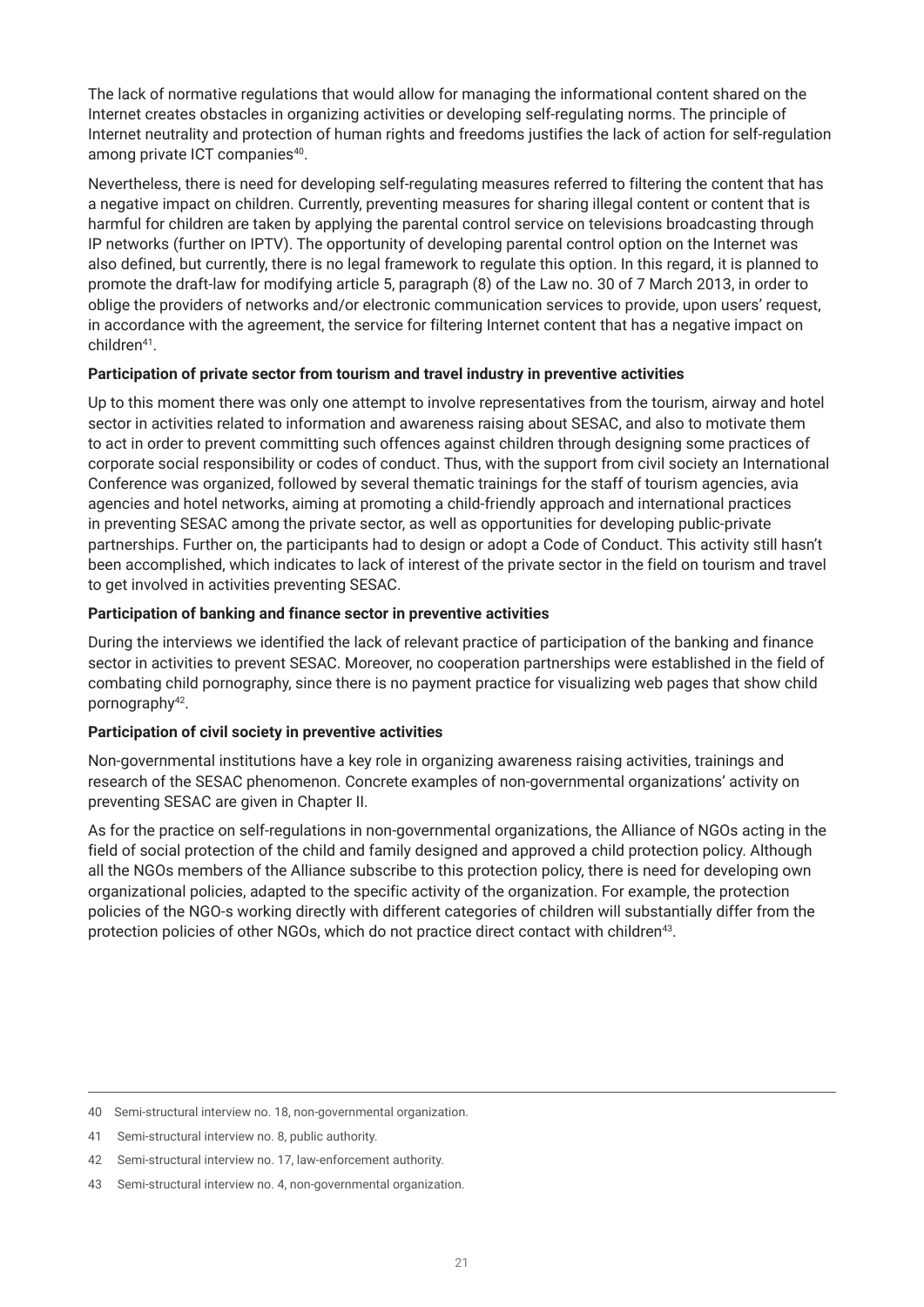#### **Reporting on SESAC phenomena in media**

*Art. 9, par. (3) of the Lanzarote Convention stipulates that each party shall encourage the media to provide appropriate information concerning all aspects of sexual exploitation and sexual abuse of children, with due respect for the independence of the media and freedom of the press.*

To ensure proper reporting on sensitive subjects related to children in media, civil society engaged to monitor written press, monitor the audio-visual content, and also to develop the capacity of journalists and media institutions in writing articles on this subject.

In 2010, with the support from civil society (Association of Independent Press),16 newspapers, magazines, press agencies and information portals were monitored in 6 months. Based on the monitoring results monthly reports were prepared which identified and examined the main problems and deviations from the journalistic deontological norms while communicating about children, and also provided recommendations on strengthening journalistic standards<sup>44</sup>.

In 2012, also with the support from civil society, a training session for journalists was organized on ethic norms when writing and documenting articles about child rights. At the same time, individual working meetings were conducted with representatives of press services from public authorities which defend, protect and promote the rights of children, in order to improve cooperation practices with media. These activities continued till 2015 and resulted in designing four internal regulations and instructions for public authorities on efficient communication with media (MH – current MHLSP, ME – current MECR, MIA and MLSPF –current MHLSP), organization of trainings for public servants at the central and local level to inform them about ways to interact with press and organization of three specialized workshops for journalists focusing on reporting on subjects featuring children, victims of abuse or violence<sup>45</sup>.

An important role in supervising respect for journalistic ethics and ensuring responsibility of publications for information consumers has the Press Council –an independent structure for self-regulation of press in the Republic of Moldova, in charge of examining the complaints that refer to the editorial activity of newspapers and magazines edited in the Republic of Moldova. The exact number of all complaints examined by the Press Council on cases of sexual abuse and sexual exploitation against children is unknown. However, for example, in the activity report of this independent structure for July 2012 – August 2013, the Press Council of the Republic of Moldova identified violations of deontological norms on protecting the identity of children, victims of abuse by a TV station, which interviewed a child, presumed to be victim of sexual abuse committed by another minor. The image of the victim was blurred, but sufficient information was provided, which can lead to disclosure of identity. In addition, the child had to remember the moments of sexual abuse that affected him physically and psychologically. Given the serious nature of violations, the Press Council requested sanctioning the TV station by the Coordinating Council for Audiovisual activity. As a result, on 28 June 2013, CCA examined the request of the Press Council and sanctioned the TV mentioned station.<sup>46</sup>

As for monitoring of TV programs, in 2014 the first exercise took place, aiming at supervising the way, in which the rights of children are respected in news bulletins. The short monitoring period (14 May – 30 June 2014) resulted in lack of serious violations related to protection of children victims' identity. Nevertheless, the monitoring identified the tendency of journalists to multiply the presentation of sensational or shocking cases, such as cases of rape against children. CCA was directly involved in monitoring the news bulletins from the aspect of child protection (both during the first monitoring exercise in 2014, as well as later in 2016)47.

<sup>44</sup> Semi-structural interview no. 13, non-governmental organization.

<sup>45</sup> Semi-structural interview no. 13, non-governmental organization.

<sup>46</sup> Activity Report for July 2012 – August 2013 of the Press Council from the Republic of Moldova.

<sup>47</sup> Semi-structural interview no. 19, public institution.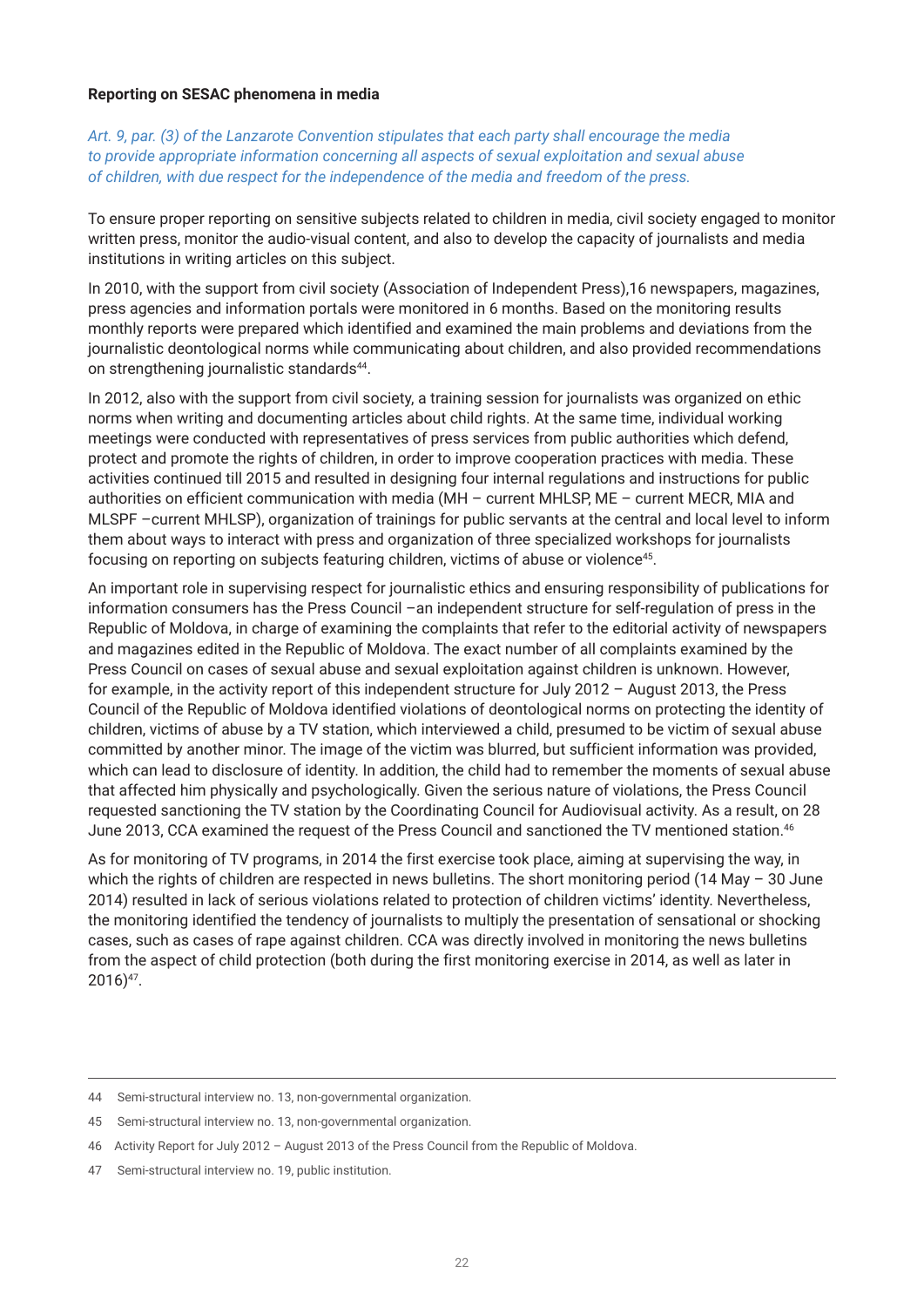#### **Public funding of civil society activities related to SESAC**

*By art. 9, par. (4) the Lanzarote Convention regulates the obligation of parties to encourage the financing, including, where appropriate, by the creation of funds, of the projects and programs carried out by civil society aiming at preventing and protecting children from sexual exploitation and sexual abuse.*

National legislation regulates for several financial support mechanisms for public associations, all of them depending on obtaining the statute of public utility. As general mechanisms, the state can provide support to public associations through the following: funding social, scientific or cultural programs, signing contracts for execution of works and provision of services, by launching calls for social proposals to implement various state programs to an unlimited number of public associations<sup>48</sup>. As for non-commercial organizations that have public utility and develop their activity in the field of offence victims' rehabilitation (including childrenvictims of SESAC), the legislation regulates (express) partial exemption from paying specific taxes and preferential conditions for renting premises.

The current situation indicates for minimal and singular achievements in the efforts to provide financial funding to civil society organizations through private-public partnerships. These are basically limited to support of assistance centers for victims or potential victims. For example, the memorandum signed in 2007 between public authorities (MDCRP) and one of the civil society organizations (NCCAP) on the activity of the Center for psycho-social assistance of child and family "Amicul", stipulates the division of responsibilities between the state and the associative sector, where the state provided the premises, and the funding of activities was covered by external donors. Another example could be the Center for assistance and protection of victims and potential victims of human trafficking, which started its activity in 2001 as a private institution, and in 2008 became a public institution subordinated to the MLSPF, the current MHLSP.

Also, progress is observed by approval and implementation of the percental designation mechanism (2% mechanism). By this mechanism, the state supports the activities of the civil society through redirecting some of the income that would be normally assigned to the state. During the interviews, one of the representatives of civil society specified the opportunity to diversity of funding sources ever since the implementation of this mechanism, but also the risks, which mostly consist in the low level of trust of population in NGOs, So the amounts transferred will be relatively small, and organizations will have to organize media campaigns, in order to create their own visibility<sup>49</sup>.

<sup>48</sup> Law no. 837 of 17.05.1996 on public associations. (Official Monitor of the Republic of Moldova, 2007, no. 153 – 156, art. 153-156).

<sup>49</sup> Semi-structural interview no. 20, non-governmental organization.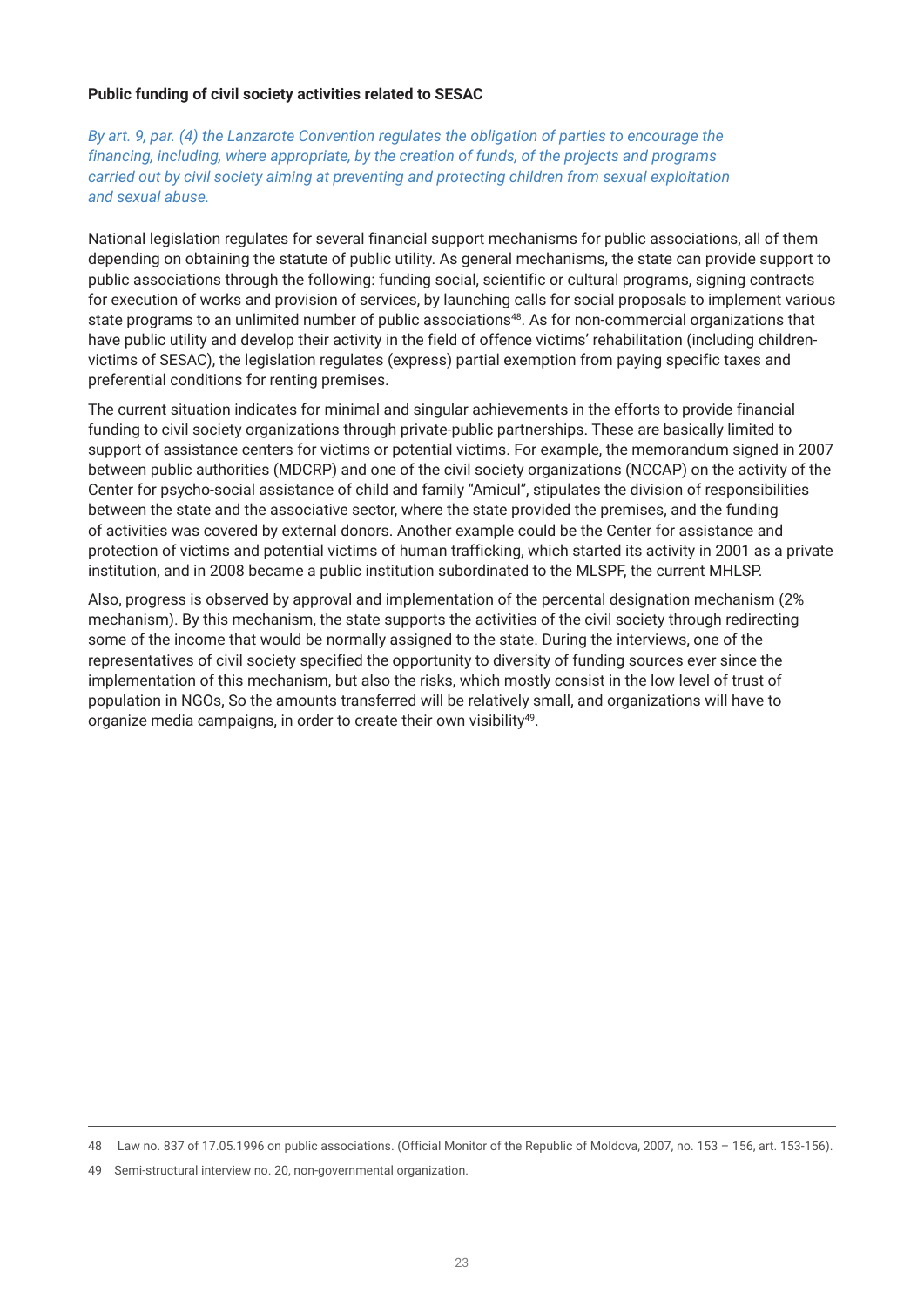## **Conclusions to Chapter II**

Specialists from education, health, social protection, police, justice, sport, culture and leisure sectors were trained with the support from civil society on child rights as a general concept. As for the thematic training on identification of and assistance to victims of child trafficking and on interventions in cases of children at risk, these were sporadically organized for the members of multidisciplinary teams. Initial and continuous training programs for specialists do not include the subject of SESAC. The state made some efforts by formulating recommendations for integrating aspects related to prevention and protection of children from violence in the initial and continuous training curricula for professionals working in the field of child protection, but these are still not sufficient. The analysis of this aspect of the problem suggests the following conclusions.

- Selection of volunteers who participate in various activities with children is not restricted by the legal framework provisions that regulate the organization of volunteering activity, except for the volunteers who provide support to victims of offences or participate in activities organized in this regard, and who will have to submit their criminal record.
- The national education system included the subject on the risks of SESAC in several mandatory and optional curricular programs only for specific age categories. Currently, information about SESAC in the context of sexual education in schools is almost impossible, as the sexual education course is not institutionalized, and the information about sexual and reproductive health is provided to students sporadically, with the support from civil society. Neither the subject of risks related to the use of new information technologies was included in the curricula, except for some aspects related to online safety for the 5th-6thgrades. With the support from civil society several awareness raising and information activities were organized, focusing on safe use of information technologies.
- The state did not take necessary measures to prevent the risk of committing offences among persons who fear that they might commit them or who had already committed them but were not identified by authorities.
- Private sector keeps having a passive role in preventing SESAC. Civil society made efforts to involve the tourism and travel sector in preventive activities, but the sustainability of these activities was not made possible. The private ICT sector assumed the priority of providing digital education to children and youth, also promoting several parental control products.
- In order to ensure protection of child rights and avoid their revictimization in media, public authorities supported the organization of several measures that contributed to the development of journalists' skills in writing articles on sensitive subjects related to children. Also, several activities were organized to monitor the articles that feature children in media outlets.
- As for the public funding of civil society activities related to SESAC, although the legal framework provides premises and conditions for partial exemption from specific taxes or for preferential renting conditions, in practice there are still minimal accomplishments in this regard.

#### **2.7. Recommendations**

- Continuous and systematic organization of awareness raising trainings on for professionals from education, health, social protection, police, sport, culture and leisure systems. Specific attention should be paid to continuous training programs, which contribute to the collective organization of training activities.
- Organize activities for developing parent's skills in ensuring a proper sexual education to their children, and also developing their skills in communicating with children about the risks of SESAC.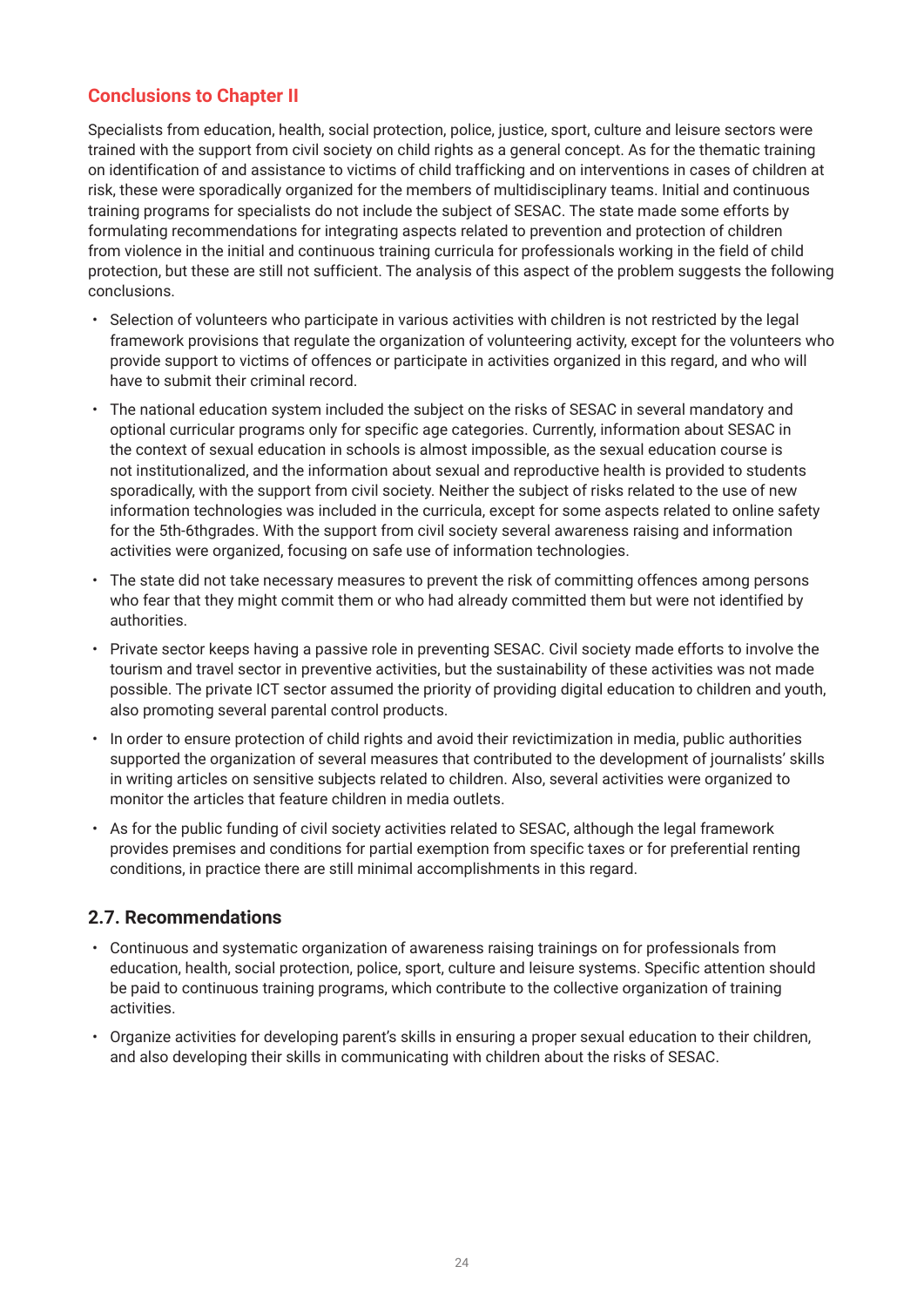- Continue the education efforts in schools, in order to inform children and youth about the risks of SESAC and providing advice on how to protect themselves and how to ask for help. Due to complexity of this subject, information about these risks should be provided along with the information activities on safe use of the Internet by children and with the sexual education courses, all being adapted to children's perception level.
- Develop counselling services for persons who feel attracted to children and teenagers and fear that they might commit the offences established in accordance with the Convention. These services should differ from assistance services to persons who had already became suspects, defendants or culprits (specified in Chapter III of the Lanzarote Convention), considering the fact that the goal of preventive intervention services is to prevent the committing of offences.
- Develop organizational policies on child rights protection within private companies and non-governmental organizations (ICT, tourism, avia etc.). These organizational policies can be Codes of Conduct aiming at preventing sexual exploitation and sexual abuse against children and promoting the superior interest of the child in daily activities. These should be adapted to the specific activity of the company or nongovernmental institution. Individual work agreements could include clauses on zero tolerance towards SESAC and normative obligation of employees to respect this clause.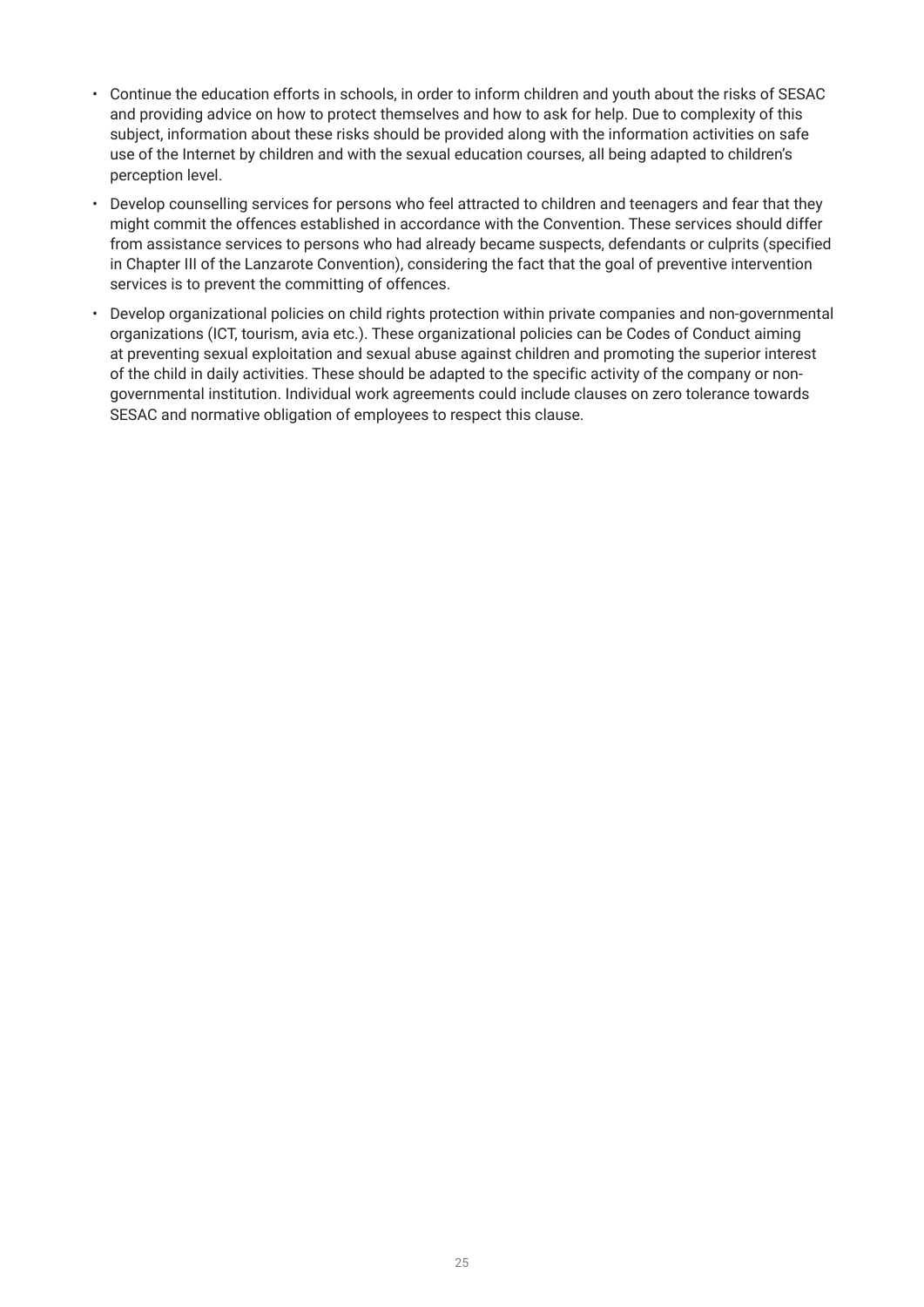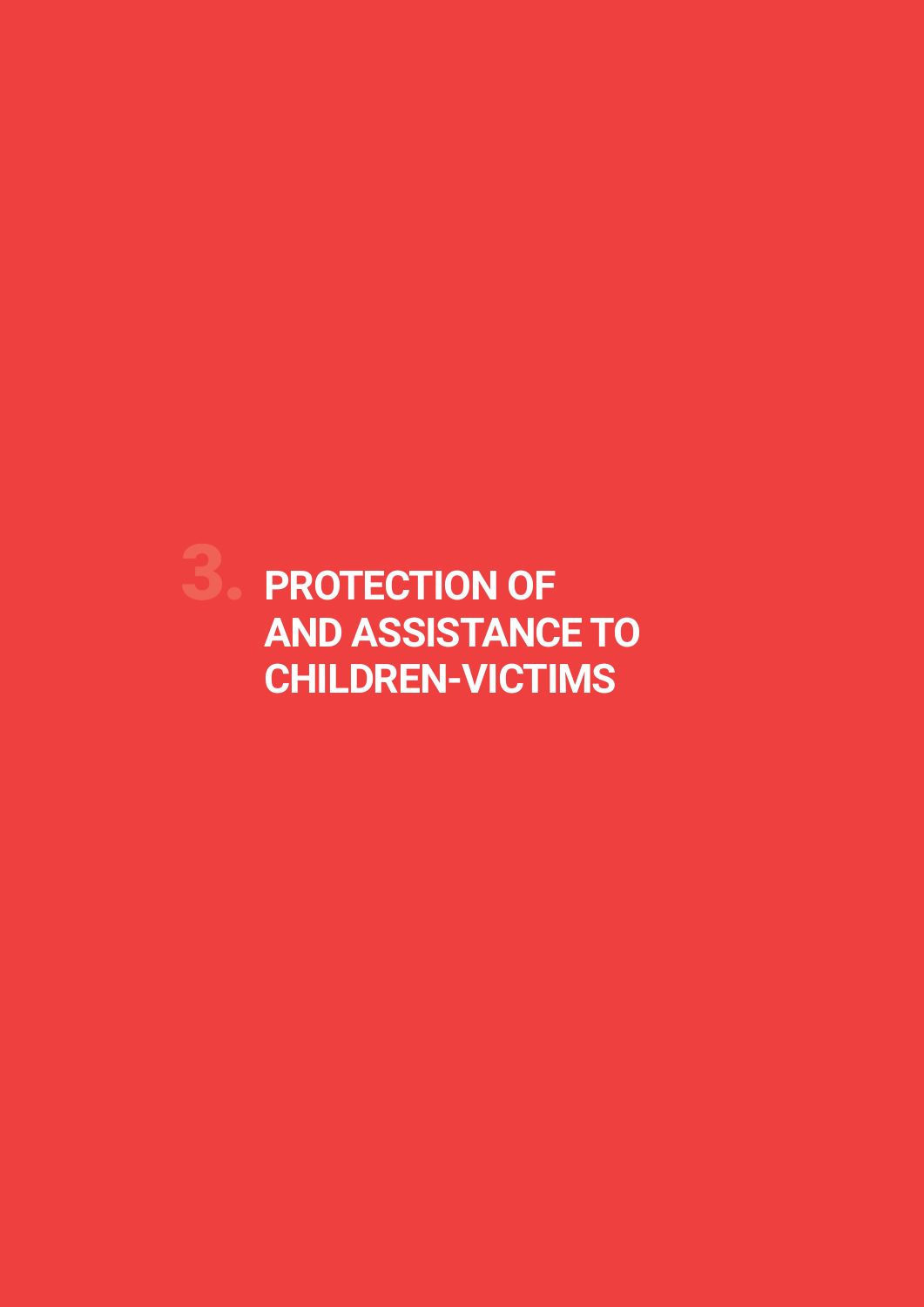## **3.1. General principles for providing assistance to children-victims of sexual exploitation and sexual abuse**

*In accordance with art. 11, par. (1) of the Lanzarote Convention, parties shall establish effective social programs and set up multidisciplinary structures to provide the necessary support for victims, their parents, their close relatives and for any person who is responsible for their care. In addition, another principle for providing assistance to children-victims of SESAC, regulated by art. 11, par. (2) is to ensure that when the age of the victim is uncertain and there are reasons to believe that the victim is a child, the protection and assistance measures provided for children shall be accorded to him or her pending verification of his or her age.*

The anti-trafficking legislation and the legislation that regulates the situation of children at risk promotes the principle of multidisciplinary approach to cases by responsible authorities or structures. The operational structures within the institutional mechanism for protection of and assistance to victims and potential victims of human trafficking are the territorial multidisciplinary teams. The normative framework regulates the conditions for creation, the responsibilities, the ways to ensure technical-organizational activity, record of documents and training of territorial multidisciplinary team members<sup>50</sup>. Also, one of the principles for intervention in cases of children at risk is the complex approach by creating teams of professionals from different fields with attributions in child protection, such as social assistance, education, health, law enforcement<sup>51</sup>. In practice, if the child is placed in a service, the representatives of this service must necessarily be part of a multidisciplinary team, so that all parties involved know their responsibilities<sup>52</sup>.

The national legal framework establishes that the victims of human trafficking will be treated as children and special protection measures will be applied to them, provided by law for minors, when there are reasons to believe that the victim did not yet reach the age of 18, pending verification of his or her exact age<sup>53</sup>. One of the problems that could come out at this phase is that many minor girls can seem older than their actual age, thus eliminating the "presumption of being a minor" and the possibility to benefit from special protection measures, specific for children. In case the documents that confirm the age of the person are missing or their veracity is doubtful, a mandatory expertise is needed, and the existing doubts to be perceived in favor of the person<sup>54</sup>.

The Report on monitoring the implementation of the National Referral System Strategy for protection of and assistance to victims and potential victims of human trafficking for 2015 reveals the problem of lacking identity and civil state documents. Providers of services for victims and potential victims of THB are frequently facing this problem, which creates barriers for taking necessary assistance and protection measures (for ex: the beneficiary cannot receive any social assistance benefits). Participation of civil state and population documentation authorities in the work of multidisciplinary teams is a quite valuable resource when it comes to assisting with documenting beneficiaries. At the request of the competent authorities in the field of preventing and combating THB, MICT in cooperation with "ÎS CRIS Registru" provides information about individuals (foreign citizens, stateless persons, receivers of humanitarian protection, refugees), using all the informational sources that containing personal data possessed by the MICT: automated – SIA "State population register", as well as non-automated – manual personal file records, files with requests for issue of soviet passports etc.<sup>55</sup>

<sup>50</sup> GD no. 228 of 28.03.2014 on approving the Regulations of Activity of the Territorial Multidisciplinary Teams within the National Referral System. (Official Monitor of the Republic of Moldova, 2014, no. 80-85, art. 251.)

<sup>51</sup> Law no. 140 of 14.06.2013 on social protection of children at risk de risk and of children separated from parents. (Official Monitor of the Republic of Moldova, 2013, no. 167-172, art. 534.)

<sup>52</sup> Semi-structural interview no. 9, non-governmental organization.

<sup>53</sup> Law no. 241 of 20.10.2005 on preventing and combating trafficking in human beings. (Official Monitor of the Republic of Moldova, 2005 no. 164-167 art. 812.)

<sup>54</sup> Barriers to Access to Justice for Child Victims of Sexual Exploitation. Legal framework and Insights from professionals in the Criminal Justice System in Moldova. ECPAT International, 2017.

<sup>55</sup> http://msmps.gov.md/sites/default/files/document/attachments/snr3223\_0.pdf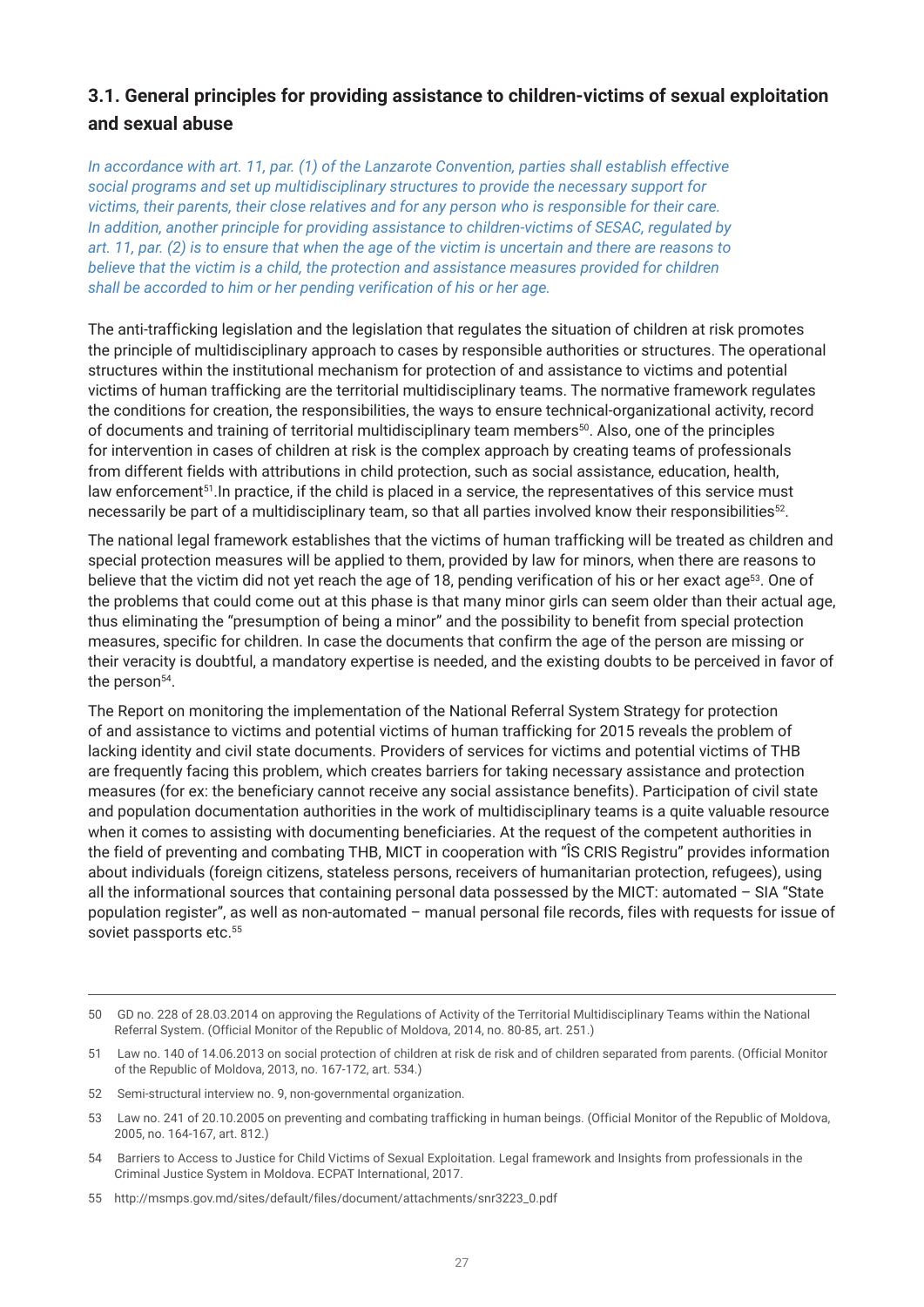## **3.2. Reporting suspicions of sexual exploitation and sexual abuse against children**

*Art. 12, par. (1) and par. (2) of the Lanzarote Convention specifies the need for regulations in the internal law to allow reporting to the services responsible for child protection any situation where there are reasonable grounds for believing that a child is the victim of sexual exploitation or sexual abuse, even though these specialists comply with specific confidentiality rules. Also, the signatory states should encourage reporting suspicions of SESAC to the competent services.*

In the Republic of Moldova non-disclosure of professional secret or information learned while carrying out job responsibilities is a legal obligation for many categories of professionals. Still, the national legislation on child rights protection regulates the mandatory reporting in case of suspicions of actions related to SESAC.

The instructions on the inter-sector cooperation mechanism for identification, evaluation, referral, assistance and monitoring of children, victims and potential victims of violence, neglection, exploitation and trafficking define the obligation of representatives from education, medical-sanitary and social assistance institutions to register reporting of abuse, violence, neglection, exploitation or trafficking cases and immediately inform the tutelary authority (according to the situation – the territorial police inspectorate and the prosecutor's office, medical emergency services, and the State Labor Inspectorate).

The law stipulates for mandatory examination of all reported complaints by making an initial evaluation of the case. At this phase a protection interview with the child takes place, which is the first discussion with the child, aiming at defining the child's security level and inform him/her about his/her rights, assistance services and protection measures in case his/her life and/or health is in danger. It is also the responsibility of the specialist who performs the interview to ensure respect of confidentiality of the data collected. Nevertheless, despite the confidential nature of collected information, if the specialist senses a possible danger for the child, that would require participation of other specialists to solve the problem, **the specialist must explain the child the need to share this information at the beginning of the protection interview, and also explain the goal for collecting information and the way it will be used**.

#### **3.3. Assistance helplines for victims and their relatives**

*Art. 13 of the Lanzarote Convention stipulates that each party shall take the necessary measures to encourage and support the setting up of information services, such as telephone or Internet helplines, to provide advice to callers, even confidentially or with due regard for their anonymity.* 

Before 2014, in the Republic of Moldova all cases of SESAC could be reported at the Hotline – telephone service developed and monitored by one of the civil society organizations. Starting with 2014, the Child Helpline – a free telephone assistance service for children – was established. This service is managed by the MLSPF (the current MHLSP) and implemented by a non-governmental organization, based on a cooperation agreement. The goal of the telephonic service is to facilitate access of children at risk to adequate assistance. Also, it is the first telephonic service that provides specialized assistance to children, including psychologic counseling, information about child rights, consulting in child protection, guidance and referral to institutions providing the necessary assistance. All the calls to the Child Helpline are confidential, and if a suspicious case of abuse or exploitation is reported, the caller has the right to keep his/her personal data confidential. Still, the reporting complaint must be filled in indicating the name and surname of the childvictim. The lack of such data can delay the intervention on the case<sup>56</sup>.

Also with the support from civil society, www.siguronline.md online platform was developed, aiming at informing, counselling and facilitating access of children-victims of online abuse to the assistance thy might need. The goal of this platform is to contribute to prevention of cases of SESAC, by promoting digital education among children and youth, and also to facilitate access to services based on the identified needs. In this regard, a cooperation memorandum was signed with GPI, which stipulates that the non-governmental organization in charge of the portal's activity takes the responsibility to refer the reported cases to law enforcement authorities, and the law enforcement authorities are obliged to inform children-victims about

<sup>56</sup> Semi-structural interview no. 10, non-governmental organization.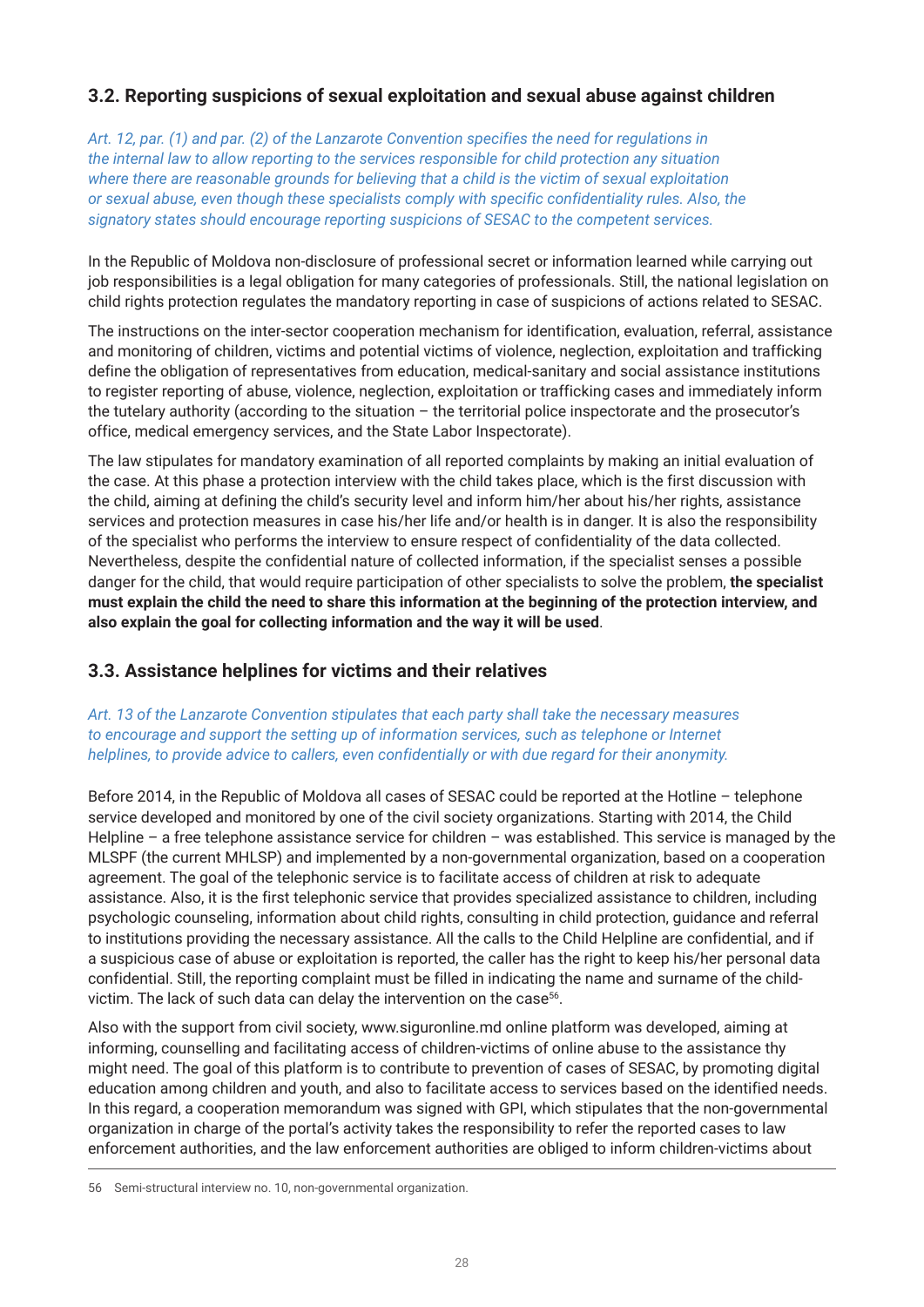their rights, ensuring respect for the superior interest of the child from the very first contact with the justice system.

The interest of public authorities in promoting and developing the existent assistance helplines resulted in inclusion of service promotion activities as a priority in national policy documents (the Action Plan for 2016- 2020 on the implementation of the Strategy for child protection for 2014-2020: MLSPF got the responsibility to develop and promote the free telephonic assistance service for children; MIA got the obligation to design, develop and promote information and prevention materials regarding online safety of children, disseminated through an online platform).

## **3.4. Assistance in physical and psychologic recovery of the child-victim**

#### **3.4.1. Short-term and long-term assistance to victims**

*Art. 14,par. (1) of the Lanzarote Convention stipulates that the signatory states shall take the necessary legislative or other measures to assist victims, in the short and long term, in their physical and psycho-social recovery. These measures shall take due account of the child's views, needs and concerns. Also, art. 14, par. (2) indicates the obligation of public authorities to cooperate with non-governmental organizations, other relevant organizations or other elements of civil society engaged in assistance to victims.*

The legal framework provides for a special statute for children-victims of child trafficking, committed including for sexual exploitation purposes. The Law no. 241 of 20.10.2005 sets up the obligation of the state to ensure protection of and assistance to children-victims of trafficking, from the moment there are reasons to believe that they are victims up to their identification, integration and full recovery, regardless of their openness to cooperate with the authorities. The legal framework guarantees long-term care and protection of children-victims of trafficking until their full recovery. There are special protection measures for childrenvictims of trafficking who were left without parental care –they are urgently assisted in finding a family or they are provided with a tutor or a foster care in accordance with the law.

The Report on monitoring the implementation of the National Referral System Strategy for protection of and assistance to victims and potential victims of human trafficking for 2015 defines the types of assistance provided by the multidisciplinary teams and NGOs acting in the field of prevention and protection of victims of human trafficking. One of the problems identified in the Report is the lack of sufficient resources for solving extremely difficult cases featuring potential victims of human trafficking. For this reason, specific interventions are referred to donors for their support. In addition, one of the most expensive needs of the individual assistance plan for reintegration of the NRS beneficiaries is provision of living space. Currently, this social support is mostly uncovered, including by donors<sup>57</sup>.

In 2015-2016, a normative framework was approved, which regulates the organization, functionality and the minimal quality requirements for social services dedicated to children-victims of SESAC: social services for children at risk<sup>58</sup> and assistance to and protection of victims of human trafficking<sup>59</sup>.Generally, the minimal quality standards imply for beneficiaries to be treated individually, following their individual needs. In order to identify and evaluate them, a specific working methodology will be applied. In addition, in case of services for children at risk, the legislation also provides (express) for the obligation to systematically adapt the child assistance to his/her individual needs, based on age, development level, health condition ethnic and religious peculiarities, and taking into account his/her opinion. The opinion of children and their parents or legal representatives has to be taken into consideration including when evaluating the quality of services and planning activities.

<sup>57</sup> http://www.mmpsf.gov.md/sites/default/files/document/attachments/snr3223\_0.pdf

<sup>58</sup> GD no. 441 of 17.07.2015 on approving the regulatory framework on organization and functioning of the day-care social center for children at risk and the minimum quality standards. (Official Monitor of the Republic of Moldova, 2015, no. 190-196, art. 498.)

<sup>59</sup> GD no. 898 of 30.12.2015 on approval of the Framework Regulations on organization and functioning of the Service on assistance and protection of the victims of human trafficking and the minimum quality standards. (Official Monitor of the Republic of Moldova, 2016, no. 2-12, art. 5.)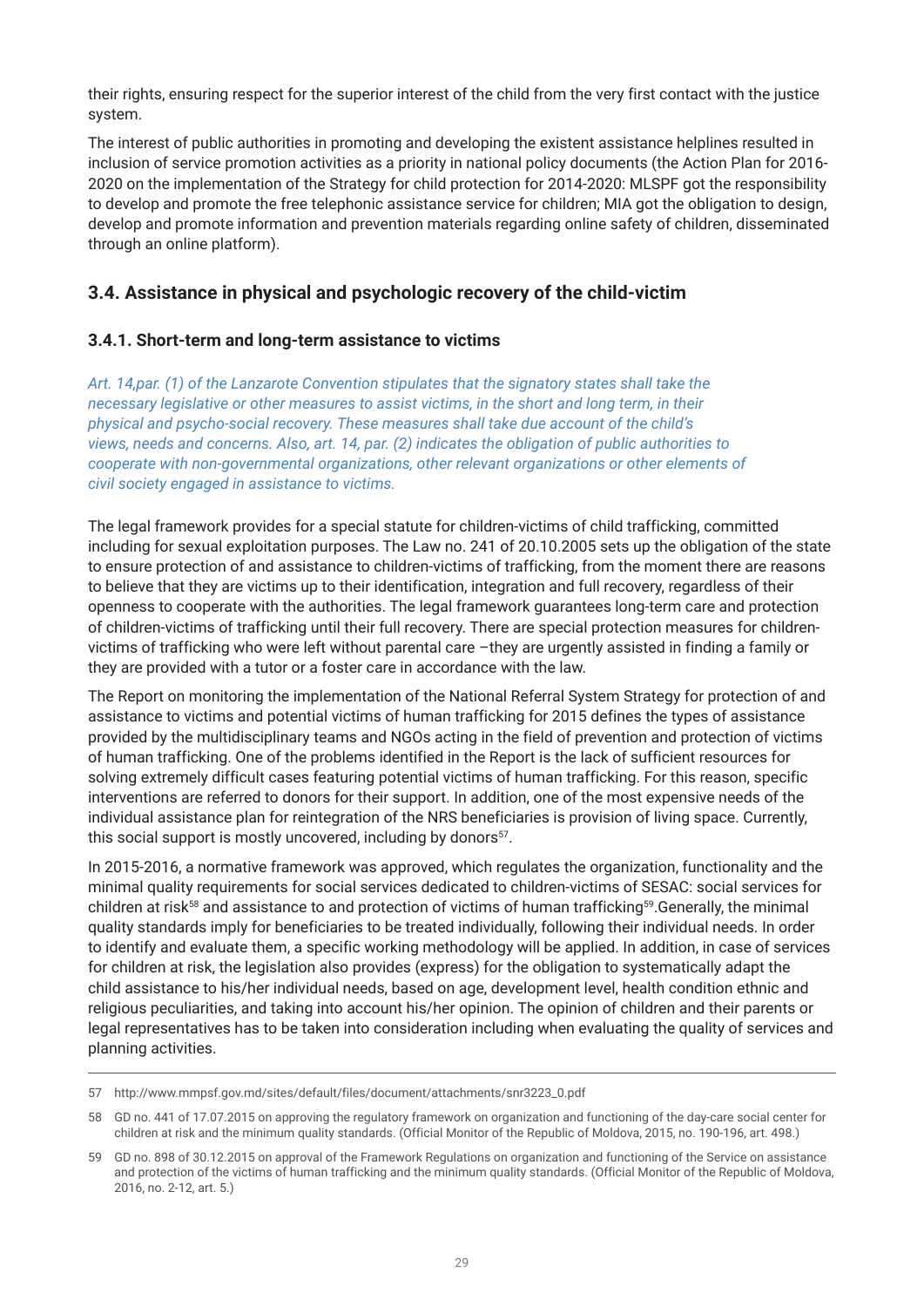In 2016, the legal framework was adopted to systemize the processual rights of victims and create new support services, aiming at providing consultation and support in communication of victims with public authorities and assistance for physical, psychologic and social recovery. From 2018, the victims of sexual offences, victims of child trafficking and of child pornography will receive financial compensation for the prejudice caused by the offence. Victims will also benefit from information and psychologic counseling. Information counseling will be provided by the staff of the identifying authority. Psychologic counseling will be provided by psychologists from territorial subdivisions for social assistance, non-commercial organizations or legal entities with working purpose that work in the field of rehabilitation of victims of offences, on a short term (up to 3 months) and on a long term (up to 6 months).

One of the problems that could appear at the law implementation phase could be the professional level of specialists, particularly of psychologists from territorial subdivisions of social assistance in counseling children victims of sexual exploitation and sexual abuse. Also, the most problematic aspect related to provision of adequate support to the child is the lack of a competent authority that would provide continuous specialized training and would certify these specialists. In absence of qualified specialists, the psychologic evaluation of the child-victim and provision of qualitative support is practically impossible60.

Assistance and protection measures are mostly provided by non-governmental organizations. These organizations have assistance programs both for victims, as well as for their parents or caregivers. At the local level there are no sufficient services specialized in assisting children, victims of SESAC. The same problem exists on the municipal level. There is no municipal state center specialized in assisting children, victims of SESAC. Public authorities cooperate with non-governmental organizations which provide services for these children $61$ .

The services offered by civil society organizations should be also developed in the regions. Thus, service providers should have the possibility to refer these children-victims to specialized services. In their case placement for rehabilitation is not required –the services should be as close as possible to the beneficiary; the transportation costs of victims who come to receive rehabilitation services without placement should be covered<sup>62</sup>.

The legal anti-trafficking framework regulates the cooperation between state institutions and civil society organizations – as the main principle in developing activities for protection and assistance to victims (art. 15, Law no. 241 of 20.10.2005). Thus, the existent mechanism for cooperation and coordination of state and civil society efforts created legal opportunities for strengthening partnership between the actors in the field and ensuring protection of rights of the victims of human trafficking, in order to recover their rights and prevent this phenomenon.

On the other hand, the existent mechanisms for protection and assistance to children at risk created premises for cooperation of non-governmental organizations with public institution at the phase of mechanism implementation, development of sectorial procedures and facilitation of applying inter-sector cooperation procedures among the authorities and development of professionals' capacities to apply these mechanisms in practice.

## **3.4.2. Measures to remove children-victims from abusive families and to remove the perpetrator from his family environment**

*By art 14, par (3) the Lanzarote Convention regulates the intervention procedures when parents or persons who have care of the child are involved in his or her sexual exploitation or sexual abuse, specifically: the possibility of removing the alleged perpetrator and the possibility of removing the victim from his or her family environment. The conditions and duration of such removal shall be determined in accordance with the best interests of the child.*

<sup>60</sup> Semi-structural interview no. 10, non-governmental organization.

<sup>61</sup> Semi-structural interview no. 3, public authority.

<sup>62</sup> Semi-structural interview no. 4, non-governmental organization.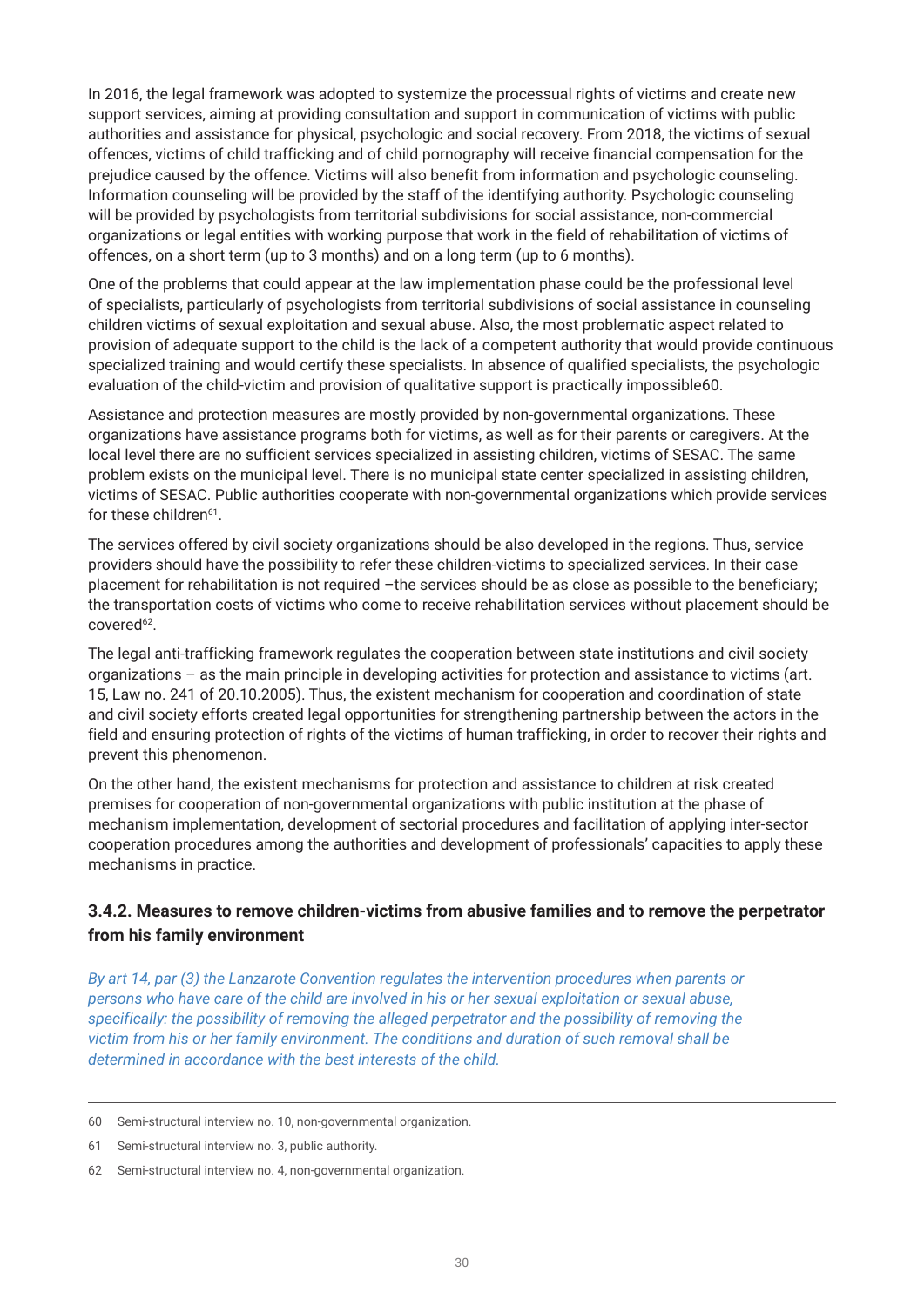The Recommendation of the Council of Europe Committee of Ministers on child rights in residential institutions63provides the following:"Situations of sexual abuse and neglection against children require support services, that would help avoiding the removal of the child from his/her family. Still, keeping the integrity of the family should not be a goal per se. If it is in the interest of child, his/her removal from family can have a positive effect. In addition, the Committee of Ministers recommends to apply the measure of removing the perpetrator from the family as a preferential measure in all cases.

The legal framework stipulates the possibility to request immediate removal of the child from parents or persons who have care of the child, in case an existent imminent danger for the life and health of the child is identified. In these cases, the foster care authority is responsible to inform the prosecutor about the measures taken in 24 hours. At the same time, the foster care authority should request for immediate placement of the child in the family of relatives or other persons with whom he/she had close relations, and to submit a request to the court, informing about the removal of the child from his/her parents (with or without deprivation of parental rights).

National legislation also regulates the situations in which only one parent has an abusive behavior that endangers the life or health of the child, and other adult members of the family have a protective behavior. In such situations, the foster care authority can submit a request to the court and solicit the issue in 24 hours of the protection order to the child-victim. If the parent/caregiver/curator who has a protective behavior doesn't have solutions for ensuring a safe space for the child before the issue of the protection order, the local foster care authority, together with the territorial foster care authority must provide placement to the child and the adult.

#### **3.4.3. Assistance to persons who are close to the victim**

*By art 14, par (4) the Lanzarote Convention regulates the obligation of signatory states to take measures to ensure that the persons who are close to the victim may benefit, where appropriate, from therapeutic assistance, notably emergency psychological care.*

Currently, day-care centers for assistance and protection of victims of human trafficking provide information services, psychologic counseling and legal aid to both for the victim and for the members of his/her family. At the same time, one of the organizational principles of the Service for children at risk is to provide counseling to family members of children at risk.

This practice is also used in the activity of non-governmental organizations providing assistance and protection of children, victims of SESAC. Parents or caregivers can receive counseling, legal aid or psychologic assistance. In some cases, it is necessary to assist parents and guide them in the relationship with their child, even when the parent does not necessarily ask for this. For example, if the specialist (psychologist, social assistant) observes that the parent does show a correct approach in the relation with the abused child, or that he/she is deeply affected by the situation, the specialist should enforce the parent in order to make him/her become a supportive resource for the child and not harm him/her with negative attitude<sup>64</sup>.

<sup>63</sup> Council of Europe, Committee of Ministers, Recommendation Rec(2005)5 of the Committee of Ministers to Member States on the Rights of Children Living in Residential Institutions, adopted by the Committee of Ministers on 16.03.2005.

<sup>64</sup> Semi-structural interview no. 9, non-governmental organization.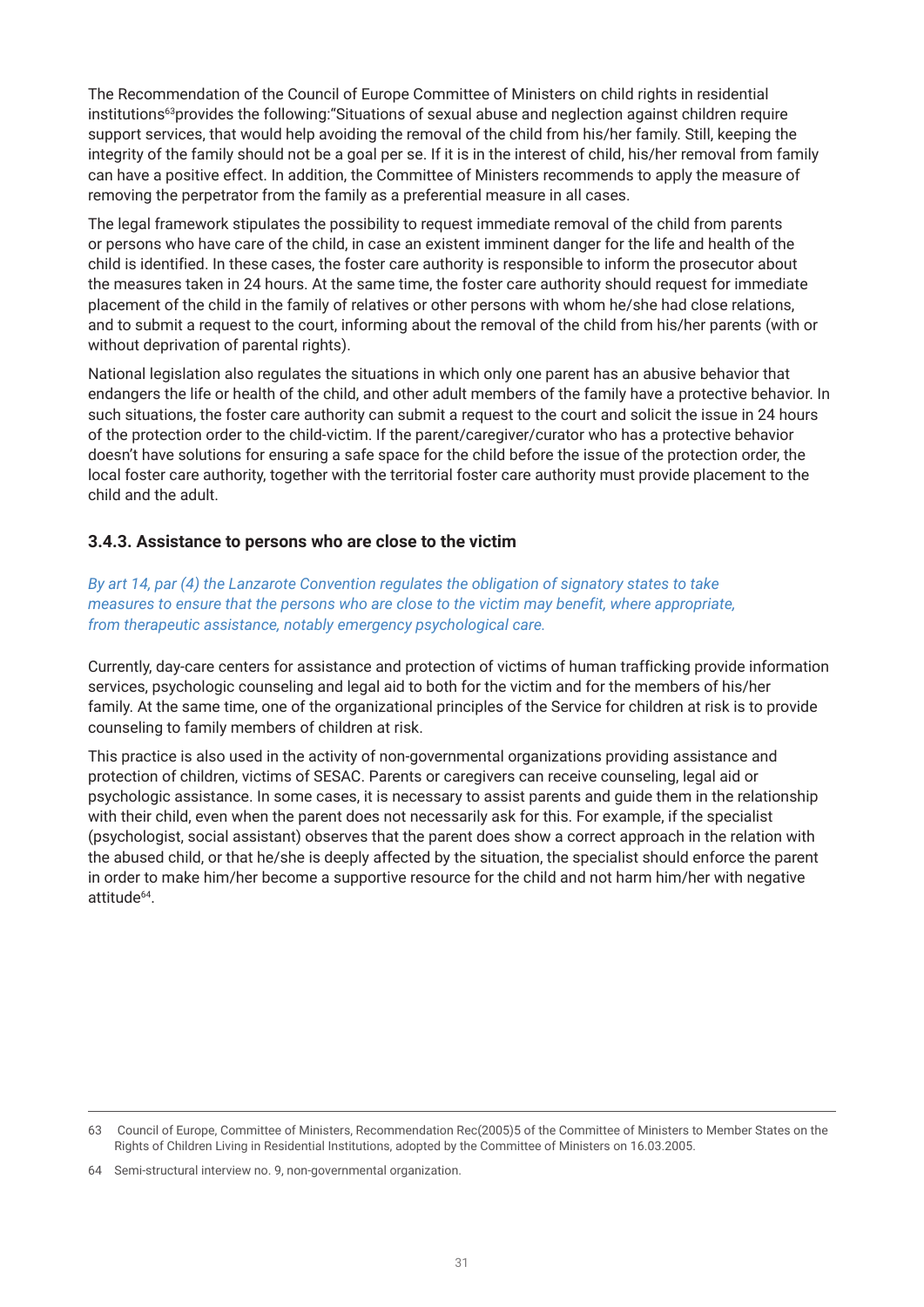## **Conclusions to Chapter III**

- The legislation in the field of child protection regulates the mandatory reporting in case of suspicions of actions related to SESAC. Nevertheless, there is no express regulation for the legal right of the specialist to disclose confidential information learned while performing professional duties, if there is a presumption that the information refers to SESAC. Although the information exchange between specialists is made as multidisciplinary intervention and approach, the limits of communicating such information are not regulated.
- In the Republic of Moldova there are several services providing assistance to children and their relatives, both telephonic, as well as online platforms. The management of these services is performed by nongovernmental organizations, and the state structures are mostly missing from this segment.
- Professionals are still facing problems while providing assistance and protection services to children victims of SESAC, due to the lack of a unique professional training on the peculiarities of these cases.
- The specialized assistance services for children victims of SESAC at the local level are missing.
- Although the legal framework on rehabilitation of victims of offences was designed, a mechanism to implement the stipulated guarantees should also be developed.
- Ensuring protection and qualified assistance to victims is performed by de non-governmental organizations, with the support from external donors, the state support is practically missing.

#### **Recommendations**

- Operate modifications in the legal framework which would define the limits in communication between specialists about cases suspected of SESAC. The law should clearly indicate the offences that would allow for disclosure of professional secret and the conditions in which this can be done.
- Develop services at the local level that would provide assistance to children victims of sexual exploitation and sexual abuse: services of psychologic recovery of the child-victim, centers for temporary emergency placement.
- Modify the legal framework to ensure mandatory provision of all protection measures guaranteed to minors, victims of all forms of SESAC, in situations when the exact age of the victim is not known, but the victim is presumed to be a minor.
- Develop the normative framework for implementation of the Law no. 137 of 29.07.2016.
- Train professionals who provide assistance to children, victims of sexual exploitation and sexual abuse.
- Support the functioning of telephone and online assistance services for children-victims.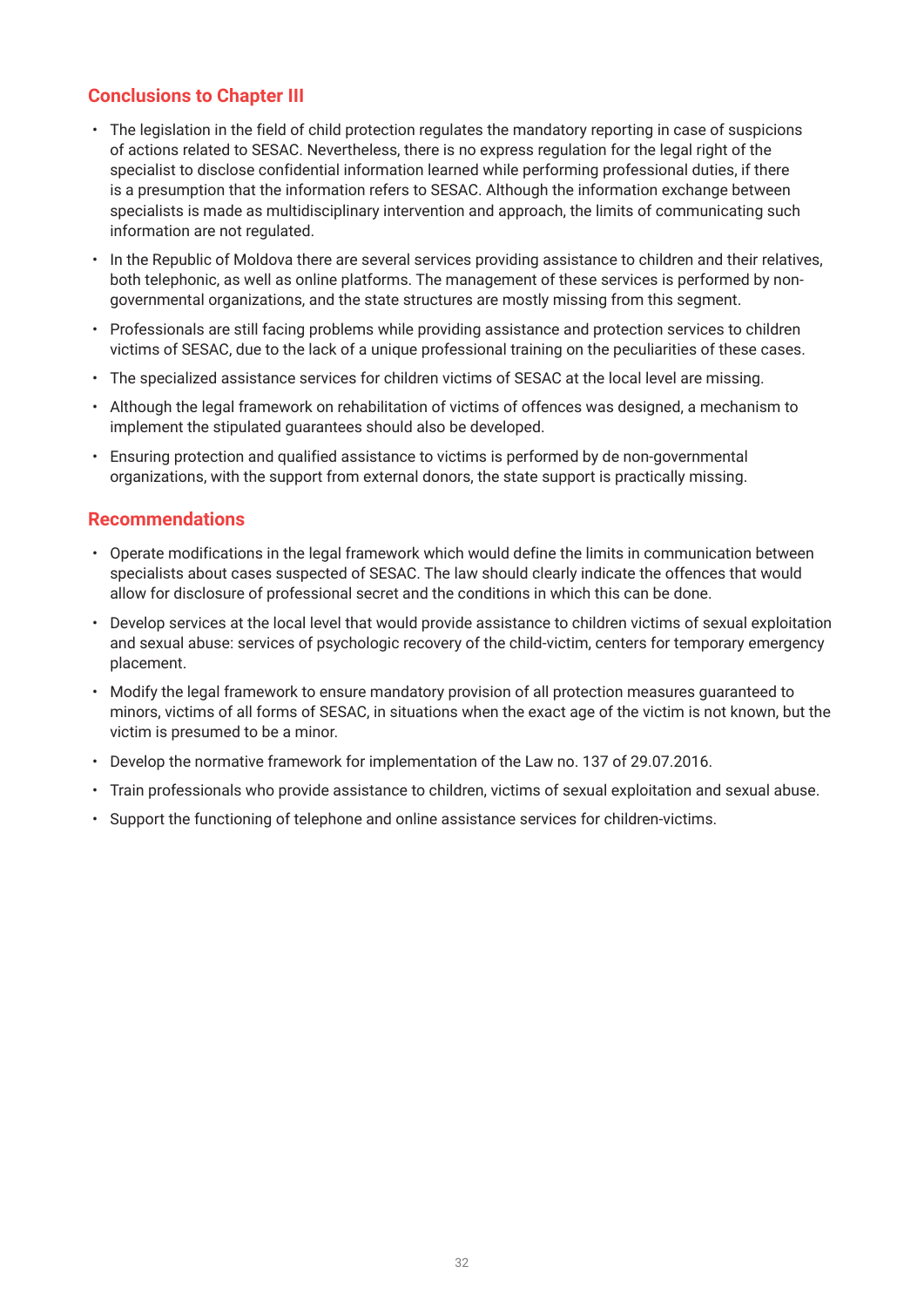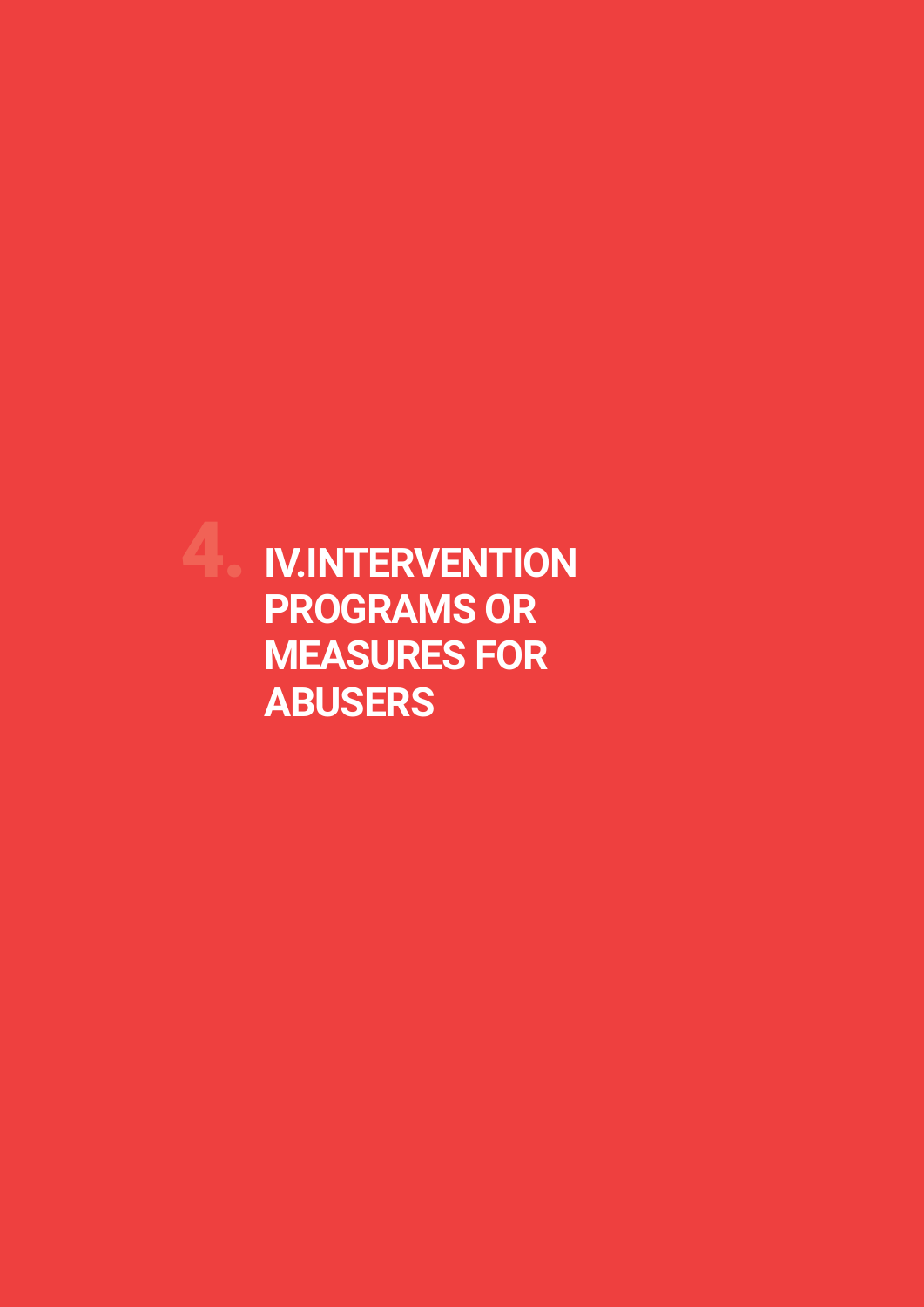*By art. 15 and 16 the Lanzarote Convention stipulates that the main measures that shall be taken by the signatory states for persons subject to criminal proceedings for any of the offences established in accordance with this Convention with a view to preventing and minimizing the risks of repeated offences of a sexual nature against children. The Lanzarote Convention provides that such programs or measures shall be accessible at any time during the proceedings, inside and outside prison.* 

In 2008, probation system was created in the Republic of Moldova, which focuses on implementing resocialization and reintegration measures for offenders. This system should be useful at the pre-sentencing stage, by supporting the judicial authorities in individualizing punishments, at the sentencing stage, by supervising the way in which non-custodial sentences are executed, and at the post-sentencing stage, by applying social reintegration programs for persons who had violated the law.

The Law on probation<sup>65</sup> provides by art. 3 that the individuals subject to probation are:

- suspects, defendants or culprits for whom the psychosocial personality evaluation report was requested;
- minors exempted from criminal liability;
- persons conditionally exempted from criminal liability;
- persons exempted from criminal liability;
- persons released from detention who requested for post-penitentiary assistance;
- persons convicted or sanctioned with unpaid community service, as well as persons deprived of the right to accede to a specific position or conduct a specific activity.

## **4.1. Intervention programs for adult and minor sexual aggressors at the pre-sentencing stage**

At the pre-sentencing stage, probation authorities can be requested to perform the pre-sentential psychosocial evaluation report of the suspect's/defendant's/culprit's personality. The person subject to probation will be under the supervision of the probation authority only during 19 working days, which include 14 mandatory days, a term that can be extended by 5 optional days<sup>66</sup>.

One of the problems identified at the stage of performing the pre-sentential psychosocial evaluation report is the lack of obligation for the social assistant to participate in the actions performed by the probation counselor. The community social assistant or a representative of the division for protection of child rights should always escort the probation counselor to the living place of the child in conflict with the law or the person under criminal investigation<sup>67</sup>.

In order to elucidate the role of psychosocial assistance at the pre-sentencing stage, in 2013,a Methodology was approved to describe the phases for providing psychosocial assistance at the pre-sentencing stage, the application methods and techniques, as well as the intervention responsibilities of each institution or community actor in each phase of providing psychosocial assistance<sup>68</sup>. This assistance should include medical, psychologic, social, vocational and legal support. The probation counselor is the one who should design the map of social services and inform about governmental and nongovernmental organizations that can provide these services. Partners of the probation service can be: the public health division, nongovernmental organizations, local public administration, civil state service, foster care authority etc.

Several shortages of the assistance system for children in conflict with the law have been identified at the stage of criminal investigation and during the case trial, before the issue of a conviction sentence.

<sup>65</sup> Law no. 8 of 14.02.2008 on probation. (Official Monitor of the Republic of Moldova, 2008, no. 103-105, art. 389.)

<sup>66</sup> Semi-structural interview no. 11, public institution.

<sup>67</sup> Semi-structural interview no. 10, public authority.

<sup>68</sup> Methodology on psychosocial assistance at the pre-sentencing stage, approved by the CPO Order no. 163 of 16.12.2013.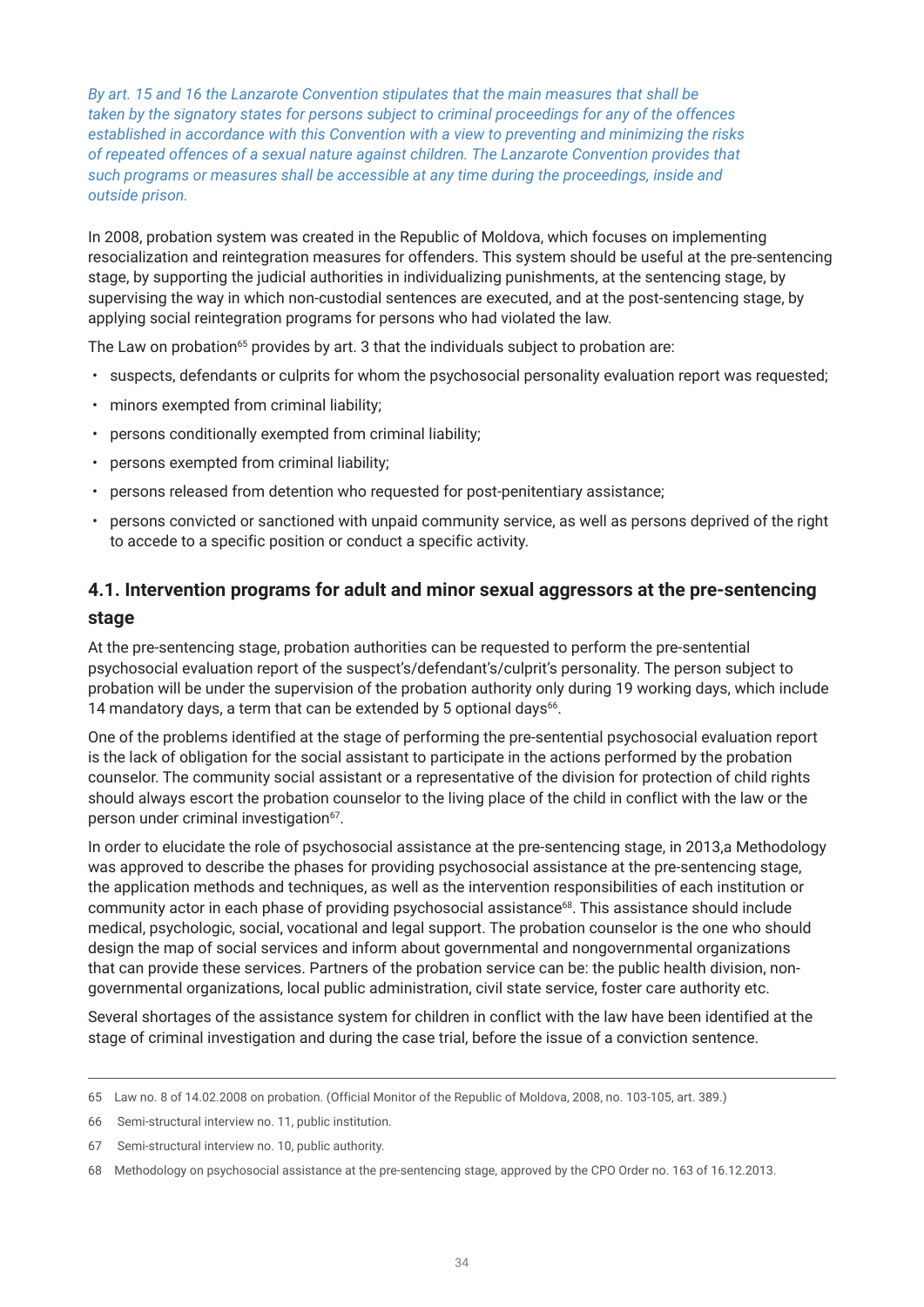- At the stage of criminal investigation, children cannot be subjects of probation, unless a pre-sentencing report is required.
- There are no services to provide specialized psychological assistance and psychological assessment of children in conflict with the law. Currently, the psychological evaluation of children in conflict with the law can be done, upon request, by the specialists of the District psychological and pedagogical services.
- $\cdot$  There is no mechanism for referring children in conflict with the law<sup>69</sup>.

Besides the services of the probation authority at the pre-sentencing stage, there are no other services and programs for persons who are suspected, accused or indicted in a case concerning one of the offenses established in accordance with the Lanzarote Convention. There is only one specialized center for family aggressors – the Center for Assistance and Counseling for Family Aggressors from Drochia. It offers social and psychologic assistance, legal and medical aid, recovery and rehabilitation activities, behavior change and social reintegration of family aggressors. There is no specialized service for children in conflict with the law before the issue of conviction sentence (both when applying preventive arrest, and home detention). Providing assistance after more than one year after the person interacted with the justice system is already too late70.

## **4.2. Intervention programs for adult and minor sexual aggressors at the sentencing**

#### **stage**

The intervention programs at the sentencing stage are developed and applied by the penitentiary institutions. Until recently, detainees who committed sexual offenses, including against minors, did not benefit from specialized assistance programs. The statistical information published by the Department of Penitentiary Institutions, on January 1, 2017, shows that 604 people were convicted for sexual offenses from the total of 6,377 convicted71. The relatively large number of people convicted for sexual offenses was the basis for developing a specific program for these categories of detainees. At the same time, the need to pilot programs related to criminal behavior was justified by the large number of children who committed sexual offenses among the total number of detainees (about 25% of the total number of juvenile delinquents)72.

In 2016, with the support of external donors, several actions aiming at strengthening the probation system and the penitentiary system were organized. With the assistance of a foreign expert a psychosocial intervention Program was designed to reduce the risk of relapse of sexual aggressors executing a custodial sentence. It was dedicated to adult sexual aggressors who committed sexual offences against an adult, to those who committed sexual offences against children, and to minor sexual aggressors. Also, an intervention plan for detainees was designed, and became the instrument of the multidisciplinary team. Specialists attended several training rounds on the implementation of this Cognitive-Behavioral Change Program. The program is piloted in several penitentiary institutions, and further on the institutionalization of the two programs is planned, both for adults and for minors.

## **4.3. Intervention programs for adult and minor aggressors at the post-penitentiary stage**

Six months before the release from detention or from the moment of submitting a request for conditional release, any detainee becomes a beneficiary of probation system, which offers the possibility to receive information assistance and facilitates access to specific services. Currently, probation counselors have mostly the role to inform and refer to competent services and not to assist beneficiaries. On one hand, probation counselors do not have the necessary abilities to provide quality services within resocialization programs, and on the other hand, there is lack of technical conditions and space for organizing activities with ex-detainees. The probation institution can be developed through concrete actions, so that the services provided by the probation counselors are really efficient, focused on resocialization and not only on

72 Semi-structural interview no. 6, public authority.

<sup>69</sup> Semi-structural interview no. 10, non-governmental organization.

<sup>70</sup> Semi-structural interview no. 25, non-governmental organization

<sup>71</sup> http://penitenciar.gov.md/ro/statistica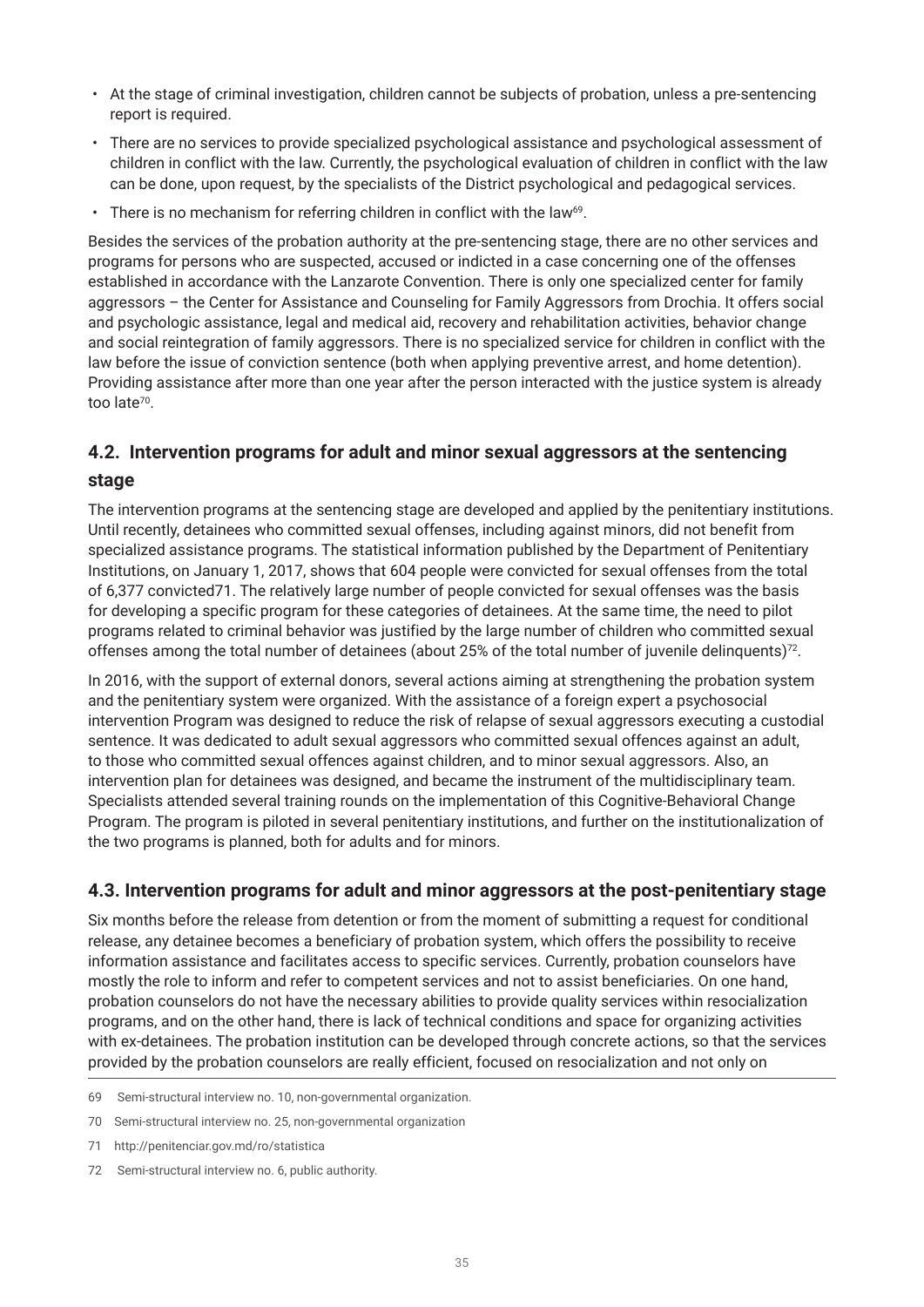information. A solution proposed by one public institution is to let non-governmental organizations conduct the resocialization programs, and the probation counselors would be trained as facilitators<sup>73</sup>.

Before the release of detainees, resocialization and reconciliation with family is emphasized. In case of children who are about to be released, the problem consists in the lack of cooperation with the authorities responsible of taking over the child in the community<sup>74</sup>.

At the same time, in order to strengthen the role of probation in resocialization and reintegration of minors, in 2016, a draft for modification and amendment of specific legislative acts was designed75. It aims at dissolving special education institutions, re-education institutions and medical institutions. In accordance with the provisions of art. 93 of the Criminal Code, minors convicted for committing a minor, less serious or serious offence, may be exempted from punishment by the court, if it is found that the purposes of the punishment can be achieved by enrolling them in a special educational institution or by placing them in a medical or re-education institution, but also by applying educational constraint measures provided by art. 104 CC RM76.

## **4.4. Assessing the risks of relapse**

At the pre-sentencing stage, the probation counselor should apply two working instruments: the psychosocial evaluation form and the relapse risk evaluation form. In practice, probation counselors do not always apply both instruments because the first psycho-social evaluation form includes a paragraph where the "reintegration perspective" can be indicated, and this allows for specifying the risk of relapse without using the second instrument. This practice is malfunctioning, and the activity of probation counselors should be systematically monitored, in order to ensure a strict use of both evaluation forms<sup>77</sup>.

At the sentencing stage, during the first two months in detention, the detainee goes through the initial evaluation procedure, which implies the identification of his/her needs and the development of an individual intervention plan. In practice, the risk of relapse assessment is usually requested in the moment when the detainee prepares to leave the penitentiary and is very important in cases of conditional release prior to the expiration of sentence. Nevertheless, it is important to know about the risks of relapse from the very beginning of the detention punishment execution, as this could motivate the detainee to participate in more programs that would change his offensive behavior<sup>78</sup>.

#### **4.5. Assessing the efficiency of programs or measures**

With the piloting in several penitentiary institutions of the Psychosocial Intervention Program to reduce the risk of relapse of sexual aggressors who were convicted to imprisonment, a post-piloting assessment will be made to observe the results of piloting, the needs for adapting the program and the eventual possibilities of institutionalization.

#### **4.6. Information and consent of beneficiaries of intervention programs**

*Art. 17 of the Lanzarote Convention regulates the obligation of states to ensure that the persons to whom intervention programs or measures have been proposed are fully informed of the reasons for the proposal and consent to the programs or measure in full knowledge of the facts. Persons to whom intervention programs or measures have been proposed may refuse them and, in the case of convicted persons, that they are made aware of the possible consequences a refusal might have.*

- 73 Semi-structural interview no. 11, public authority.
- 74 Semi-structural interview no. 25, non-governmental institution.
- 75 http://www.cna.md/public/files/rapoarte\_expertiza/pr.lege04.01.16executarepenal.pdf
- 76 Semi-structural interview no. 22, public authority.
- 77 Semi-structural interview no. 11, public authority.
- 78 Semi-structural interview no. 11, public authority.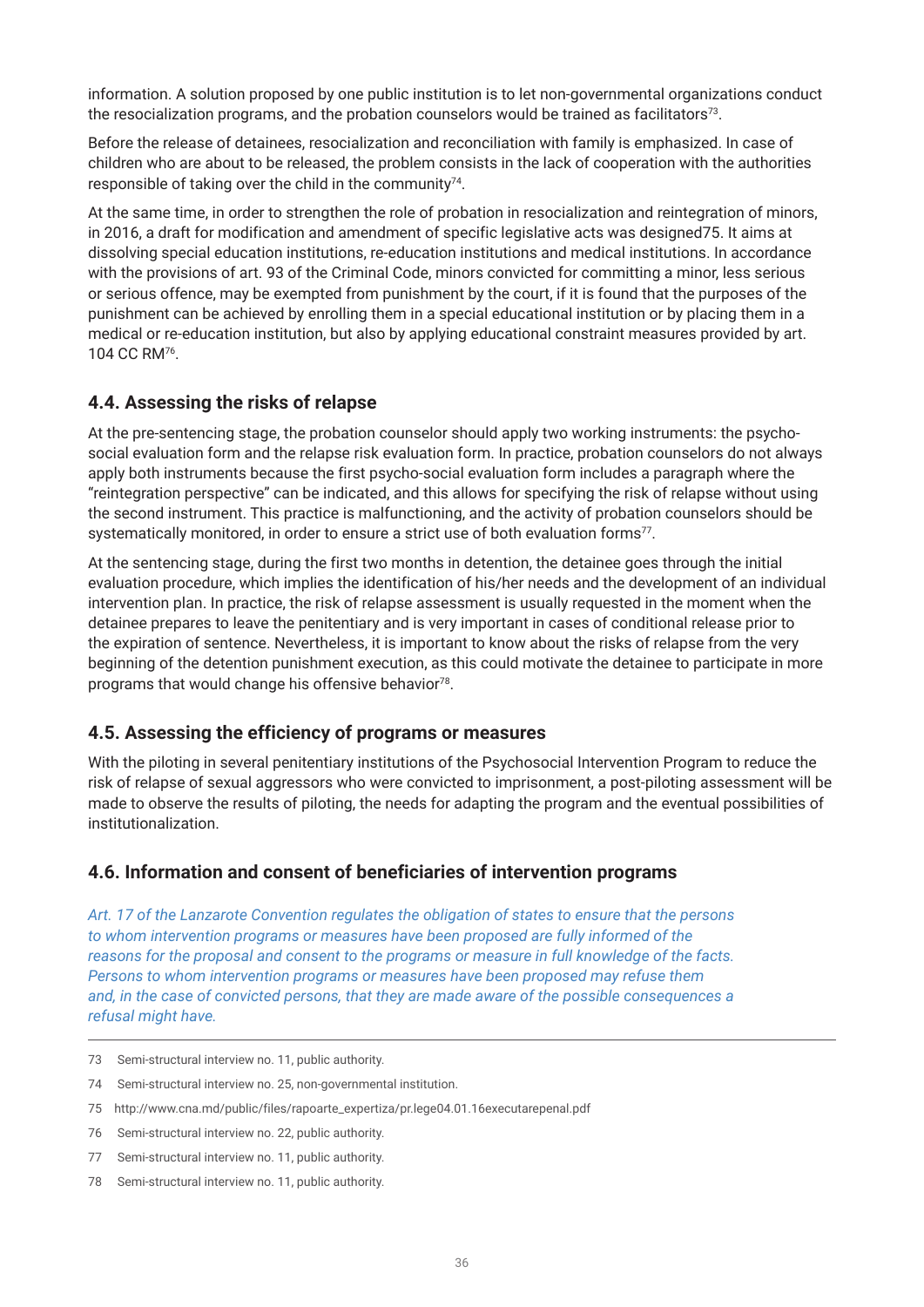#### **Mandatory nature of probation programs**

The law provides for mandatory participation of convicted persons in specific probation programs in accordance with the following provisions:

- art. 90 par. (6), it. f) CC of RM:"Applying conviction with conditional suspension of the execution, the court can oblige the culprit to participate in probation programs".
- art. 92 par. (12) CC of RM:"At the moment of examining the possibility of replacing the unexecuted part of the punishment with applying a less severe punishment towards persons who are sentenced to imprisonment, the detainee should have an available space to live, to participate in probation programs, and, upon the case, to finalize treatment from alcohol addiction, drug addiction or addiction to toxic substances".

#### **Pre-sentencing stage**

At the pre-sentencing stage, probation subjects can receive psycho-social assistance only at their request. It is in the competence of the probation counselor to convince persons about the need of filing a request. Usually, persons do not understand the need for filing a request and do not want to file it that is why, often probation counselors offer information services without respecting this provision79.

#### **Sentencing stage**

The persons in detention can benefit from three types of programs: education, psychologic counseling and social assistance. These can be mandatory or optional. Usually, the mandatory programs focus on the issue of offensive behavior. Thus, in the hypothesis of identification of specific needs while changing the aggressive behavior of the detainee a program of behavioral change should also be mandatorily applied. The optional programs are usually related to social therapy. These do not change the offensive behavior, but can influence the pro-social behavior (artistic measures, sport etc.). As for the programs for children, these are adapted to the specific age categories. It is believed that the risk of relapse among minors depends on the level of their education. Thus, general and professional education programs are mandatory. The psychosocial intervention program aiming at reducing the risk of relapse among sexual aggressors is mandatory for both: adults and children<sup>80</sup>.

#### **Post-penitentiary stage**

Assistance and counseling at the post-penitentiary stage can be made only with the approval of the detainee, following an agreement signed by the two parties, based on an intervention plan designed by probation counselors. Currently, there are no psychologic assistance programs for former detainees who committed sexual offences<sup>81</sup>.

<sup>79</sup> Semi-structural interview no. 11, public institution.

<sup>80</sup> Semi-structural interview no. 6, public institution.

<sup>81</sup> Semi-structural interview no. 11, public institution.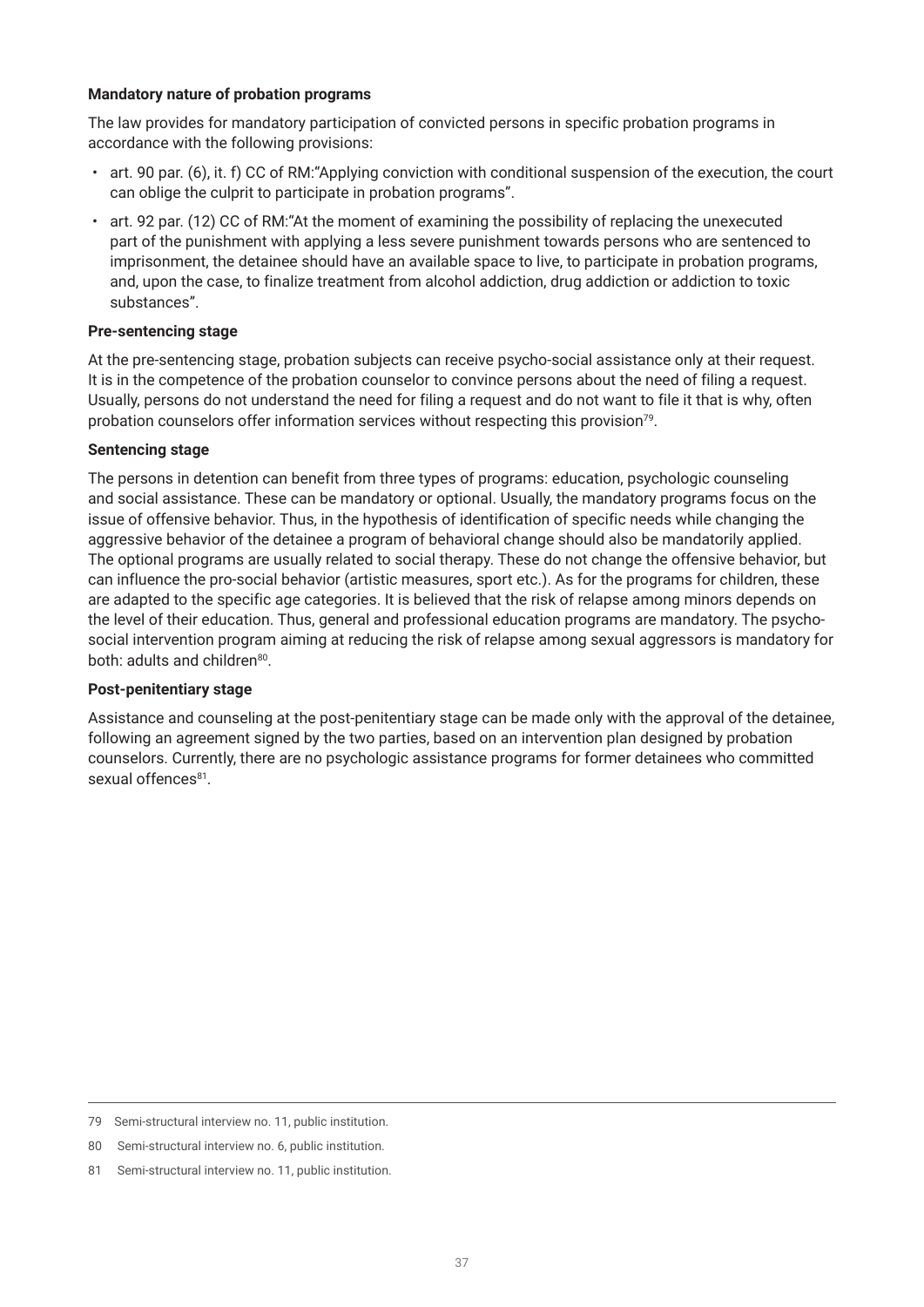## **Conclusions to Chapter IV**

- During the pre-sentencing stage, at the criminal investigation phase and during the case trial, before the issue of condemning sentence, children and adults can use the service of psychologic evaluation report of the suspect's/defendant's/culprit's personality. Besides that, at this stage children and adults cannot male use of other programs of the probation authorities, and other specialized services for this category of beneficiaries do not exist.
- At the sentencing stage the penitentiary institutions are responsible for designing, implementing and monitoring intervention programs for sexual aggressors. In 2016, the first psychologic intervention Program has started to reduce the risk of relapse of sexual aggressors who were convicted to imprisonment, dedicated to adults who committed sexual offences both against an adult or against a child. This module has a special chapter dedicated to intervention methods for children who sexually abused other children.
- At the post-penitentiary stage, probation subjects can benefit from informational assistance or assistance in accessing specific services. Resocialization of detainees is not fully accomplished by the probation authorities, because currently, the probation counselors are lacking the necessary ability to provide qualitative services within social reintegration programs. At the same time, there are also logistic barriers, such as lack of space for organizing re-socialization activities, or the fixed-hour program of probation counselors and the remuneration conditions that do not motivate them to exceed their working hours.
- Assessment of the relapse risks is mandatory both at the pre-sentencing stage, when the pre-sentencing report is developed, and also at the sentencing stage. At the sentencing stage the risk of relapse assessment is usually requested in the moment when the detainee prepares to leave the penitentiary and is very important in cases of conditional release prior to the expiration of sentence.
- At the pre-sentencing stage, the consent of the person for receiving psycho-social assistance is mandatory. At the sentencing stage there are both mandatory and optional programs. Mandatory programs aim at changing the offensive behavior and influencing the pro-social behavior. Social therapy, which focuses on developing a pro-social behavior, is usually optional. At the post-penitentiary stage assistance and counseling is provided only with the consent of the detainee, following an agreement signed by the two parties, based on an intervention plan designed by probation counselors.

#### **Recommendations**

- Assess the implementation of the psychologic intervention program for reducing the risk of relapse of sexual aggressors who were convicted to imprisonment and based on findings, adapt and institutionalize this program.
- Develop services available at the criminal investigation phase for children or adults who had committed offences established in accordance with the Convention. In this regard, the Law on probation could be modified, in order to include also this category as beneficiaries of the probation system.
- Since currently the psychological evaluation of children in conflict with law can be performed on request by specialists from district psycho-social services, it is recommended to train the psychologists in offering assistance to sexual aggressors and equip them with the instruments they might need for providing qualitative psychologic evaluation services.
- Evaluate the risk of relapse at the sentencing stage from the very beginning of the detention punishment execution, as this could motivate the detainee to participate in more programs that would change his offensive behavior.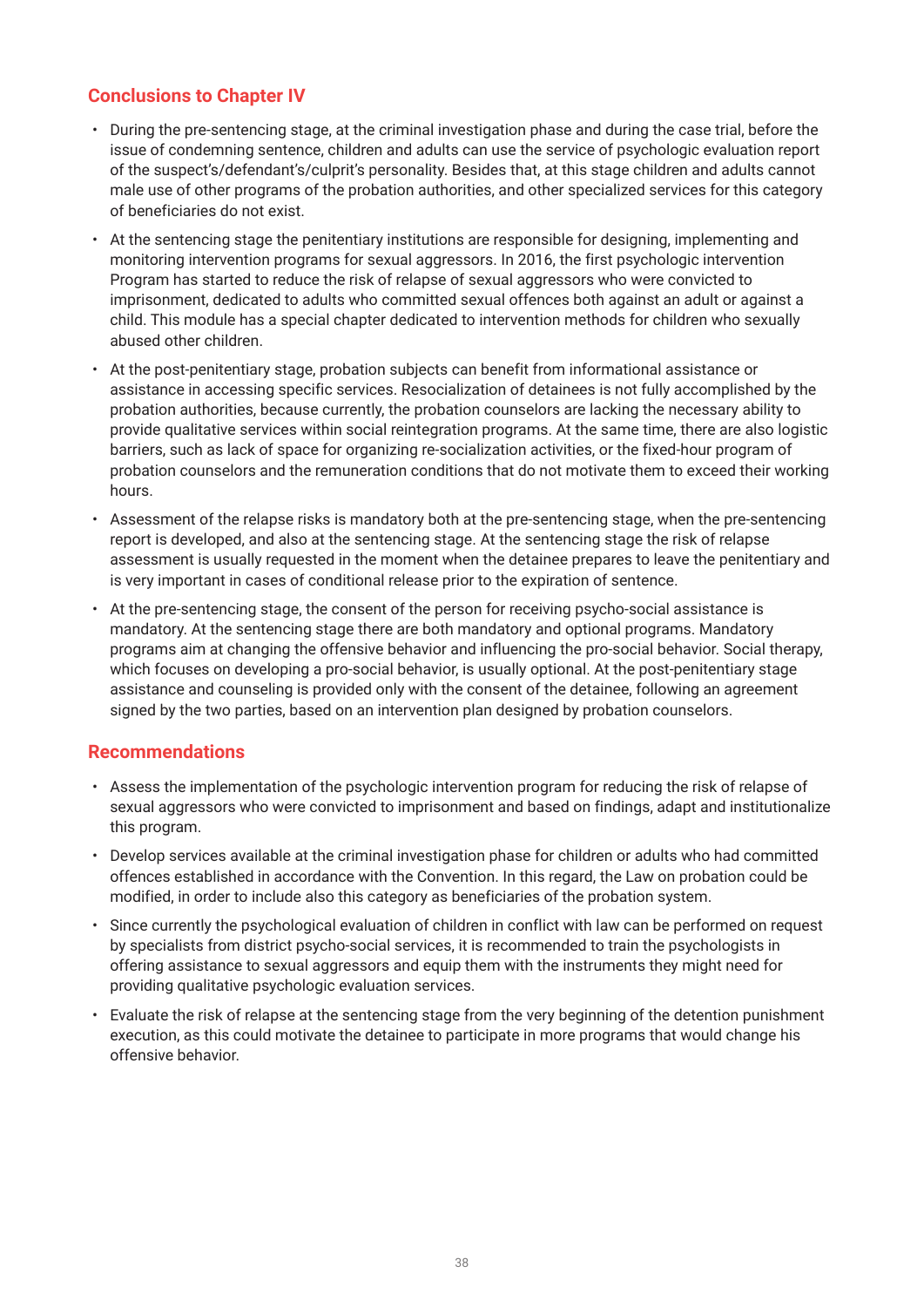# 5. **V. COORDINATION AND COOPERATION**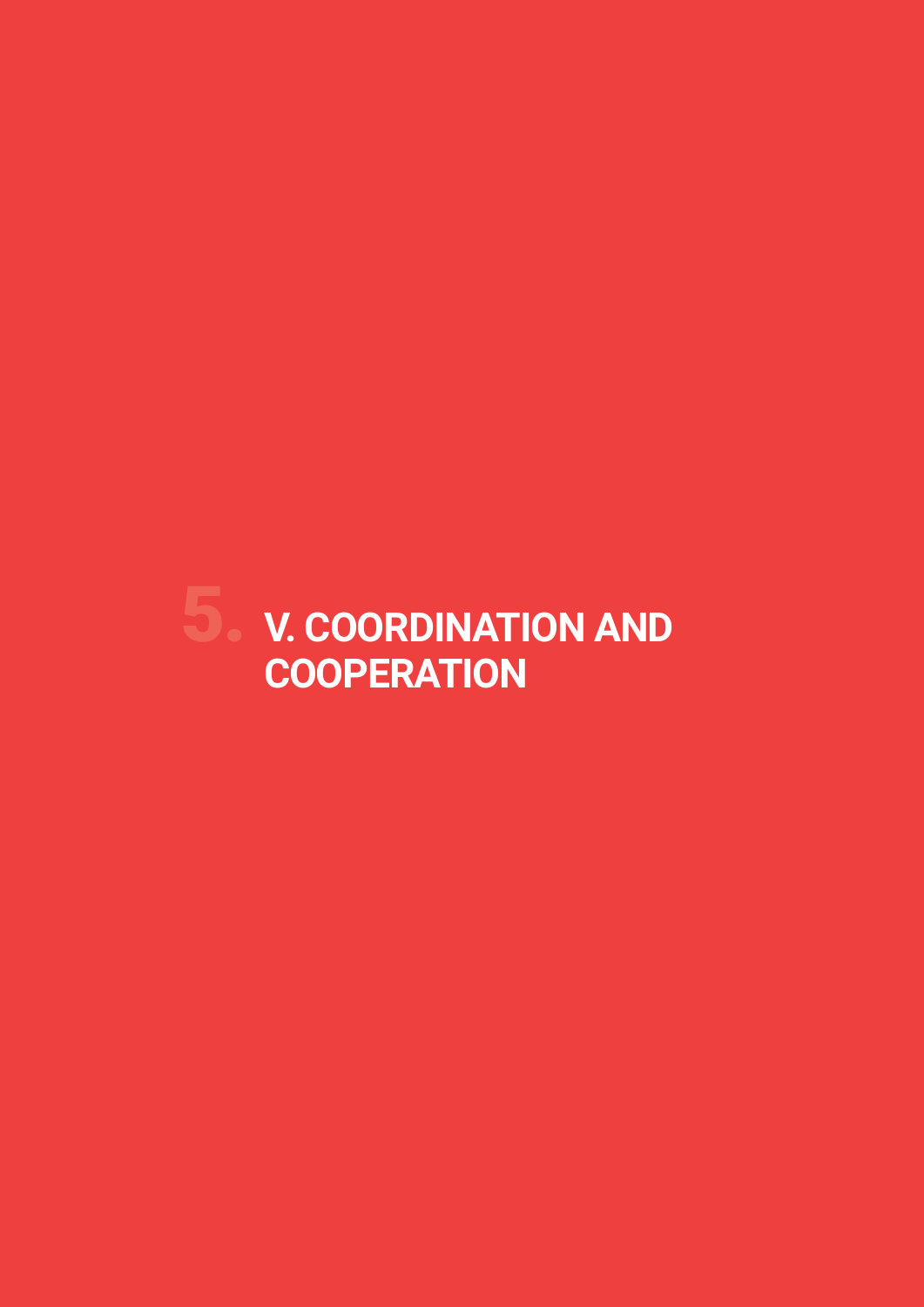## **5.1. Public policy framework on sexual exploitation and sexual abuse against children**

Currently, there is no public policy document that would define the goals, the objectives and the actions for preventing and combating sexual exploitation and sexual abuse against children. Although the Lanzarote Convention does not stipulate (express) the need for designing such a document, the provisions of art. 9 par. (1) indicate indirectly that states shall develop and implement policies concerning the fight against SESAC. In some states, the development of public policy documents dedicated exclusively to preventing and combating SESAC is a viable practice (Cyprus:"National Strategy and Action Plan for combating sexual exploitation and abuse and child pornography for 2016-2019"; Germany:"Action Plan for 2011 of the Federal Government of Germany for Protection of Children and Youth against Sexual Violence and Exploitation"; Sweden:"National Action Plan on protection of children from sexual exploitation" – published on 02.11.2008; etc.).

In the national public policy documents on children at risk there is a generic approach for all forms of abuse and exploitation of children. Often the law makes use of the following formulation: "abuse, violence, neglection, exploitation and trafficking", and this general concept also includes sexual abuse and sexual exploitation against children.

The most complex national document of public policies which includes several actions that would contribute to the development of the child protection system and aligning it to European and international standards and engagements is the Strategy on child protection for 2014-2020 and the Action Plan for 2016-2020 on its implementation<sup>82</sup>. The following activities are specifically focused on SESAC:

- 2.2.15 Development of a rehabilitation and integration program for children-victims of sexual exploitation, including for commercial purposes.
- 2.2.18 Design and institutionalization of the curriculum on preventing and combating offences of sexual nature committed against a child by using informational technologies, for representatives of lawenforcement authorities and justice system.
- 2.2.14 Development of rehabilitation services for aggressors, including sexual aggressors.
- 2.1.23 Periodic organization of two awareness raising campaigns designed by the Council of Europe, on preventing sexual abuse of children.

Some actions related to SESAC were also included in the *National Plan for preventing and combating trafficking in human beings for 2014-2016*83. These focused on:

- taking general measures for coordinating anti-trafficking activities, harmonizing legal and regulatory framework, building capacity, ensuring availability of information and data on this phenomenon, analyzing, monitoring and evaluation national anti-trafficking policies, and also mobilizing resources and necessary budget;
- organizing preventive activities by raising awareness and educating the general public, and by reducing the vulnerability of victims;
- ensuring assistance and social protection to victims and witnesses;
- improving criminal investigation in justice;
- developing international cooperation.

Chapter V "Justice and Human Rights", subchapter C "Human Rights" of The Government Action Plan for 2016-201884 includes several actions aiming at ensuring protection to children:

develop mechanisms for preventing and combating all forms of exploitation, abuse, neglection and violence against children (it. 6);

<sup>82</sup> GD no. 835 of 04.07.2016 on approval of the Action Plan for 2016-2020 for implementing the Child Protection Strategy for 2014- 2020. (Official Monitor of the Republic of Moldova, 2016, no. 204-205, art. 905.)

<sup>83</sup> GD no. 484 of 26.06.2014 on the approval of the National Plan for preventing and combating trafficking in human beings for 2014- 2016 and modification of the Government Decision no. 472 of 26 March 2008. (Official Monitor of the Republic of Moldova, 2014, no. 174-177, art. 529.)

<sup>84</sup> The Government Action Plan for 2016-2018, approved by the Government Decision no. 890 of 20 July 2016.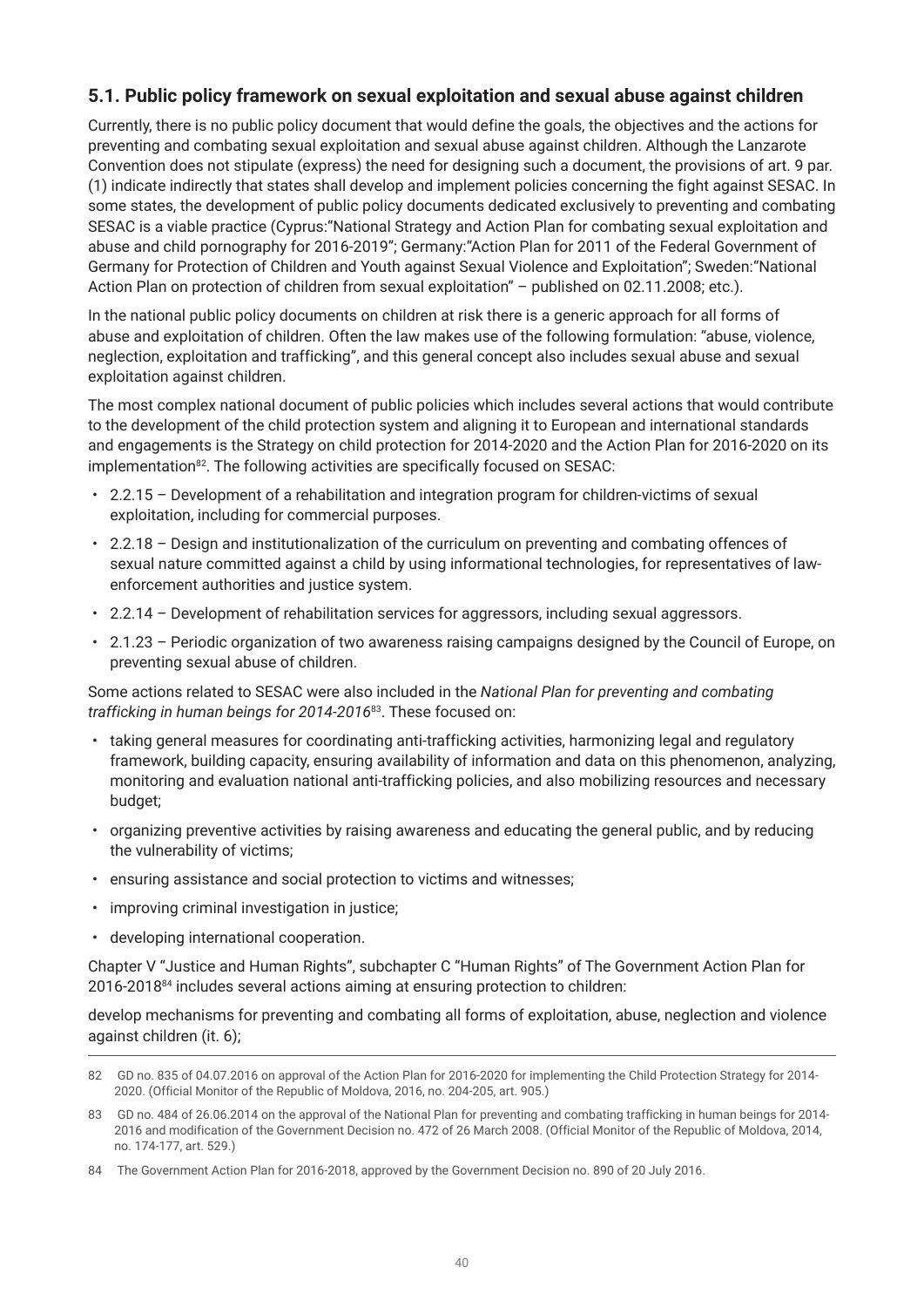improve the system for identification and assistance to vulnerable children, which implies participation of children in the decision-making process (it. 7);

implement measures focused on promotion of child rights in families and institutions, and develop the capacity of parents and caregivers to ensure the development of the child (it. 8);

improve the institutional capacity of the rooms for interviewing minors, including the interviewer's institution; professional training for justice specialists in charge for working with minors; create and develop the Center for assistance to children victims and witnesses of offenses (it.9) and others.

## **5.2. Coordination and cooperation at the national level**

The Republic of Moldova is going through its initial phase of developing public policies for preventing and combating SESAC. For this reason, coordination of efforts in activities aiming at preventing and combating SESAC will be analyzed from the following perspectives: identification of the main coordination systems (at the national or local level), training of specialists on their common activity, the way in which data on cases of SESAC are collected and how much these data are used to analyze the evolution of this phenomenon.

#### **5.2.1. Coordination on preventing and combating sexual exploitation and sexual abuse against children**

*Art. 10 of the Lanzarote Convention regulates the obligation of the signatory states to ensure the co-ordination on a national or local level between the different agencies in charge of the protection from, the prevention of and the fight against SESAC, notably the education sector, the health sector, the social services and the law-enforcement and judicial authorities. Also, this cooperation should involve civil society.*

In the Republic of Moldova inter-sector and intra-sector activities in the field of combating cases of abuse or commercial sexual exploitation of children are regulated by the legal and normative framework on protection of children at risk (Law no. 140 of 14.06.2013 and GD no. 270 of 08.04.2014), and also by the framework that regulates prevention and combating trafficking in human beings and child trafficking (Law no. 241 of 20.10.2005, GD no. 257 of 5.12.2008, GD no. 228 of 28.03.2014 etc.). Children victims of SESAC are subject to two existing mechanisms that intersect through the categories of beneficiaries.

At the central level, the MLSPF (current MHLSP) is the authority responsible to design and promote the implementation of state policy on child protection. Territorial tutelar authorities in charge of ensuring respect for child rights are the social assistance and family protection sections/divisions or the Municipal Division for Child Protection from Chisinau, and the local ones are the mayoralties from villages and towns. The National Legal Framework stipulates that one of the attributions of the tutelar authority is to coordinate the examination of reported complaints about violation of child rights, coordinate the monitoring of families with children at risk and of children separated from parents, but also coordinate the analysis of the situation of these children at the local level<sup>85</sup>. At the same time, the normative framework created an inter-sector cooperation mechanism, which was used to approve instructions for identification, evaluation, referral, assistance and monitoring of cases of violence, neglection, exploitation and trafficking and a unique reporting instrument for the MLSPF (current MHLSP), ME (current MECR), MH (current MHLSP)and MIA<sup>86</sup>.

#### **Cooperation and coordination within the ICM**

Cooperation of key actors for ensuring assistance and protection to children is performed within a multidisciplinary team, convoked by the specialist in child protection, and in his/her absence, by the community social assistant. Thus, right after the registering of a suspect case, the local foster care authority will immediately request immediate evaluation of the child's situation by the case manager. If needed or the

<sup>85</sup> Art. 6,par. (1), Law no. 140 of 14.06.2013.

<sup>86</sup> GD no. 270 of 08.04.2014 on approving the Instructions on inter-sector cooperation mechanism for the identification, assessment, referral, assistance and monitoring of child victims and potential victims of violence, neglect, exploitation and trafficking. (Official Monitor of the Republic of Moldova, 2014, no. 92-98, art. 297).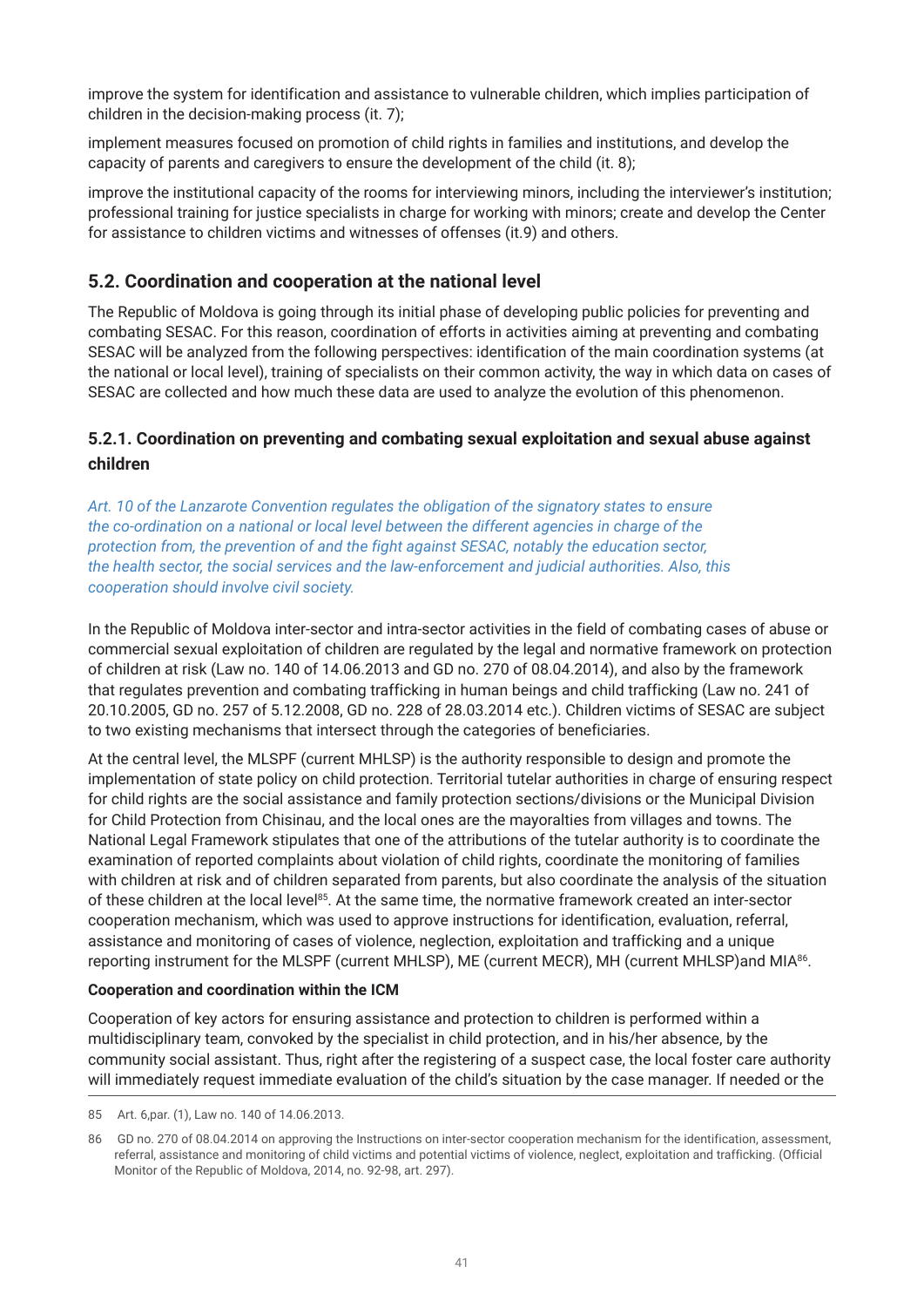complexity of the case requires so, the case manager can involve specialists in health, education or security at the initial evaluation phase. Further on, if the reported case is confirmed, a case file will be opened and the case manager, together with the multidisciplinary team, will perform the complex evaluation of the case in 10. The case manager will be responsible of coordination and monitoring of interventions, based on the individual assistance plan, with the possible involvement of the multidisciplinary team, legal representatives of the child, or territorial foster care authority.

From 2013, during the piloting phase of the inter-sector cooperation mechanism several activities were organized to strengthen the capacity of multidisciplinary team members at the local level, but also continuous training consisting in support and monitoring visits through organization of group sessions with the multidisciplinary teams. After the institutionalization of the inter-sector cooperation mechanism, trainings for multidisciplinary team members continued. The data from 2016 show a number of 3.382 specialists around the country who increased their knowledge and developed skills within 31 workshops related to the implementation of the GD no. 270 of 08.04.2014 and the Law no. 140 of 14.06.2013. The participants (community social assistants, pedagogues, doctors, police officers, local public authorities, local NGOs,) got also familiarized with the child wellbeing indicators<sup>87</sup>.

With the support from civil society, public authorities developed their own intervention and monitoring procedures. In the education institutions, principals/managers of the education and residential institutions designated a person from the administration members as coordinator pf preventing, identification, reporting referral and assistance actions in cases related to violence against children. According to the procedure, the coordinator (or principal) receives all the reported complaints on children at risk from the education institution staff. Further on, the coordinator (or principal) decides upon solving cases in the premises of the education institution or informing the General Division for education, youth and sport of the ME (currently MECR). The activities related to monitoring the procedures of identification, registering and evaluation of cases involving children at risk is performed all year round.

In the health system, several problems were identified that referred to registering the cases of children at risk. Thus, although a unique reporting instrument was approved – the reporting sheet –it was not clear who was supposed to fill it in. If the child-victim was dealing with several specialists (family doctor, first aid doctor, medical assistant etc.), the specialists were passing over to others the responsibility of registering the case. A big problem is the staff turnover, especially among the main specialists in medical assistance to mother and child. Another challenge refers to collection and desegregation of data. The first monitoring exercise was supposed to be organized with the support from civil society in 2016<sup>88</sup>.

The police sector cooperates with the non-governmental sector in organizing preventing activities and strengthening the capacity of police staff (with NCCAP, Terre des Hommes, International Center "La Strada"). As for the role in the multidisciplinary team, the police officer can be involved both: during the initial and complex evaluation of the child. Moreover, the police officer can conduct the protection interview with the child, since in some cases children are more likely communicating with police officers89.

Although the state made efforts to improve the legal and normative framework in the field, it is still important how the cooperation takes place internally, between specialists from different fields. For example, one of the problems identified is the lack of efficient cooperation between the education sector and the other sectors for preventing and assisting children at risk. One of the causes could be the fact that training for the specialists from other sectors started later. There is no trustworthy relationship between the specialists, which makes the cooperation depend on personal relationships between them and cases be referred to specialists who know each other90.In addition, the system is created in such a way that everyone performs his/her duties, having the habit to pass over responsibilities and send the case from one institution to another. There is a great need for cooperation and discussions for every case, in order to find the best

<sup>87</sup> http://antitrafic.gov.md/public/files/Anexa\_nr.\_1\_la\_Raport.pdf

<sup>88</sup> Semi-structural interview no. 2, public authority.

<sup>89</sup> Semi-structural interview no. 5, law-enforcement authority.

<sup>90</sup> Semi-structural interview no. 1, non-governmental organization.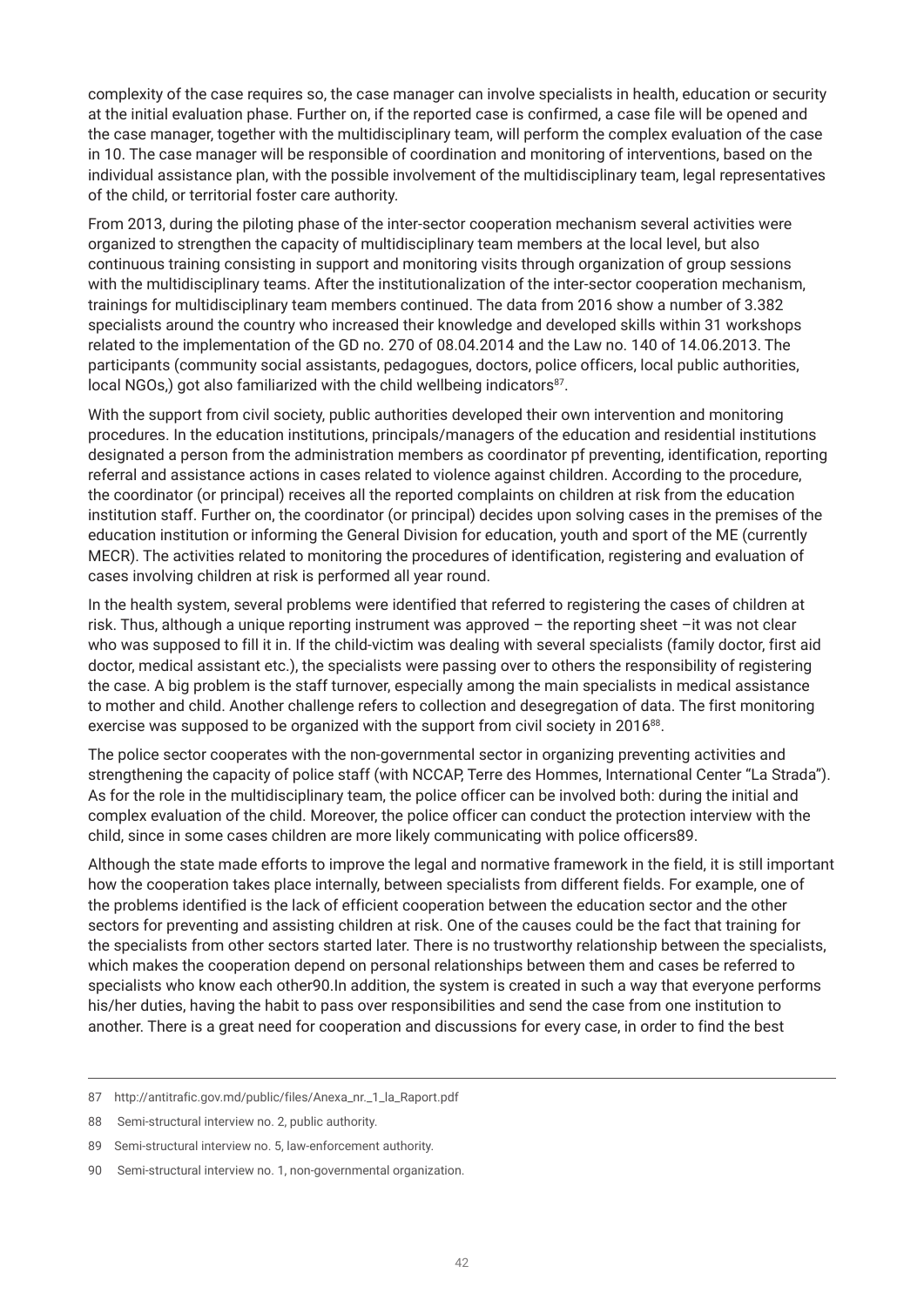solution. Although the bases of a cooperation system already exist, specialists should learn to apply it<sup>91</sup>.

Trainings for multidisciplinary teams at the local level should be organized systematically. These activities are required so that every specialist from those involved would act as a part of a team when performing his/ her duties, even when it comes to preventing activities<sup>92</sup>.

Other barriers in the good functioning of the inter-sector cooperation mechanism in cases of children at risk are as follows:

- rigidity of public local authorities/mayoralties which do not respect the provision of Law no. 140;
- big turnover of staff in the social assistance and medical systems;
- high volume of activities for specialists, members of MDT;
- lack of emergency services for children at risk, including for children victims of sexual exploitation and sexual abuse;
- lack/deficit of substitutive family-type services in some regions;
- $\cdot$  insufficient involvement of community in reporting suspect cases of abuse<sup>93</sup>.

#### **Coordination and cooperation within the NRS**

In 2006, the National Coordination Unit for NRS was created within the MLSPF (current MHLSP), which ensures coordination of assistance and referral of victims and potential victims of THB at three levels (international, national and local/district). The operational units of the NRS at the territorial level are the territorial multidisciplinary teams, which include specialists from decentralized territorial structures, as well as specialists from non-governmental organizations in the field, who identify the beneficiaries of the NRS, evaluate their needs and provide direct assistants to beneficiaries. The activity of the multidisciplinary teams at the district level is coordinated by a specialist from the District Division/Section for social assistance and family protection, and at the community level by the social assistant from the mayoralty. SNR was intended to strengthen the partnership between the actors in the field, ensure protection of victims of human trafficking in order to restore their rights and prevent the phenomenon by providing assistance to the most vulnerable categories of population that can become victims of THB or potential victims of THB. Members of the multidisciplinary teams and other participants (family doctors, social assistants and law enforcement authorities) were trained to provide adequate assistance to victims of human trafficking. From 2009, when the first multidisciplinary teams were created in several districts of the country, several initial and continuous trainings were organized for their members. Also, in 2014the Regulations for the activity of the territorial multidisciplinary teams within the National Referral System were approved<sup>94</sup>. With the support from external donors, activities to strengthen the capacity of multidisciplinary team members are being organized. For example, in 2016, with the support of the IOM Mission to Moldova,4 continuous training sessions were organized for multidisciplinary team members at the community level on aspects related to strengthening their capacity in working with the NRS beneficiaries, in four districts (Edinet – 128 specialists, Basarabeasca – 28 specialists, Telenesti – 104 specialists and Drochia – 83 specialists)<sup>95</sup>.

NRS created an appropriate platform to facilitate cooperation between local public authorities and locale NGOs. Identification and cooperation of local public authorities with local NGOs from the local public administration of the first and second level was a priority in national policy documents (it. 1.6.2, National Plan for preventing and combating trafficking in human beings for 2014-2016). Thus, in 2014-2016 several trainings were organized for representatives of Territorial Committees for combating human trafficking and representatives from local NGOs. NRS admits the importance of developing cooperation relations also with the NGOs acting in the field of anti-trafficking at the local and national level, in order to ensure appropriate assistance and protection to victims and witnesses of human trafficking.

- 91 Semi-structural interview no. 14, public authority.
- 92 Semi-structural interview no. 5, law-enforcement authority.

<sup>93</sup> Semi-structural interview no. 12, non-governmental organization.

<sup>94</sup> GD no. 228 of 28.03.2014 on approving the Regulations of Activity of the Territorial Multidisciplinary Teams within the National Referral System. (Official Monitor of the Republic of Moldova, 2014, no. 80-85, art. 251.)

<sup>95</sup> Annex 1 to GD no. 484 of 26 June 2014, National Plan for preventing and combating trafficking in human beings for 2014-2016.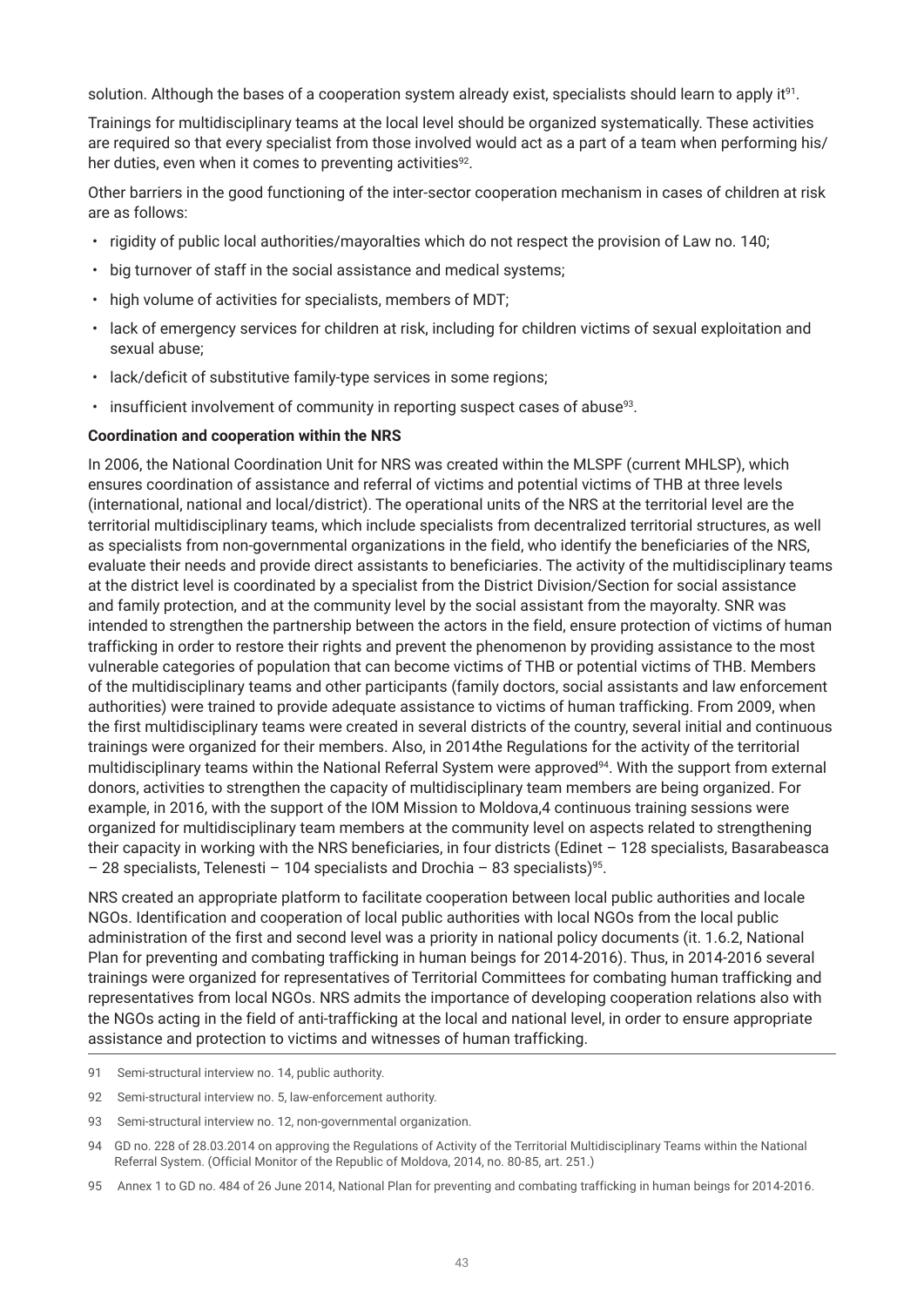#### **5.2.2. Institutions responsible for promoting child rights**

*By art. 10 the Lanzarote Convention stipulates that each party shall take the necessary legislative or other measures to set up or designate independent competent national or local institutions for the promotion and protection of the rights of the child, ensuring that they are provided with specific resources and responsibilities.*

At the national level, the **People's Advocate for child rights** is the authority that ensures respect and promotion of child rights by public authorities. The Law on the People's Advocate (Ombudsman) stipulates that the People's Advocate for the protection of child rights performs his/her duties to ensure respect of child rights and freedoms and respect for the provisions of the UN Convention on the Rights of the Child at the national level, by central and local public authorities, and by decision-makers at all levels.

The People's Advocate for Child Rights provides protection and assistance to the child at his / her request, without seeking the consent of parents or legal representatives. The child is informed of the outcome of the examination of the request in the form appropriate to his intellectual and mental maturity. However, the People's Advocate for Child Rights Protection has more of a monitoring and prevention role. By actions taken, this institution does not substitute public authorities, law enforcement authorities or courts of law.

In the case of recording complaints about sexual exploitation or sexual abuse of a child, depending on the stage at which the case is reported, the Ombudsman has the right to:

- solicit information from public authorities and from decision-makers at all levels;
- solicit the participation of authorities and decision-makers in order to control the circumstances that are to be elucidated;
- to issue reaction documents: notification with recommendations, complaints of negligence in performing duties, delay and bureaucracy;
- $\cdot$  to initiate actions in court in order to protect the rights and freedoms of the child<sup>96</sup>.

#### **5.2.3. Data collection**

*Art. 10,par. 2, it. b) of the Lanzarote Convention provides for the obligation of states to create mechanisms for data collection or focal points, at the national or local levels and in collaboration with civil society, for the purpose of observing and evaluating the phenomenon of sexual exploitation and sexual abuse of children, with due respect for the requirements of personal data protection.*

Collection of statistical data at the national level is made by several public authorities. The National Committee for combating trafficking in human beings has the task to collect data on human trafficking (including child trafficking), and to analyze the situation and the tendencies of this phenomenon. At the same time, since the creation of the inter-sector cooperation mechanism, MLSPF (currently MHLSP) has the obligation to collect data from MH, MIA, ME about registered cases featuring children at risk (which also include children involved in abuse, exploitation and trafficking). The designated authorities collect information about cases of SESAC depending on their specific responsibilities.

Public data on the number of registered cases of SESAC are contradictory, and sometimes there are significant differences between the information provided. This fact is due to the lack of unique data collection indicators, due to several sector data collection mechanisms acting in parallel and due to the lack of a unique entity which would stock, process and analyze these data.

**MIA** is the authority that manages the Register of Criminalistics and Criminological Information – a database that allows for monitoring the number of crimes committed against children, from the initiation of the criminal case until the conviction. The information included in this Register is not segregated in categories.

<sup>96</sup> Semi-structural interview no. 23, public authority.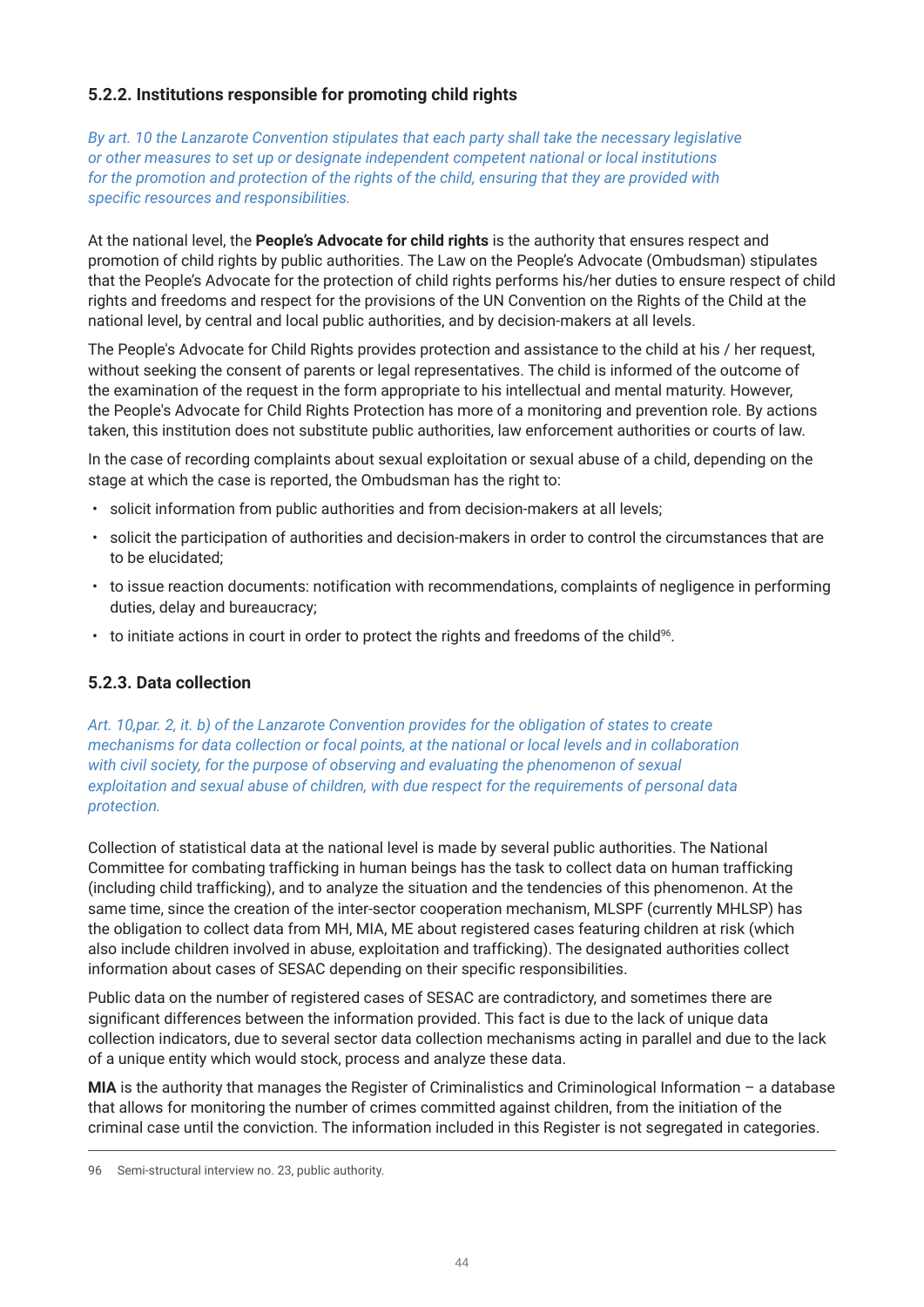The soft of the Integrated Information System was not yet adapted to collection of specific information on child trafficking offences. Thus, if there is need for analyzing cases according to specific indicators (as it happened in case of emergency monitoring by the Lanzarote Committee of SESAC cases among migrants and refugees), the quality of analysis will exclusively depend on the competence of the person responsible for this task and on the ability to interpret existent data<sup>97</sup>.

At the same time, in accordance with Law no. 263 of 19.12.2011, MIA is the authority responsible for collecting and stocking data on identity and genetic profile (DNA) of the convicted persons. On May 10, 2017, the Legal Committee for appointments and immunities unanimously approved the draft-law framework on genetic judicial registration which defines the regulation field, the persons and the objects susceptible to genetic registration, the basic requirements for genetic registration etc., for preventing and combating of specific categories of offences. This project provides for the creation of a molecular genetic testing laboratory, staff training and the creation of a legal genetic database. This issue is to be debated and voted in the plenary session of the Parliament.

In parallel, specialized institution form the National Inspectorate for Investigations (CCTHB and CCCC) are collecting data on initiated criminal cases as per their competence. CCTHB, as a partner of the antitrafficking community, participates in the development of national reports on preventing and combating trafficking in human beings, annually prepared by the National Committee for combating trafficking in human beings. At the same time, CCTHB also develops its own monitoring reports on the situation in the field of human trafficking – from the perspective of the analysis of criminal status and dynamics, which implies that the collected data serve for analytical exercises performed periodically.

On the other hand, CCCC monitors and keeps the record of its own criminal cases initiated. Still, the annual activity reports are not developed, and in case of developing such a report, there is no authority to carry out the complex analysis of the SESAC phenomena in cases committed with the use of information technologies<sup>98</sup>.

**MLSPF** (current MHLSP) is the authority that yearly collects data on the implementation of instructions related to the inter-sector cooperation mechanism in cases of children at risk. One of the problems encountered is that this ministry does not have its own monitoring system, which leads to the submission of different data<sup>99</sup>.

With the support of external donors, the development of the Automated Information System of Social Assistance is being pursued. The process of reforming this system involves the introduction of indicators that would allow for disaggregated analysis of collected data and monitoring of cases of different categories (violence, abuse etc.). This will allow for a qualitative analysis of the actions undertaken by the community social assistants, but also of the planned interventions<sup>100</sup>.

With the support of civil society, ME created its own mechanism for monitoring the instructions related to interventions in cases of children at risk. From 2013, ME develops quarterly reports on cases of children at risk registered in the education community.

In 2015, MS had set up a centralized data collection system, which allows the senior specialist in medical assistance to mother and child to submit annual data about the cases. In 2016, with the support of civil society, the first report on monitoring the cases of children at risk registered by the staff from the medical system was supposed to be compiled.

Currently, the existing mechanisms for collecting data on SESAC do not allow for objective analysis of the evolution of the phenomenon and its trends. The National Committee for combating trafficking in human beings and CCTHB makes efforts to analyze data on child trafficking. Still, as for the children at risk, although the MLSPF (current MHLSP) is the authority which, by the GD no. 270 of 08.04.2014, collects data from all ministries, currently there are no quality reports developed on the SESAC phenomenon. Reports of other

<sup>97</sup> Semi-structural interview no. 16, public authority.

<sup>98</sup> Semi-structural interview no.17, law-enforcement authority.

<sup>99</sup> Semi-structural interview no. 1, non-governmental organization.

<sup>100</sup> Semi-structural interview no. 7, public authority.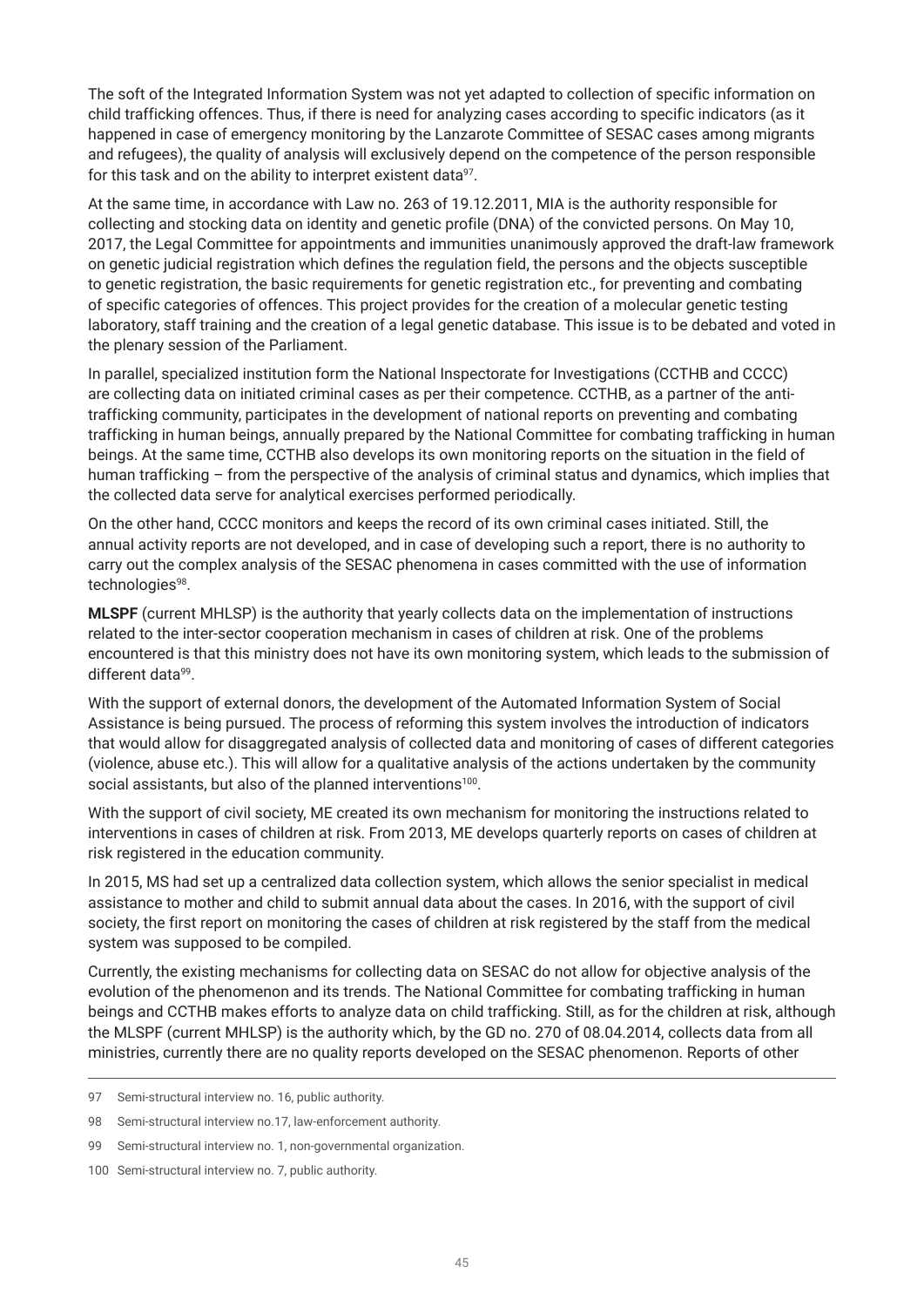authorities are collected annually, which include statistic data on cases identified, but this information is not desegregated. Only numbers that reflect the amount of identified cases are collected, but there is no further monitoring of how many of these cases were confirmed and how many were not, as this already refers to case management<sup>101</sup>.

#### **5.2.4. Seeking children's opinion while drafting national policies and programs**

*Art. 9,par. (1) of the Lanzarote Convention regulates the obligation of parties to encourage the participation of children, according to their evolving capacity, in the development and the implementation of state policies, programs or others initiatives concerning the fight against sexual exploitation and sexual abuse of children.*

Both at the national and local level, children can be associated to various structures, in order to participate in the decision-making process. With the support of civil society (PA "Partnerships for every child"), in 2014, the National Consultative Council of Children was created under the MLSPF (current MHLSP).Its goal is to create a platform for the effective realization of children's rights to participate in the elaboration and implementation of public policies. In practice, the role of this Council is limited. So far, there is no practical involvement of this child advisory forum in the development or implementation of policies, programs or other initiatives related to the fight against SESAC<sup>102</sup>.

At the local level, the **Consultative Councils of Childre**n develop their activity under the local public authorities. These Councils were created in 10 districts (Calarasi, Falesti, Ungheni, Cahul, Orhei, Sangerei, Telenesti, Nisporeni, Causeni, Soroca), partnering with the Divisions/Sections for social assistance and protection to family in designing, implementing, monitoring and evaluating the local social services, policies, programs and projects for children. The members of the Councils of Children participate in the District Councils' meetings for protection of child rights, when such subjects as application of national strategies and programs for protection of child and family rights, development of local programs and action plans on child and family protection are discussed. One of the activities in which authorities involved the members of Consultative Councils of Children was monitoring and evaluation of social services for children, when members of Councils provided recommendations to social service providers.

Another form of organization of children for their participation, are the **Student Councils in the educational institutions**. This consultative structure under ME (the current MECR) provides the ministry with the opportunity to obtain information from the first source on the problems faced by the educational system. At the same time, this platform gives students the opportunity to make their voice heard on all aspects of the activity of educational institutions, being a consultation mechanism in the development of educational policies.

With the support of civil society, several activities have been carried out with children within these Councils in order to inform them of their rights, ways of reporting in cases of violation of their rights and monitoring of rights, including the right to be protected of any form of violence. Annually, meetings with children from the Councils from 9 regions of the country are organized. The discussions mostly refer to general subjects and the role of Children's Councils. Although they are taught to monitor their rights, this is a long-term objective, which is difficult to achieve in practice. Participation of children within the school Councils is less visible, and this is due to the fact that often the managerial staff are lacking the capacity to listen to the voice of children. On the one hand, it is important that professionals in the field receive training to develop their skills in working with children, so that they can later involve them in evaluations, monitoring, designing documents, but also be able to hear the findings and recommendations made by children. On the other hand, it is necessary to strengthen the capacity of children, in order to make them understand the role of the Council they are members of, know their own rights, and to be enforced in recognizing the violations of their rights and the methods to be used to defend them<sup>103</sup>.

<sup>101</sup> Semi-structural interview no. 7, public authority.

<sup>102</sup> Semi-structural interview no. 7, public authority.

<sup>103</sup> Semi-structural interview no. 1, non-governmental organization.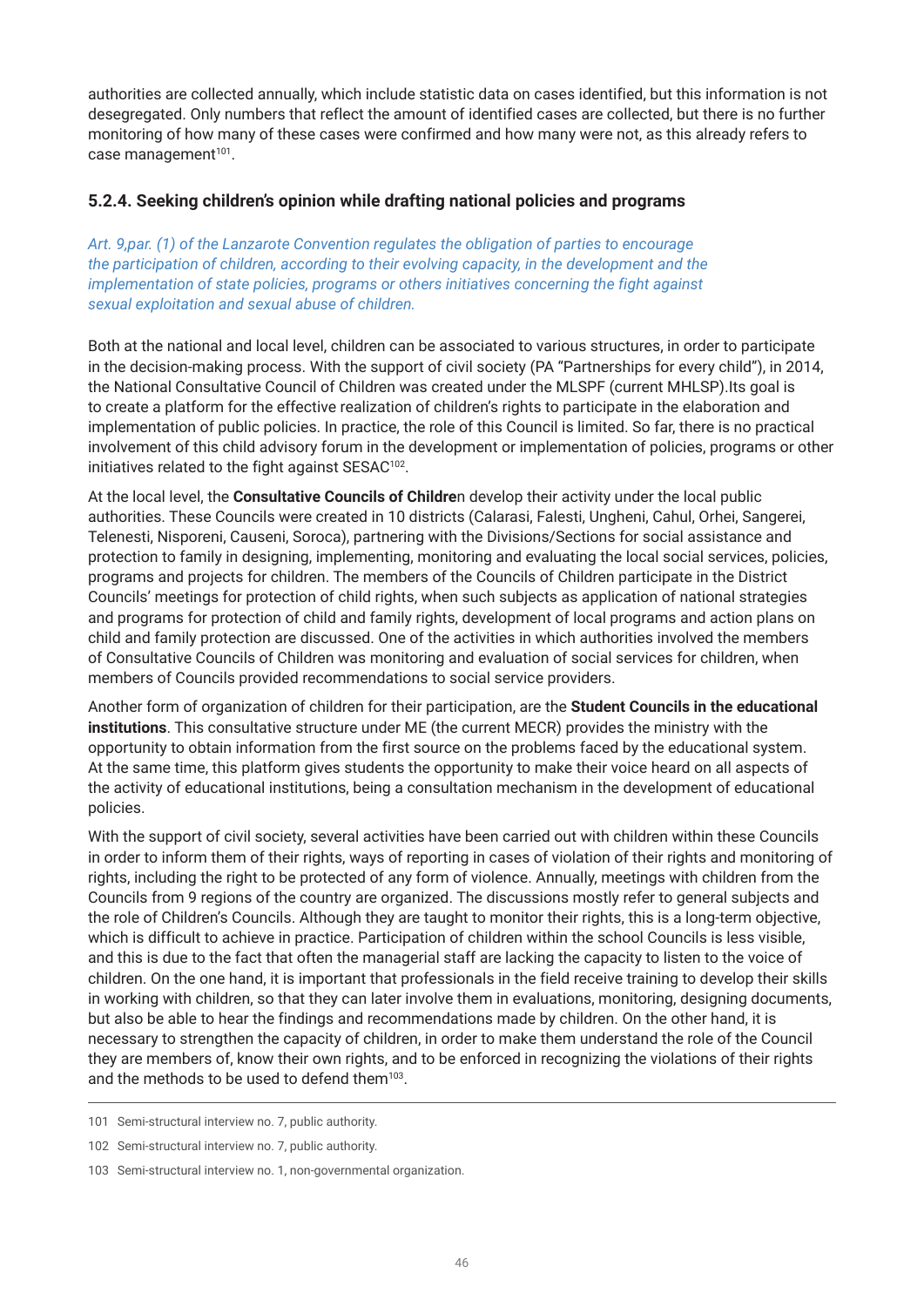Another initiative to associate children is the creation of reflection groups, which would include 24 children aged 12-17 from several districts of the country (Calarasi, Falesti, Leova, Orhei, Ungheni and Chisinau municipality). Several interactions between authorities and children's groups took place and there are several examples when the authorities were open to take into consideration the opinions of children. During the development of the Strategy for child protection a group of children was created ad-hoc, who developed a set of priorities that were included in the current Strategy. Children form the reflection group also participated in in the development of Child Helpline concept. Some arguments submitted by children motivated the public authorities to initiate the program Child Helpline 24/24104.

Exercising the right of children to participate in the design and implementation of policies, programs or other initiatives related to the fight against the SESAC is at the initial stage and faces difficulties in practice. One of the problems identified is ethical, as a child who has not experienced SESAC experience cannot provide concrete details related to the institutional framework. Children usually tell their opinions on situations related to their comfort. Since the subject of SESAC is a sensitive one, involving children in policy-making in this field is a difficult task.<sup>105</sup>.

Nevertheless, children could be involved in monitoring the services provided to their peers. Still, in any case, children should be quided on how to participate in the decision-making process<sup>106</sup>. For a qualitative participation of children in implementation of policies of preventing and combating sexual exploitation and sexual abuse, the capacity of these children should be developed, so that they are able to perceive correctly the sexual exploitation and sexual abuse phenomena, and understand their role in the children groups or councils they are part of.

## **5.3. International cooperation in preventing and combating sexual exploitation and sexual abuse against children**

*Art. 38 of the Lanzarote convention sets up the general principles that should govern the international cooperation and the areas in which this cooperation should be performed: prevention and combating SESAC, ensuring protection and assistance to victims and investigations or proceedings concerning the offences established in accordance with this Convention.*

The legal anti-trafficking framework and the national legislation for protection of child rights ensures international cooperation through stat and non-state structures. The Law no. 338 of 15.12.1994 on child rights107 stipulates the obligation of the state to ensure international cooperation in the field of protection of child rights. At the same time, the Law no. 241 of 20.10.2005 regulates the specific responsibilities of different public authorities (the Ministry of Foreign Affairs and European Integration (further on – MFAEI), MIA) and of civil society organization in issues related to international cooperation.

International cooperation for **preventing and combatin**g SESAC was initiated by affiliating specialized lawenforcement authorities to various databases and international platforms, but also by signing cooperation agreements with the governments of other states. Thus, in 2011-2016, the Child Protection Division from CCCC was connected to the international database "ICSE" dedicated to analytic activity within a common international platform on images and video recordings containing child pornography, identified by the Interpol member states, in view of identifying children victims of SESAC and their abusers. From 2016, changes were to be done to the "ICSE" database, which will allow to perform more efficiently the analysis of materials containing child pornography, and also will include a new function – to analyze video materials. At the same time, the procedure of connection and integration of the national database of the Republic of Moldova to the "ICSE" database of the Interpol was initiated. Also, the Child Protection Division from CCCC

<sup>104</sup> Semi-structural interview no. 1, non-governmental organization.

<sup>105</sup> Semi-structural interview no. 7, public authority.

<sup>106</sup> Semi-structural interview no. 7, public authority.

<sup>107</sup> Law no. 338 of 15.12.1994 on child rights. (Official Monitor of the Republic of Moldova, 1995, no. 13, art. 127.)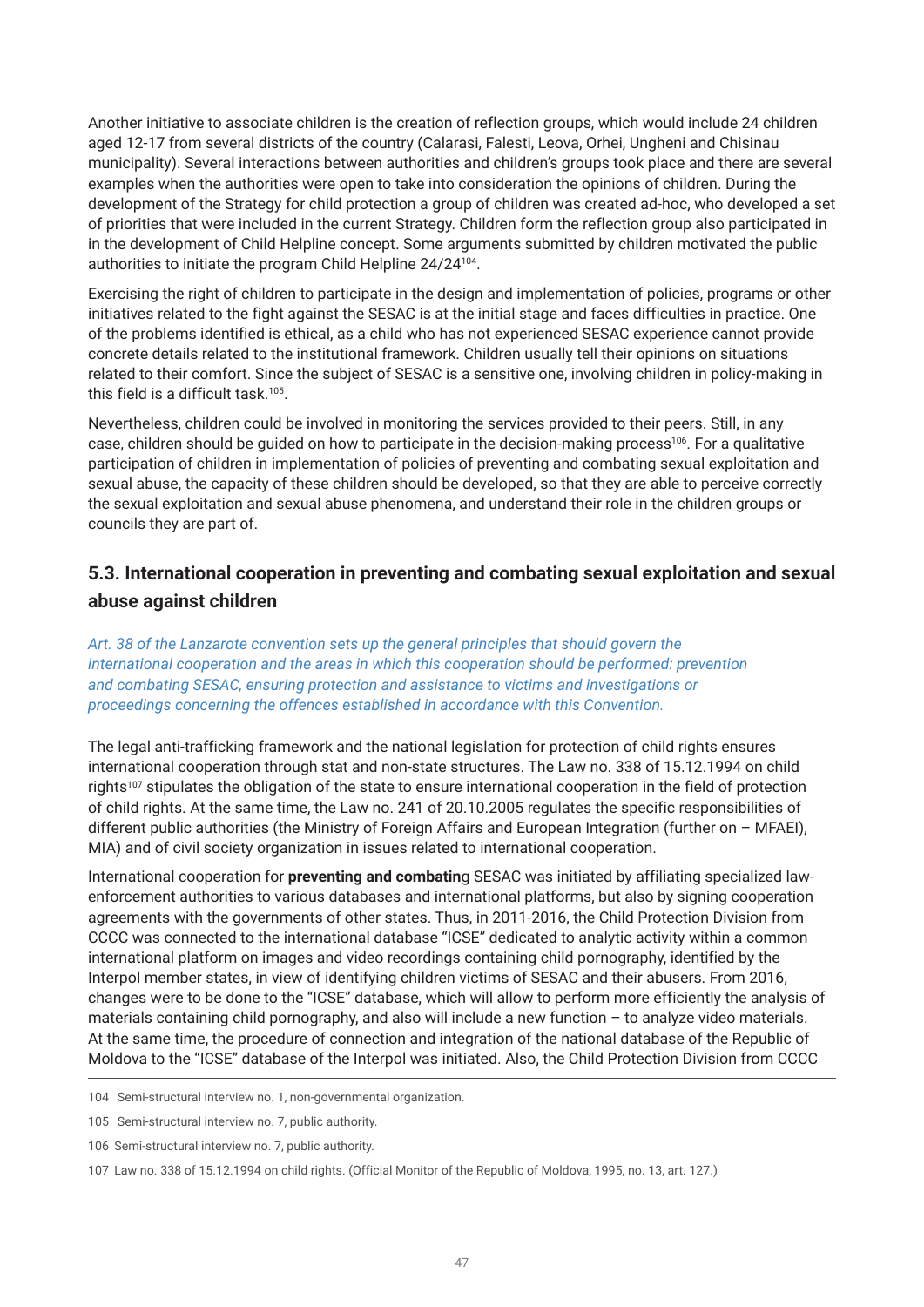was connected to the International Police Database GRIDCOP, designed for combating child pornography in the Internet and to the "IPSG" platform of the Interpol. In order to facilitate the exchange of information and import of best practices, the Child Protection Division also established cooperation relations with the National Center for Missing and Exploited Children from the US<sup>108</sup>.

At the same time, in order to facilitate international cooperation in the field of preventing and combating human trafficking and child trafficking, the Republic of Moldova signed several cooperation agreements with the Government of Turkey<sup>109</sup>, with the Government of Sweden<sup>110</sup>, with the Government of the United States<sup>111</sup>, with the Community of Independent States<sup>112</sup> etc. Also, cooperation agreements were signed between the Republic of Moldova and the EU states on European integration, which emphasizes cooperation and exchange of experience, including in the field of preventing and combating human trafficking<sup>113</sup>.

As for the international cooperation for **ensuring assistance and protection to victims**, the state made significant efforts to develop cooperation in the field of repatriation of victims of child trafficking. Since 2009 the Government has initiated negotiations on the draft-Agreement between the Government of the Republic of Moldova and the Government of the Russian Federation on cooperation in the field of repatriation of victims of human trafficking, child trafficking, illegal migrant trafficking, unescorted children and migrants in difficult situation. Later, in 2013 negotiations were initiated on the draft-Agreement between the Government of the Republic of Moldova and the Cabinet of Ministers from Ukraine on cooperation in the field of protection and repatriation of victims from the same category<sup>114</sup>. Currently, these Agreements haven't been approved.

The MFAEI also has an important role in assisting victims of human trafficking and child trafficking. In cases of SESAC consular officers are responsible for informing the competent authorities, issue free traveling documents, conduct interviews with victim and provide assistance in repatriation of victims of human trafficking and child trafficking. In 2014-2016, consular offices have not identified cases of SESAC115, which means that they have a more reactive role in identifying victims, rather than pro-active.

In order to inform the staff of MFAEI with the field of human trafficking, from 2012, the General Division for Consular Affairs, in cooperation with external donors, organizes annual training seminars on practices for identification of victims of human trafficking and the role of the staff from diplomatic missions and consular offices. During these seminars the staff from MFAEI are also trained in identifying and conducting interviews with children victims of child trafficking<sup>116</sup>.

In the field of **investigations**, specialized subdivisions of the police (CCTHB and CCCC) made efforts to strengthen international cooperation. For investigating child pornography offences, CCTHB cooperates with:

- 1. Interpol
- 2."K" Division of the MIA of the Russian Federation
- 108 Semi-structural interview no. 17, law-enforcement authority.
- 109 Protocol between the Government of the Republic of Moldova and the Government of the Republic of Turkey on cooperation in combating trafficking in human beings within the Agreement on the fight against illicit drug trafficking, international terrorism and other organized crime, signed in Ankara on 80.02.2006, in force from 26.02.2007.
- 110 Agreement between the Government of the Republic of Moldova and the Government of the Kingdom of Sweden on law enforcement cooperation, signed in Chisinau on February 6, 2017.
- 111 Letter to Agreement no. 2001 of 28.08.2001 on law enforcement between the Government of the United State of America and the Government of the Republic of Moldova, published on 30.12.2009 in the National Treaties no. 42, in force from 28.08.2001.
- 112 GD no. 327 of 4.05.2011 on cooperation of Ministries of Internal Affairs (police) of the member-states of the Community of Independent States in fight against trafficking in human beings, signed at Sankt Petersburg on 17 September 2010. (Official Monitor of the Republic of Moldova no. 78-81 of 13.05.2011, in fore from 13.05.2011.)
- 113 https://rm.coe.int/168063bc32
- 114 GD no. 874 din 06.11.2013 for starting negotiations on the draft-Agreement between the Government of the Republic of Moldova and the Cabinet of Ministers from Ukraine on cooperation in the field of protection and repatriation of victims of human trafficking (adults and children), unescorted childrenand migrants in difficult situation. (Official Monitor of the Republic of Moldova, 2013, no. 252 -257.)
- 115 Semi-structural interview no. 21, public authority.
- 116 Semi-structural interview no. 21, public authority.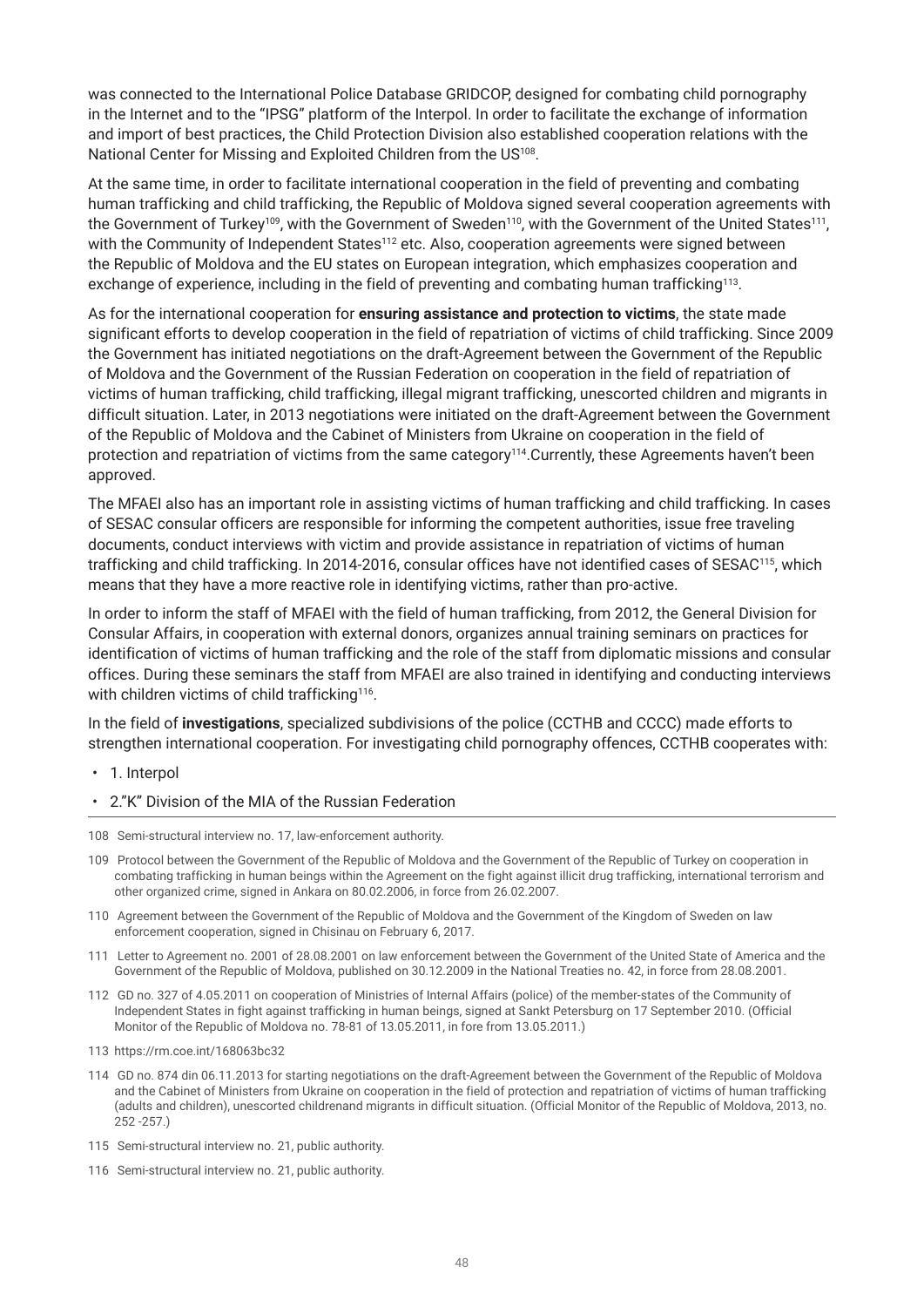- 3. National Crime Agency from the Great Britain
- 4. UN Office on Drugs and Crime
- 5. The Service for Combating Cybercrime and THB from Ukraine
- 6. "EC3" European Cybercrime Center.

Also, the Child Protection Division from the CCCC is connected to the European Platform for Experts (EPE), managed by EUROPOL, dedicated to law-enforcement authorities and specialized in exchange of information and experience in the field of cyber-crimes investigation. Thus, the platform is a resource for immediate exchange of practical experience, knowledge and opinions on questions that raise while performing professional activity.

As for investigating offences of human trafficking, including child trafficking CCTHB has experience in applying special investigation measures, in cooperation with the law enforcement authorities from other states, for the documentation of criminal groups. For example, in 2016, the General Prosecutor's Office submitted to competent authorities 7 requests for rogatory commissions on criminal cases that refer to the offences provided by art. 165 CC and 206 CC, of which 5 requests to the Russian Federation, 1 to Cambodia and 1 to Portugal. In 2015, the number of these request was significantly higher: a total of 17 requests (9 requests to the Russian Federation, 2 to Greece, 1 to Italy, 1 to Switzerland, 1 to Romania, 1 to Germany, 1to Estonia).

Nevertheless, international cooperation of the MIA divisions with other states is mostly resumed to exchange of information. As for cooperation on investigating cases of SESAC, the Republic of Moldova is still at the initial stage117.

#### **Programs provided to other states**

The Republic of Moldova did not yet develop assistance programs for other countries and did not integrate preventing and combating sexual exploitation and sexual abuse against children in developing programs of third-world countries, given the fact that the Republic of is part of this group of states and needs to be assisted.

An example of implementing a program provided by third parties in the Republic of Moldova is "Prevention of child trafficking among children who were deprived of parental care in the Republic of Moldova", implemented by the OSCE with the support of San Marino.

<sup>117</sup> Semi-structural interview no. 16, public authority.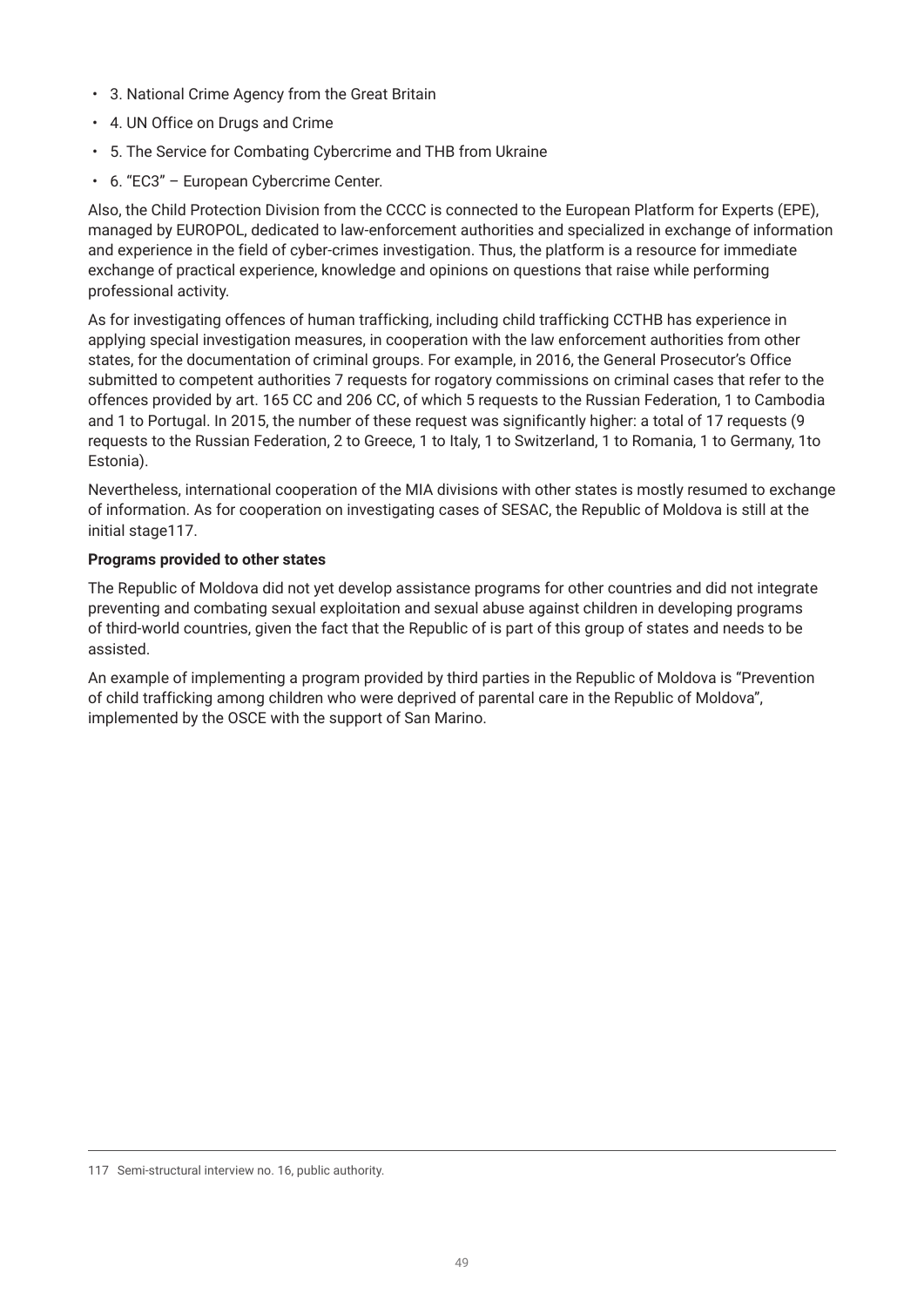## **Conclusions to chapter V**

- In the Republic of Moldova inter-sector and intra-sector activities in the field of combating SESAC are regulated by the legal and normative framework on protection of children at risk, and by the antitrafficking framework. Children victims of SESAC are subject to two different intervention and cooperation mechanisms that intersect through the categories of beneficiaries. Coordination of public authorities' efforts in identifying and assisting children at risk is performed by the MLSPF (current MHLSP). MLSPF (current MHLSP), MS (current MHLSP), MIA and ME (current MECR) ensure vertical coordination of activities, in accordance with the sectorial intervention and monitoring procedures. At the operational level, cooperation between key actors for ensuring assistance and protection of children is performed within a multidisciplinary team. On the other hand, coordination of efforts for preventing and combating child trafficking is performed by the National Coordination Division of the NRS. This coordination is complex, being performed at the international, national, local and district level. In order to increase the efficiency of multidisciplinary teams in the field of anti-trafficking, the normative framework that regulates the activity of these teams was approved. Also, activities to strengthen capacity of specialists were organized.
- The existing mechanisms created platforms for cooperation between local public authorities and local NGOs. Developing cooperation with the civil society sector is still a priority in the national policy documents.
- Although the Ombudsman for child rights is the authority that ensures respect and promotion of children's rights by public authorities, currently the role of this institution in cases related to SESAC is limited.
- There is no unique mechanism for collecting and processing data on victims of SESAC. Data collection is currently being done by several public authorities in the limits of their competence. On one hand, the National Committee for combating trafficking in human beings has the task to collect data on human trafficking and child trafficking at the national level, and to analyze them. On the other hand, data on reported cases of sexual exploitation and sexual abuse are also collected within the inter-sector cooperation mechanism. Sectorial data are currently not analyzed, due to the lack of some unique indicators and desegregated data their qualitative analysis is not possible.
- Monitoring the number of crimes committed against children is performed by MIA, the authority that manages the Register of Criminalistics and Criminological Information and the soft of the Integrated Information System. In parallel, specialized institutions form the NII are collecting data on initiated criminal cases as per their competence. Data on child trafficking are analyzed as part of national reports on preventing and combating human trafficking, developed annually. As for the offences related to SESAC committed by using information technologies, no qualitative studies were conducted on such offences.
- Involving children at the decision-making process in the Republic of Moldova is at the initial stage. There are several initiatives and examples of associating children for participating in the decision-making process, nevertheless, currently their role is yet limited.
- The state made efforts to develop and strengthen international cooperation in view of preventing and combating SESAC, ensuring assistance and protection to victims, and conducting common investigation of crimes. The law enforcement authorities became members of international platforms and joined several international databases. Negotiations on bilateral assistance related to repatriation and assistance to victims had been initiated, and activities for developing capacity and experience exchange are being systematically organized.

#### **Recommendations**

- Ensure processing of data on all forms of SESAC by authorities competent in collection of these data.
- Develop the capacity of specialists in analyzing data on offences related to SESAC, from the perspective of condition and evolution of various aspects of combating SESAC.
- Develop a unique data collection system (development, piloting, further adjustment). Collection of these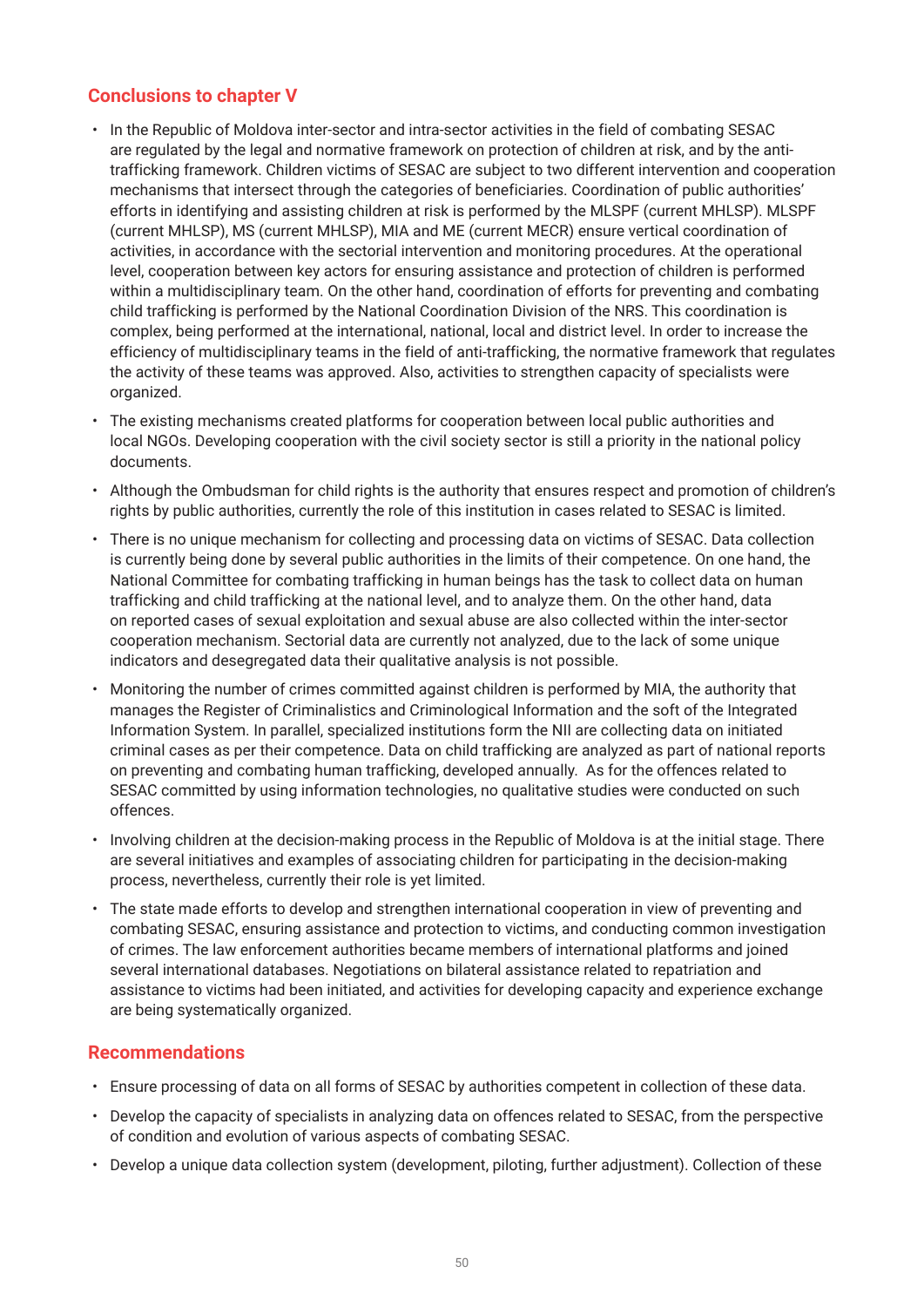data could be done with the support of non-governmental organizations.

- Improve the system of horizontal and vertical communication between actors in the field of prevention and combating of SESAC.
- Separate the mechanisms applicable to children-victims of SESAC (ICM and NRS) and define the limits for their application.
- Monitor and evaluate relevant policy documents (ICM and NRS) at the end of implementation period.
- Identify needs for adjusting the Register of Criminalistics and Criminological Information, develop and adjust the database, in order to make it provide qualitative desegregated data.
- It is recommended to create all necessary conditions for a more active involvement of children in the development and implementation of policies for preventing sexual exploitation and sexual abuse against children (organize training sessions for groups of children on their role within representative Councils/ Groups they are members of, on the risks of sexual exploitation/sexual abuse etc.).

#### **GENERAL CONCLUSIONS**

- The Republic of Moldova is going through its initial phase of developing public policies for preventing and combating SESAC. The actions planned in the fight against SESAC are included in several public policy documents, and monitoring of the implementation of the Lanzarote Convention provisions should be complex, by analyzing reports on monitoring and evaluation of policy documents in the field of antitrafficking and child protection.
- The child submitted to SESAC is the beneficiary of two mechanisms for identification, intervention and protection: NRS and CCM. Including the child-victim of trafficking as beneficiary in both inter-department and inter-sector cooperation mechanisms creates confusions in practice.
- Selection of volunteers who participate in various activities with children is not restricted by the legal framework provisions that regulate the organization of volunteering activity, except for the volunteers who provide support to victims of offences or participate in activities organized in this regard, and who will have to submit their criminal record.
- The national education system included the subject on the risks of SESAC in several mandatory and optional curricular programs only for specific age categories. Currently, providing information about SESAC in the context of sexual education in schools is almost impossible, as the sexual education course is not institutionalized, and the information about sexual and reproductive health is provided to students sporadically, with the support from civil society. Neither the subject of risks related to the use of new information technologies was included in the curricula, except for some aspects related to online safety for the 5th - 6th grades, which is not sufficient.
- The state did not take necessary measures to prevent the risk of committing offences among persons who fear that they might commit them or who had already committed them but were not identified by authorities.
- Private sector keeps having a passive role in preventing SESAC. Civil society made efforts to involve the tourism and travel sector in preventive activities, but the sustainability of these activities was not made possible. The private ICT sector assumed the priority of providing digital education to children and youth, promoting only several parental control products.
- Although several activities were held to develop the capacity of journalists in writing articles about sensitive topics featuring children, and at the same time media articles on children were monitored, the rights of children are not always protected.
- Professionals are still facing problems in providing assistance and protection services to children-victims of SESAC, due to the lack of uniform professional training on the specifics of these cases. Specialized services and the standards for providing these services are also missing.
- Although the Law on rehabilitation of victims of offences was approved, a mechanism must be developed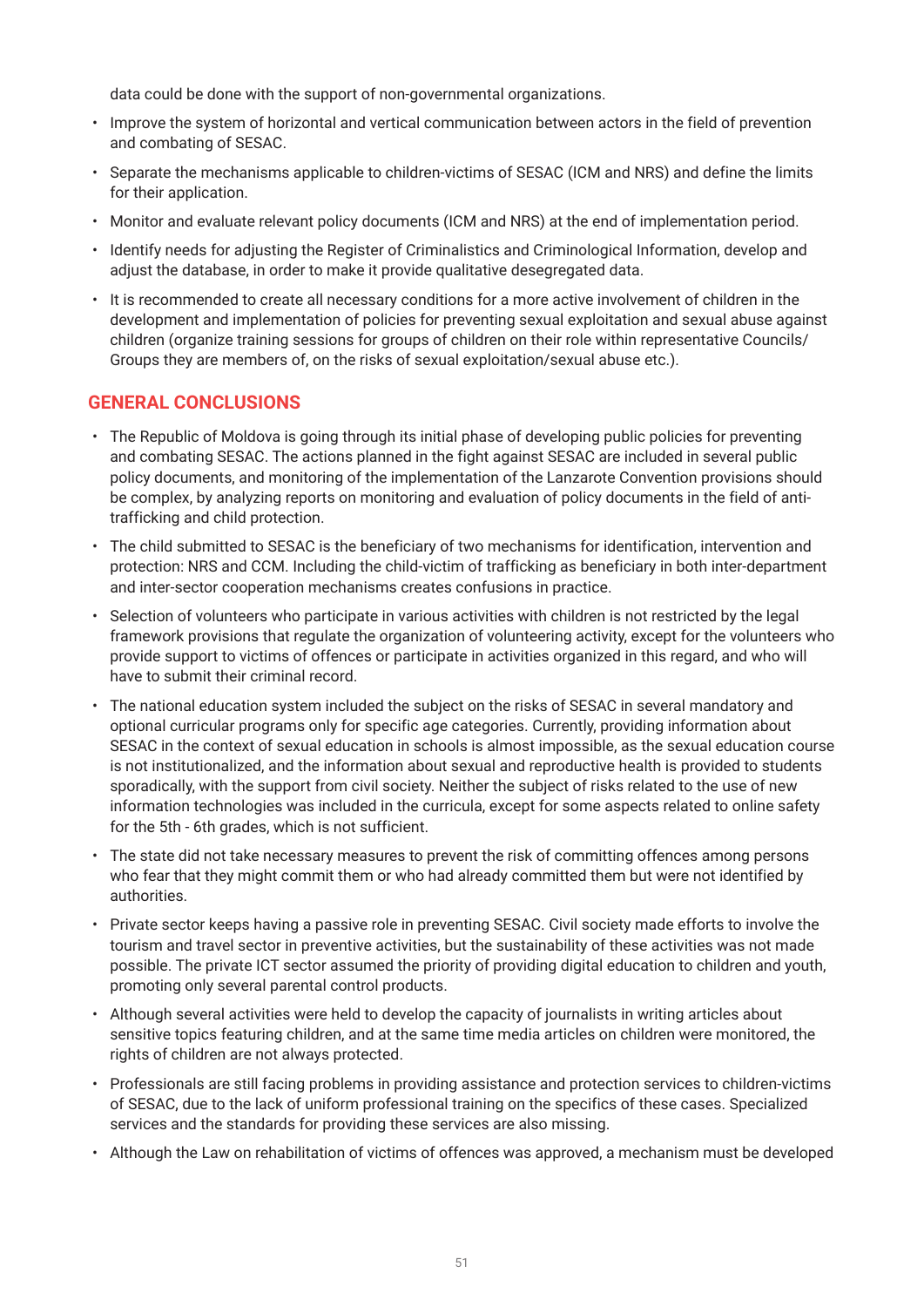to implement the guarantees stipulated by the law.

- The only existing service at the criminal investigation phase and during the trial for suspects, defendants or culprits of offences related to SESAC is the development of the pre-sentencing psychologic evaluation report. There is lack of necessary services for children and adults at the stage of criminal investigation and during the case trial, such as: psychologic assistance, medical intervention and social intervention, stipulated un the Explanatory Report of the Lanzarote Convention as examples of measures that can be taken by States.
- The state made efforts for piloting an intervention program for sexual aggressors. This psychosocial intervention program to reduce the risk of relapse of sexual aggressors who were convicted to imprisonment is dedicated to both adults and minors.
- At the post-penitentiary stage, the persons subject to probation (persons released from detention, condemned for committing an offence provided by the Lanzarote Convention) can receive informational assistance of assistance in accessing specific services. Resocialization of detainees is not fully accomplished by the probation authorities, because currently, the probation counselors are lacking the necessary ability to provide qualitative services within social reintegration programs. At the same time, there are also logistic barriers, such as lack of space for organizing re-socialization activities, or the fixedhour program of probation counselors and the remuneration conditions that do not motivate them to exceed their working hours.
- Assessment of the relapse risks is mandatory both at the pre-sentencing stage, when the pre-sentencing report is developed, and also at the sentencing stage. At the sentencing stage the risk of relapse assessment is usually requested in the moment when the detainee prepares to leave the penitentiary and is very important in cases of conditional release prior to the expiration of sentence.
- At the pre-sentencing stage, the consent of the person for receiving psycho-social assistance is mandatory. At the sentencing stage there are both mandatory and optional programs. Mandatory programs aim at changing the offensive behavior and influencing the pro-social behavior. Social therapy, which focuses on developing a pro-social behavior, is usually optional. At the post-penitentiary stage assistance and counseling is provided only with the consent of the detainee, following an agreement signed by the two parties, based on an intervention plan designed by probation counselors.
- There is no unique mechanism for collecting and processing data on victims of SESAC. This is currently being done by several public authorities in the limits of their competence. On one hand, the National Committee for combating trafficking in human beings has the task to collect data on human trafficking and child trafficking at the national level, and to analyze them. On the other hand, data on reported cases of sexual exploitation and sexual abuse are also collected within the inter-sector cooperation mechanism, but sectorial data are currently not analyzed, due to the lack of some unique indicators and desegregated data their qualitative analysis is not possible.
- Without a data collection mechanism at the national level it is practically impossible to observe and evaluate the phenomena of sexual exploitation and sexual abuse against children (except for the cases of child trafficking). Also, there is no specialized entity to analyze data on offences related to SESAC.
- Involving children at the decision-making process in the Republic of Moldova is at the initial stage. There are several initiatives and examples of associating children for participating in the decision-making process, nevertheless, currently their role is yet limited. Children do not participate in designing and implementing policies related to SESAC.
- The state made efforts to develop and strengthen international cooperation in view of preventing and combating SESAC, ensuring assistance and protection to victims, and conducting common investigation of crimes. The law enforcement authorities became members of international platforms and joined several international databases. Negotiations on bilateral assistance related to repatriation and assistance to victims had been initiated, and activities for developing capacity and experience exchange are being systematically organized.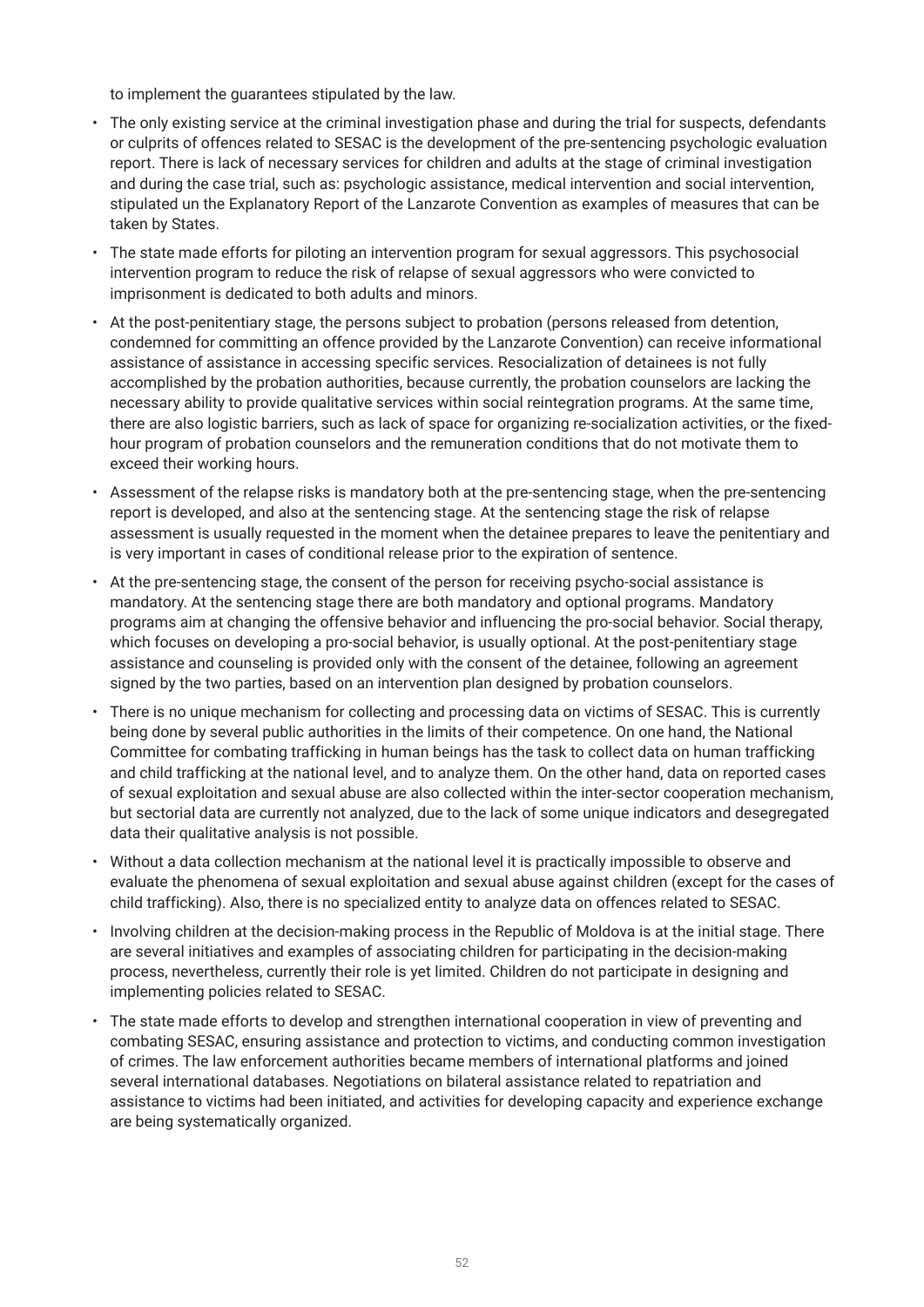- Private sector (ICT, tourism, travel, finance-banking) does not participate in the design and implementation of policies on preventing and combating SESAC. There is lack of practice in designing self-regulating norms by private companies focusing on preventing SESAC.
- There are no services at the local level, that would provide assistance to children victims of SESAC: services for psychologic recovery of the child-victim, or temporary placement centers in emergency situations.
- Legal framework does not establish the right of children victims of SESAC to benefit from assistance programs, when the exact age of the victim is unknown, but the victim is presumed to be a minor (except for the cases of child trafficking).
- Legal framework does not provide for mandatory emergency assistance to close relatives of the childvictim. Parents can receive such assistance only in case of temporary placement together with the child.

## **GENERAL RECOMMENDATIONS**

- Organize constant and systematic training sessions in order to raise awareness about SESAC for professionals from education, health, social protection, police, justice, sport, culture and leisure systems. Special attention should be paid to continuous training programs, which create opportunities for organized development of training activities. Training should aim at improving the social assistance provided to children-victims, learning about sectorial and intersectoral cooperation procedures and encouraging pro-active attitude among specialists who interact with children.
- Organize activities to improve parents' abilities in ensuring proper sexual education of their children, and develop their skills in communicating with children about the risks of SESAC.
- Continue efforts in educating children and youth in schools, on the risks of SESAC providing advice on how to protect themselves and ask for help. Given the complex nature of this subject, information about the risks must be provided along with the information activities on safe use of the Internet by children and sexual education courses, and all these activities should be adapted to the children development level.
- Develop counselling services for people who feel attracted to children and teenagers, and have the fear that they might commit one of the offenses established in accordance with the Lanzarote Convention. These services should differ from the assistance services to persons who have already became suspects, defendants or culprits (specified in Chapter III), considering the fact that the goal of preventive intervention services is to prevent the committing of offences.
- Since private sector currently doesn't participate in the phase of designing and implementing policies related to SESAC, it is recommended to organize awareness raising activities for representatives of private companies from ICT, tourism and travel sectors. Public authorities should formulate recommendations that would encourage private sector to take attitude towards the SESAC phenomenon by designing self-regulating norms.
- Develop organizational policies on protection of child rights within private companies and nongovernmental institutions (ICT, tourism, avia etc.). These organizational policies can be included in Codes of Conduct, the goal of which would be to prevent sexual exploitation and sexual abuse against children and promote the superior interest of the child in daily activities. These should be adapted to the specific activity of the company or non-governmental institution. Individual work agreements could include clauses on zero tolerance towards SESAC and normative obligation of employees to respect this clause.
- Ensure modifications in the legal framework that would define the limits in communication among the specialists on situations suspected of SESAC. The law should indicate the exact offences which would allow for disclosure of professional secret and the conditions in which this could happen
- Develop services at the local level, that would provide assistance to children victims of SESAC: services for psychologic recovery of the child-victim, temporary placement centers in emergency situations.
- Modify the legal framework to ensure mandatory provision of all protection measures guaranteed to minors, victims of all forms of SESAC, in situations when the exact age of the victim is not known, but the victim is presumed to be a minor.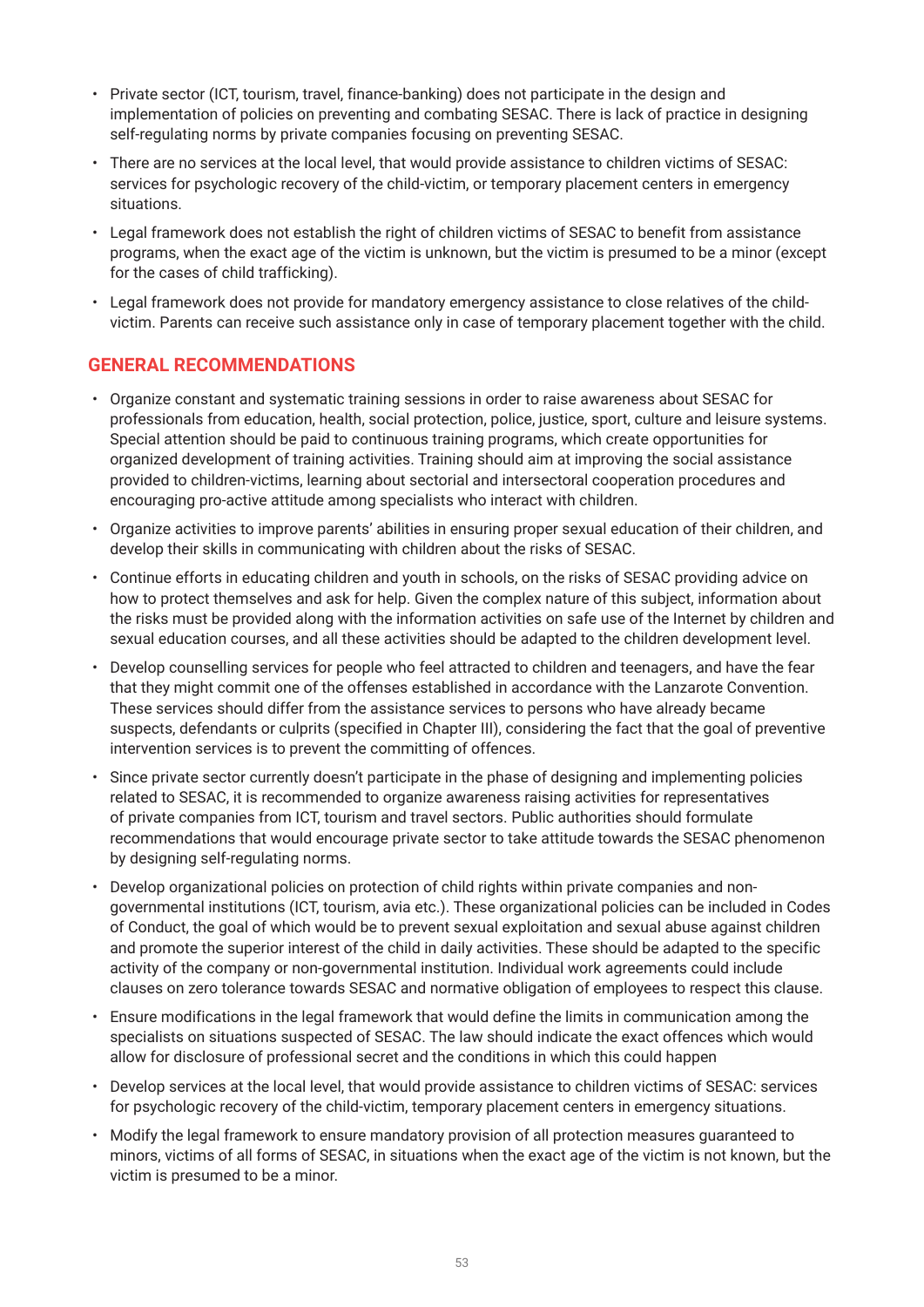- Develop the normative framework for implementation of the Law no. 137 of 29.07.2016, taking into consideration the needs of the victims of SESAC.
- Support the functioning of telephone and online assistance services for children-victims.
- Evaluate the implementation of the psycho-social intervention program in order to reduce the risk of relapse of sexual aggressors convicted to imprisonment and, based on the findings, adapt and institutionalize this program.
- Develop services available at the criminal investigation phase for children or adults who committed the offences established in accordance with the Lanzarote Convention. In this regard, the Law on probation could be modified, in order to include also this category as beneficiaries of the probation system.
- Since currently the psychological evaluation of children in conflict with law can be performed on request by specialists from district psycho-social services, it is recommended to train the psychologists in offering assistance to sexual aggressors and equip them with the instruments they might need for providing qualitative psychologic evaluation services.
- Assess the risk of relapse at the sentencing phase from the very beginning of the detention punishment execution, as this could motivate the detainee to participate in more programs that would change his offensive behavior.
- Ensure processing and analysis of data on all forms of SESAC by authorities competent in collection of such data.
- Develop the capacity of specialists in analyzing data related to offences of SESAC from the perspective of condition and evolution of various aspects of combating SESAC.
- Develop indicators and desegregated categories which would serve as basis for data collection on SESAC, which would allow for a further qualitative analysis of these data. Compiled data should ensure its classification (by sex, gender, form of abuse or exploitation etc.). In this regard, it is necessary to identify the authority/entity that would be responsible for processing collected data.
- Improve the system of horizontal and vertical communication between actors in the field of prevention and combating of SESAC.
- Separate the multidisciplinary and inter-sector cooperation mechanisms applicable to children-victims of SESAC, (CCM and NRS) and define the limits for their application.
- Identify the needs for adjusting the Criminal Register, develop and adjust the database, so that it could provide qualitative desegregated data on offences related to SESAC.
- Create all necessary conditions for a more active involvement of children in the development and implementation of policies for preventing SESAC (organize training sessions for groups of children on their role within representative Councils/Groups they are members of, and on the risks of SESAC).
- Since the Action Plan for 2016-2020 for implementation of the National Child Protection Strategy for 2014-2020 includes several actions that are to be taken for preventing and combating all forms of sexual abuse and sexual exploitation against children, it is recommended to assess their implementation degree at the end of 2020.
- Design a distinct policy document that would include all the actions planned for preventing and combating SESAC.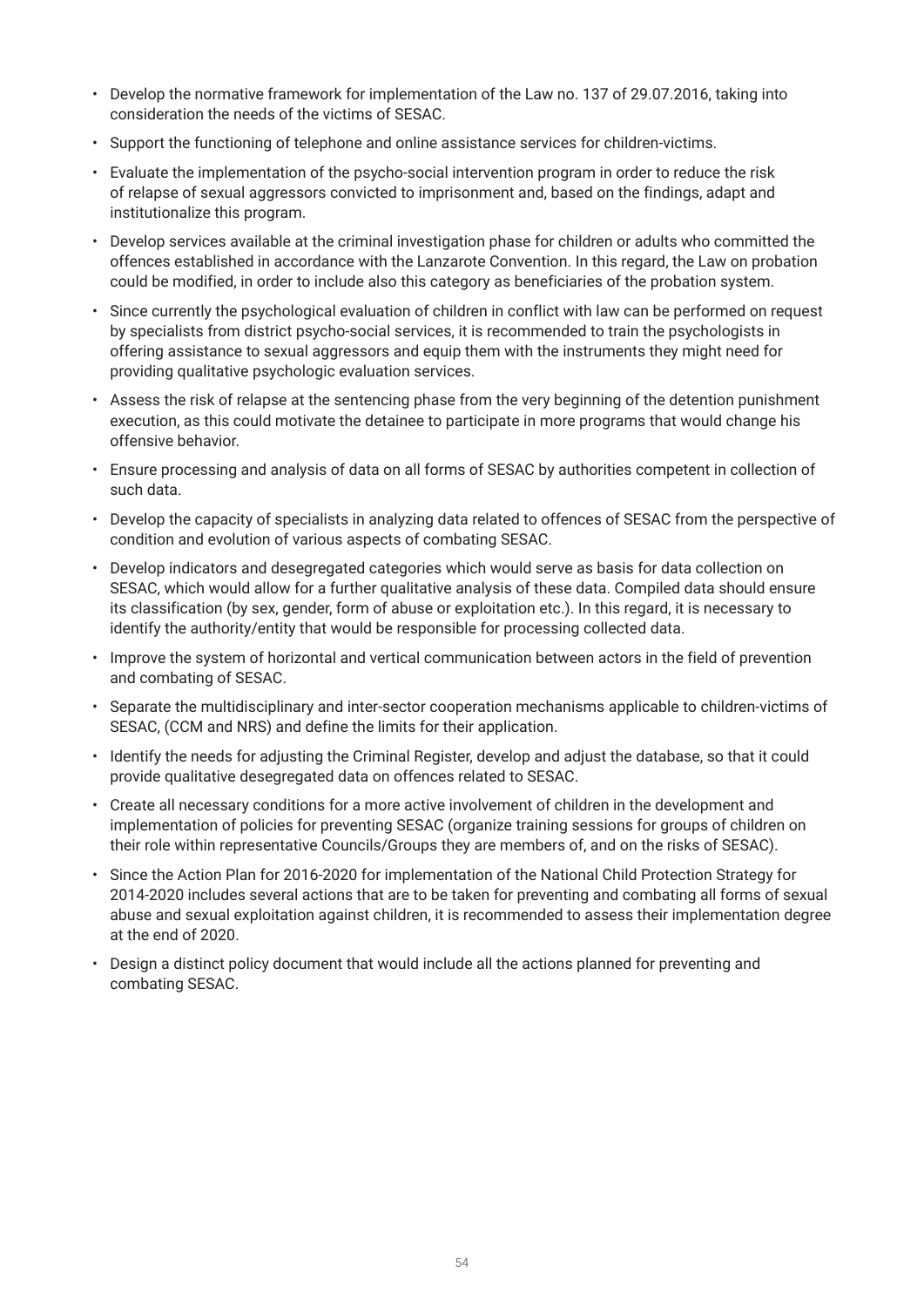#### **Informational resources**

#### **International documents**

- 1. Convention of the Council of Europe on the Protection of Children against Sexual Exploitation and Sexual Abuse, Lanzarote, 25 October 2007.
- 2. Recommendation Rec (2005)5 of the Committee of Ministers to Member States on the rights of children living inresidential institutions.
- 3. Recommendation CM/Rec(2012)2 of the Committee of Ministers to Member States on the participation of children and young people under the age of 18.
- 4. Recommendation CM/Rec(2009)10 of the Committee of Ministers to Member States on integrated national strategies for the protection of children from violence, adopted by the Committee of Ministers on 18 November 2009 at the 1070bis meeting of the Ministers' Deputies.
- 5. Recommendation Rec(2001)16 of the Committee of Ministers to Member States on the protection of children against sexual exploitation, adopted by the Committee of Ministers on 31 October 2001 at the 771s meeting of the Ministers' Deputies.

#### **National legal framework**

- 6. Law no. 263 of 19.12.2011 on ratifying the Council of Europe Convention on the Protection of Children against Sexual Exploitation and Sexual Abuse.(Official Monitor of the Republic of Moldova, 2012, no. 21-24, art. 56.)
- 7. Law no. 140 of 14.06.2013 on social protection of children at risk and of children separated from parents. (Official Monitor of the Republic of Moldova, 2013, no. 167-172, art. 534.)
- 8. Law no.241 of 20.10.2005 on preventing and combating trafficking in human beings.(Official Monitor of the Republic of Moldova, 2005, no. 164-167, art.812.)
- 9. Law no. 137 of 29.07.2016 on rehabilitation of victims of crime.(Official Monitor of the Republic of Moldova, 2016, no. 293-305, art. 618.)
- 10. Law no. 8 of 14.02.2008 on probation. (Official Monitor of the Republic of Moldova,2008, no. 103-105, art.389.)
- 11. Law no. 338 of 15.12.1994on child rights.(Official Monitor of the Republic of Moldova, 1995, no. 13, art.127.)
- 12. Law no. 320 of 27.12.2012 on the activity of police and the policeman status.(Official Monitor of the Republic of Moldova, 2013, no. 42-47, art. 145.).
- 13. Law on volunteering, no. 121 of 18.06.2010. (Official Monitor of the Republic of Moldova, 2010, no. 179- 181, art. 608.)
- 14. Law no. 30 din 07.03.2013 on protection of children against the negative impact of information.(Official Monitor of the Republic of Moldova, 2013, no. 69-74, art. 221.)
- 15. Law no. 837 of 17.05.1996 on public associations.(Official Monitor of the Republic of Moldova, 2007, no. 153-156BIS.)

#### **National normative framework**

- 16. Government Decision no. 835 of 04.07.2016 on approving the Action Plan for 2016-2020 for implementing the Child Protection Strategy for 2014-2020. (Official Monitor of the Republic of Moldova, 2016, no. 204-205, art. 905.)
- 17. Government Decision no. 52 of 17.01.2013 on approval of the Framework Regulations on the organization and functioning of the social service "Community House" for children at risk. (Official Monitor of the Republic of Moldova, 2013, no. 15-17, art. 90.)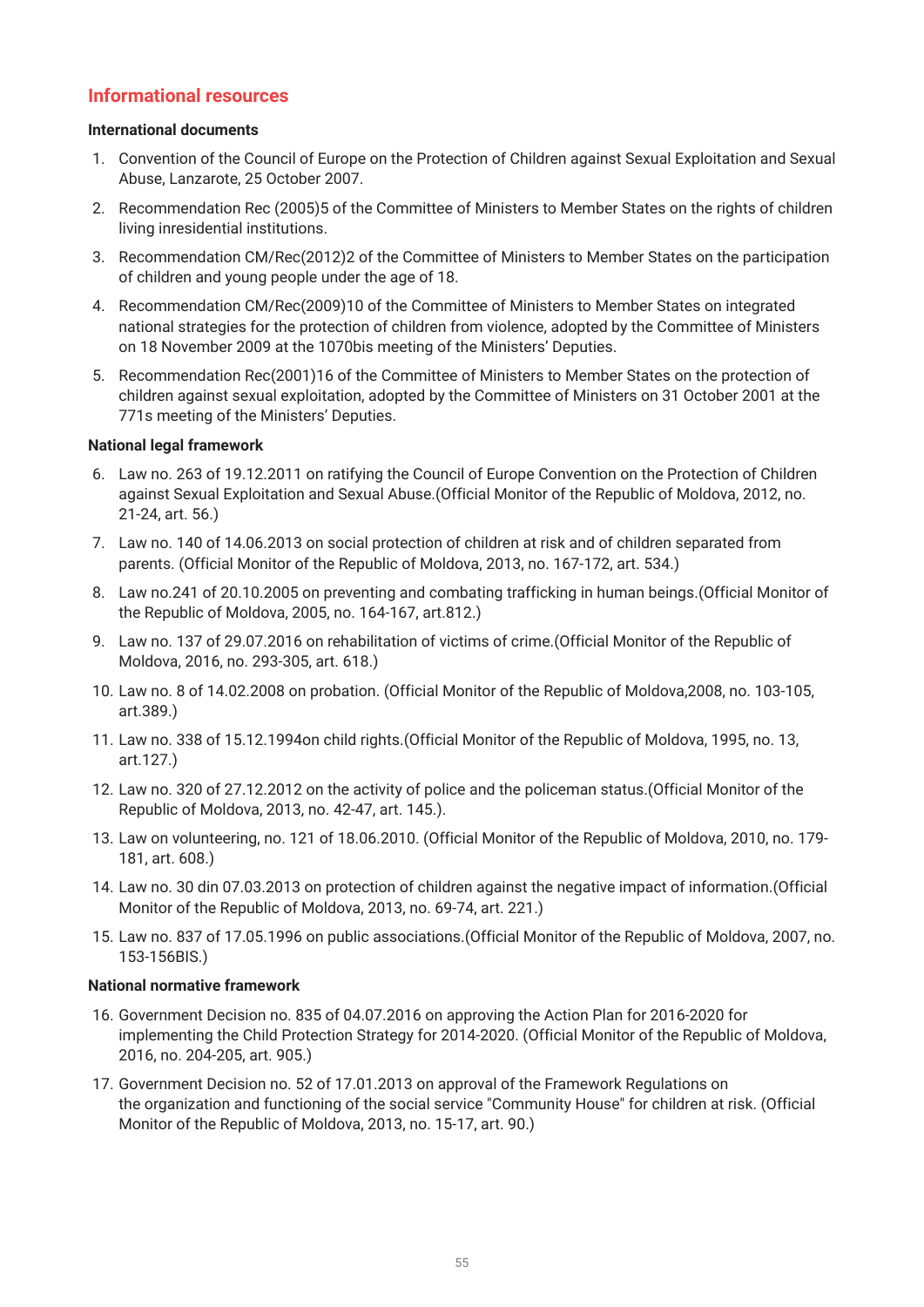- 18. Government Decision no. 270 of 08.04.2014 on approving Instructions on the inter-sector cooperation mechanism for the identification, assessment, referral, assistance and monitoring of children victims and potential victims of violence, neglection, exploitation and trafficking. (Official Monitor of the Republic of Moldova, 2014, no. 92-98, art.297.)
- 19. Government Decision no. 898 of 30.12.2015 on approval of the Framework Regulations on organization and functioning of the Service on assistance and protection of the victims of human trafficking and the minimum quality standards. (Official Monitor of the Republic of Moldova, 2016, no. 2-12, art.5.)
- 20. Government Decision no. 1356 of 03.12.2008on approving the Social Assistance Automated Informational System structure. (Official Monitor of the Republic of Moldova, 2008, no. 221-222, art. 1378.)
- 21. Government Decision no. 890 of 20.07.2016 on approving the Government Action Plan for 2016-2018. (Official Monitor of the Republic of Moldova, 2016, no. 217-229, art. 966.)
- 22. Order no. 970 of 11.10.2013 of the Ministry of Education on approving the quality standards for institutions providing primary and general secondary education from the perspective of a child-friendly school.
- 23. Order no. 445 of 09.06.2015 of the Ministry of Health on approving methodical instructions for intervention of medical institutions in the identification, evaluation, referral, assistance and monitoring of cases of violence, neglection, exploitation and child trafficking.
- 24. Order no. 19/17 of 26 January 2015 of the Ministry of Internal Affairs on approving the Table of Indicators for statistical data collection on minors.
- 25. Order of the Head of the General Police Inspectorate no. 79 of 28 April 2015.
- 26. Regulations on initial training and graduation, approved at the NIJ Council Meeting of 21.06.2007.
- 27. Methodology on psycho-social assistance at the pre-sentencing phase, approved by the OCP Order no. 163 of 16.12.2013.
- 28. CCA Decision no. 74 of 12 June 2014.

#### **Activity / thematic/ explanatory reports**

- 29. Guidelines for parliamentarians. Convention on the Protection of Children against Sexual Exploitation and Sexual Abuse (the Lanzarote Convention). Parliamentary Assembly of the Council of Europe, Secretariat of the Committee for social affairs, health and family, 2011.
- 30. Activity Report of the Press Council of the Republic of Moldova for July 2012 August 2013.
- 31. Borbala Koo, Mihail Stratila, Victoria Ciubotaru. Final Evaluation Report of the National Strategy for Reproductive Health 2005-2015.
- 32. National Report on policies for preventing and combating trafficking in human beings for 2015.National Committee for Combating Trafficking in Human Beings, Permanent Secretariat, Chisinau, 2016.
- 33. "Monitoring the situation in the field of trafficking in human beings criminal status and dynamics analysis for 2015".Center for Combating Trafficking in Human Beings, INI of the GPI of the MIA, Chisinau, 2016.
- 34. Rusu Vitalie, Turcan Arina. Guidelines for the attorneys who provide free state legal aid to childrenvictims and children-witnesses during a criminal trial. Chisinau, 2015.
- 35. Crescenco Tatiana.Thematic Report: Analysis of the country situation on documenting children with birth certificates (it. 7 of the Action Plan of the Child Rights Protection Service for 2013). CHRM, Chisinau, 2013.
- 36. Explanatory Report to Council of Europe Convention on the Protection of Children against Sexual Exploitation and Sexual Abuse, adopted by the Committee of Ministers of the Council of Europe at its 1002nd meeting held at its Deputies' level, on 12 July 2007.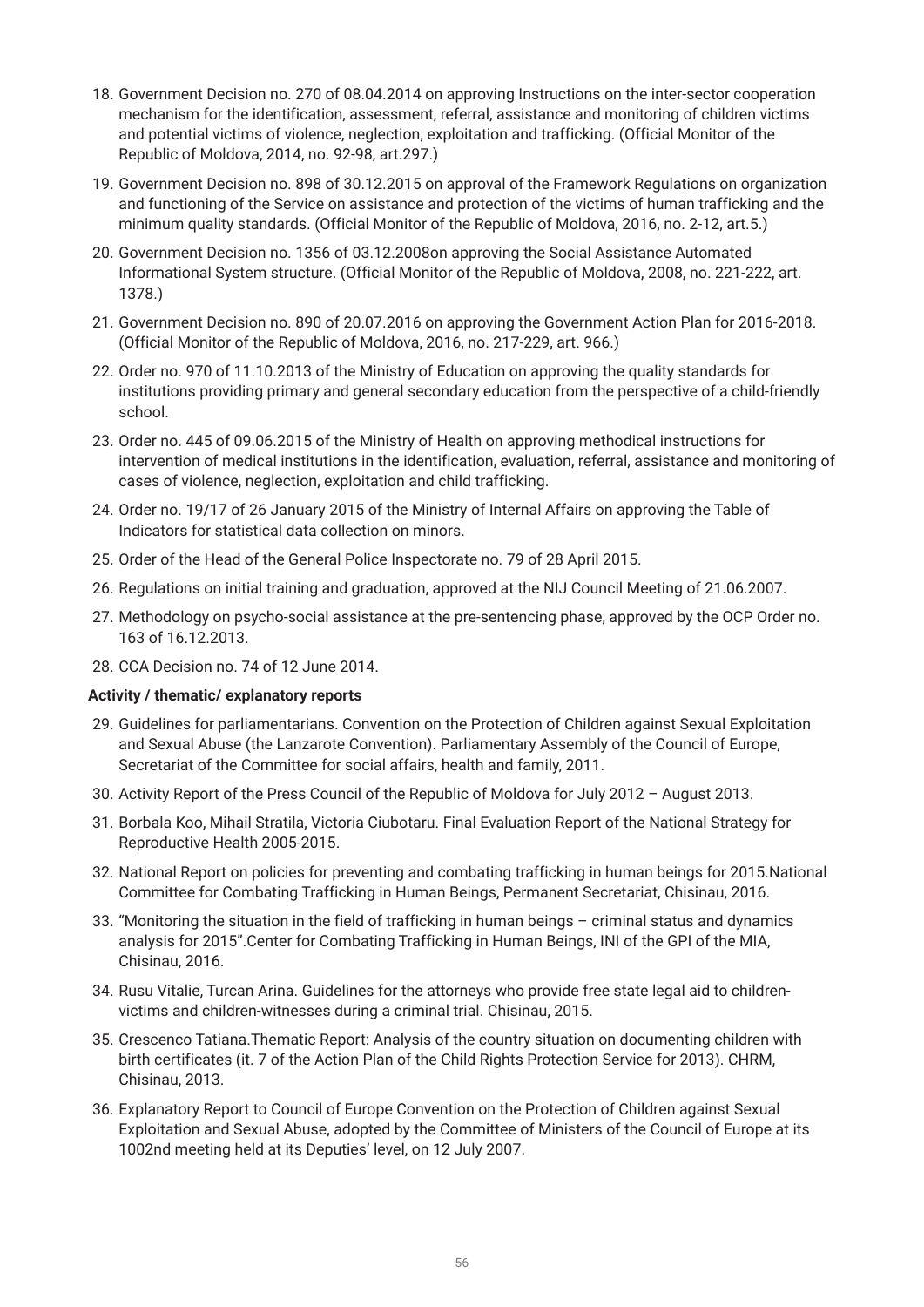#### **Online resources**

- 1. https://rm.coe.int/CoERMPublicCommonSearchServices/ DisplayDCTMContent?documentId=090000168058cdfd
- 2. http://worldjusticeproject.org/sites/default/files/media/wjp\_rule\_of\_law\_index\_2016.pdf
- 3. http://particip.gov.md/public/documente/141/ro\_3621\_HG-Planul-de-actiuni-siguranta-online.pdf
- 4. http://www.justice.gov.md/public/files/transparenta\_in\_procesul\_decizional/consultatii\_publice/Nota\_ informativa\_dupa\_avizare\_final.pdf
- 5. http://cnpac.org.md/uploaded/Publicatii/Rapoarte%20anuale/Raport%20CNPAC%202015.pdf
- 6. http://antitrafic.gov.md/public/files/Raport\_naional.pdf
- 7. http://www.mts.gov.md/sites/default/files/document/attachments/codul\_deontologic\_al\_profesoruluiantrenor.pdf
- 8. http://www.edu.gov.md/sites/default/files/ups\_i.creanga2016\_0.pdf
- 9. http://academy.police.md/assets/images/pict/2016/graf-curs-perf.jpg
- 10. http://www.cnpdc.gov.md/sites/default/files/document/attachments/materialele\_sedintei\_1-2014.pdf
- 11. http://www.mmpsf.gov.md/sites/default/files/document/attachments/snr3223\_0.pdf
- 12. http://particip.gov.md/proiectview.php?l=ro&idd=3317
- 13. http://www.ccrm.md/libview.php?l=ro&idc=2&id=5636&t=/precctentr/novocti/Auditul-Sistemului-Informational-Automatizat-Asistenta-Sociala/
- 14. http://cnpac.org.md/uploaded/Publicatii/PDF/BULETINE/Buletin\_Impact\_2014\_ro.pdf
- 15. http://www.cna.md/public/files/rapoarte\_expertiza/pr.lege04.01.16executarepenal.pdf
- 16. http://www.consiliulong.md/wp-content/uploads/2015/04/Strategia-de-Dezvoltare-a-Societ----ii-Civiledin-Republica-Moldova-2012-2015.pdf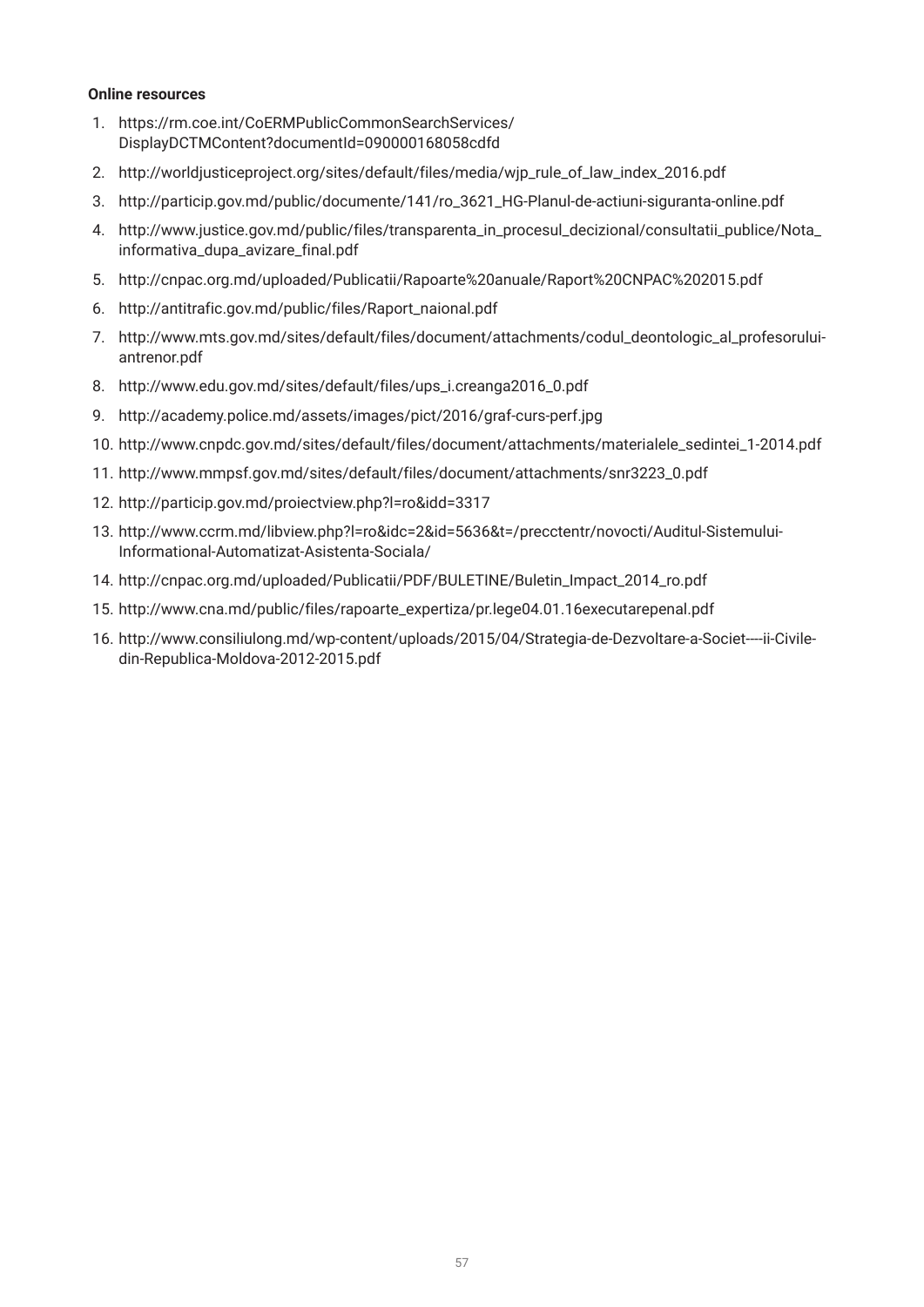## **Annex 1.Statistical information on the number of offences of sexual nature, committed against minors during 2012-2016.Source: MIA**

| <b>Type of crime/Period</b>                                                    | 2012         | 2013         | 2014         | 2015         | 2016         |
|--------------------------------------------------------------------------------|--------------|--------------|--------------|--------------|--------------|
| <b>Art. 171 CC RM</b><br>(Rape)                                                | 108          | 71           | 81           | 73           | 65           |
| <b>Art. 172 CC RM</b><br>(Violent actions of sexual nature)                    | 51           | 29           | 29           | 35           | 34           |
| <b>Art. 174 CC RM</b><br>(Sexual intercourse with a person aged<br>under 16)   | 74           | 48           | 75           | 129          | 86           |
| <b>Art. 175 CC RM</b><br>(Perverted actions)                                   | 31           | 14           | 26           | 86           | 19           |
| <b>Art. 1751 CC RM</b><br>(Solicitation of children for sexual<br>purposes)    | 0            | $\mathbf{0}$ | $\mathbf{0}$ | $\mathbf{0}$ | $\mathbf{0}$ |
| <b>Art. 201 CC RM</b><br>(Incest)                                              | $\mathbf{0}$ | 10           | 1            | $\Omega$     | $\mathbf{0}$ |
| <b>Art. 206 CC RM</b><br>(Trafficking of children)                             | 15           | 10           | 17           | 48           | 27           |
| <b>Art. 2081 CC RM</b><br>(Child pornography)                                  | 0            | 3            | 1            | 18           | 1            |
| <b>Art. 2082 CC RM</b><br>(Making use of prostitution practiced by<br>a child) | $\mathbf{0}$ | $\mathbf{0}$ | $\mathbf 0$  | $\mathbf{0}$ | 1            |

## **Annex 2.Statistical information on offenses provided by art. 172 par. (2) it. b), art. 175, art. 1751, art. 2081 CC RM, committed in the online environment in 2012-2016. Source: CCCC**

| <b>Year/Article</b>                                                     | 2012         | 2013     | 2014 | 2015 | 2016           |
|-------------------------------------------------------------------------|--------------|----------|------|------|----------------|
| Art. 172, par. (2) CC<br>(Violent actions of sexual nature)             | 0            | $\Omega$ | 1    | 0    | 0              |
| <b>Art. 175 CC</b><br>(Perverted actions)                               |              | 0        | 9    | 42   | $\overline{2}$ |
| <b>Art. 1751CC</b><br>(Solicitation of children for sexual<br>purposes) | $\mathbf{0}$ | 0        | 0    | 0    | 0              |
| <b>Art. 2081CC</b><br>(Child pornography)                               | 5            | 15       | 17   | 17   | 29             |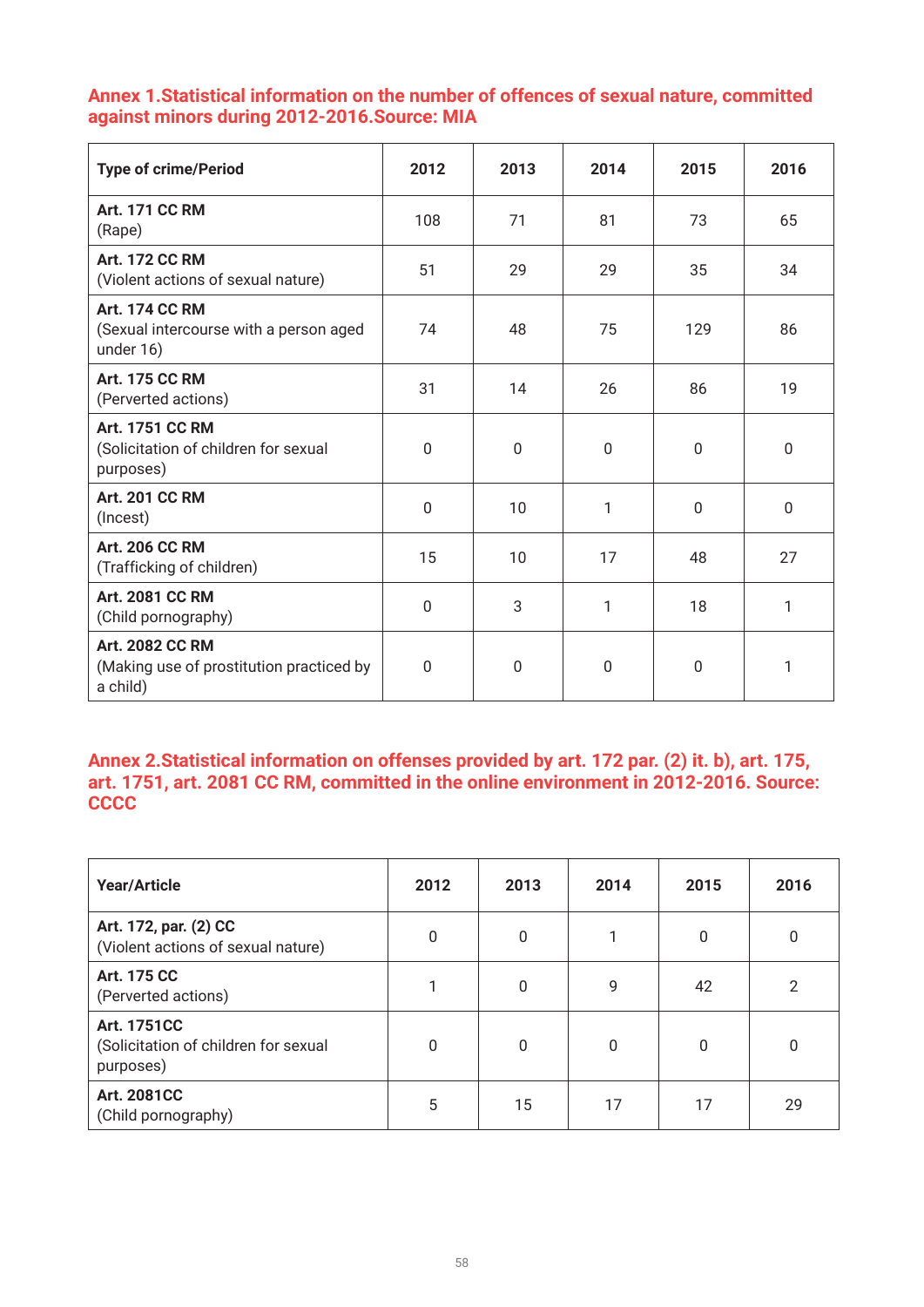#### **Annex 3. List of interviewed specialists**

Tarus Corneliu, Ministry of Labor, Social Protection and Family Cristian Elena, Ministry of Justice Morari Galina, Ministry of Health Josanu Rodica, Ministry of Education Lesnic Cristina, Ministry of Internal Affairs Buzatu Daniela, Public Order Division /Child Protection Section, General Police Inspectorate Putere Alexandru, Center for Combating Cyber Crimes Decteariov Artur, Center for Combating Cyber Crimes Gornea Mariana, General Prosecutor's Office Nenita Valentina, Ministry of Foreign Affairs and European Integration Cusca Andrei, Ministry of Informational Technology and Communications Adam Iulia, Department of Penitentiary Institutions Verbitchi Vitalie, State Agency for Protection of Morals Onceanu-Hadarcă Mariana, Coordinating Council of Audiovisual activity Balan Liliana, Municipal Division for Child Rights Protection GarbuAliona, National Probation Inspectorate Tentiuc Tamara, People's Advocate for Child Rights Protection Coretchi-Mocanu Rodica, National Center for Child Abuse Prevention Gavriliuc Cezar, Center for Information and Documentation on Children's Rights from Moldova Crudu Angela, AO "Lumos" Lungu Diana, Association of Independent Press Rabei Olga, Institute for Penal Reform Turcan Arina, Institute for Penal Reform Siretanu Victoria, National Association of Private ICT Companies Chirtoaca Ilie, Legal Resources Center of Moldova Ianachevici Mariana, "AVE Copiii" Revenco Ana, PA International Center for Protection and Promotion of Women's Rights "La Strada"

Fomina Tatiana, PA International Center for Protection and Promotion of Women's Rights "La Strada"